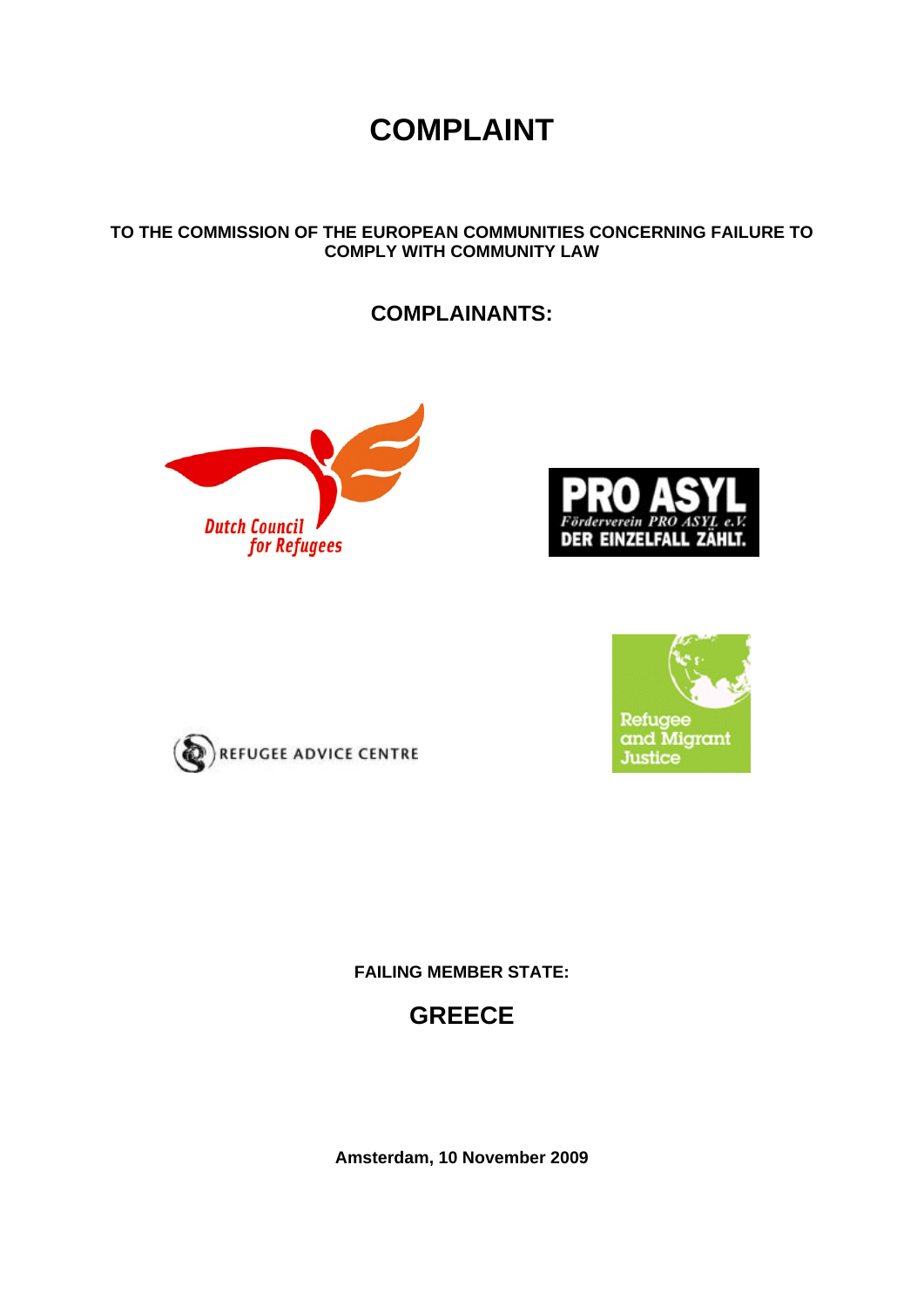**This complaint is an initiative of the Dutch Council for Refugees and is also submitted on behalf of the Finnish Refugee Advice Centre, PRO ASYL and Refugee and Migrant Justice.**

## **The Dutch Council for Refugees (DCR)**

The Dutch Council for Refugees Visitors: Surinameplein122 Mail address: Postbus 2894 1000 CW Amsterdam Tel: +31 20 3467 200 [www.vluchtelingenwerk.nl](http://www.vluchtelingenwerk.nl)

## **Finnish Refugee Advice Centre**

Kaisaniemenkatu 4 A 00100 Helsinki Tel: + 358 75 7575 100 [www.pakolaisneuvonta.fi](http://www.pakolaisneuvonta.fi)

## **PRO ASYL**

PF 16 06 24 60069 Frankfurt a.M. Tel: +49 69 230 688 [www.proasyl.de](http://www.proasyl.de)

# **Refugee and Migrant Justice**

Nelson House 153 -157 Commercial Road LONDON E1 2DA United Kingdom Tel: +44 207 780 3200 [www.rmj.org.uk](http://www.rmj.org.uk)

We, the aforementioned NGOs, represent clients who are in one way or another affected by Greece's failure to comply with EU Asylum Law.

We authorize the European Commission to disclose our identities. However, we are not authorized to disclose our clients' identities.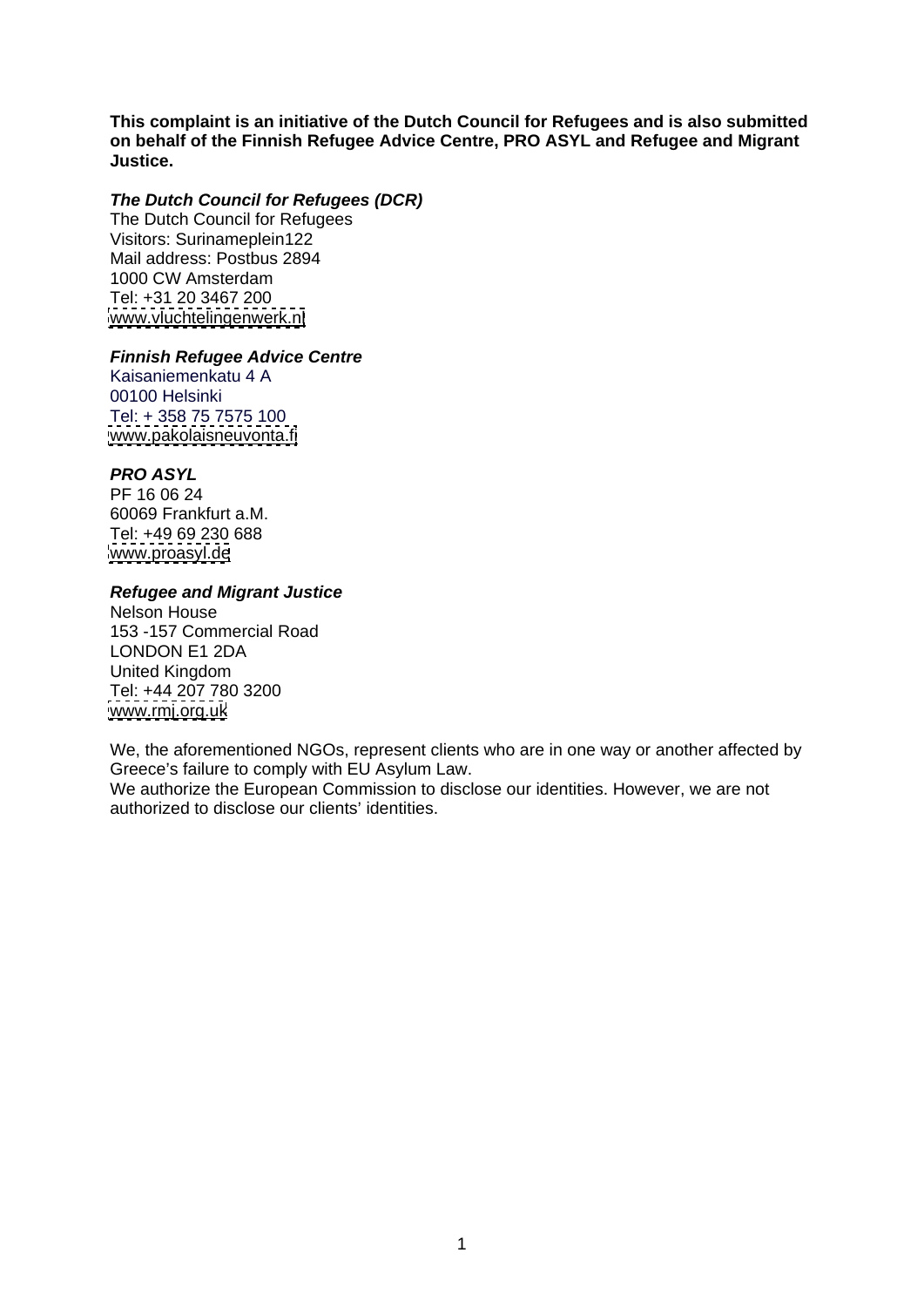## **This complaint is endorsed by the following organisations (in alphabetical order):**

## **Asylum Aid**

Club Union House 253-254 Upper Street London N1 1RY United Kingdom Tel: +44 20 7354 9631 [www.asylumaid.org.uk](http://www.asylumaid.org.uk)

## **British Refugee Council**

Donna Covey, Chief Executive 240-260 Ferndale Road London SW9 8BB United Kingdom Tel: +44 20 7346 6709 [www.refugeecouncil.org.uk](http://www.refugeecouncil.org.uk)

## **Bulgarian Helsinki Committee**

**Headquarters** and the contract of the contract of the contract of the contract of the contract of the contract of the contract of the contract of the contract of the contract of the contract of the contract of the contrac 6 Varbitsa Street, Sofia 1000 Bulgaria Refugee & Migrant Programme 1 Uzundjovska Street, Sofia 1000 Bulgaria Tel: + 359 (2) 988 0057 / 981 3318 [www.bghelsinki.org](http://www.bghelsinki.org)

## **Comisión Española de Ayuda al Refugiado (CEAR)**

Spanish Commission for Refugees Avenida General Perón, 32 28020 Madrid Spain **Spain Spain Spain Spain Spain Spain Spain Spain Spain Spain Spain Spain Spain Spain Spain Spain Spain Spain Spain Spain Spain Spain Spain Spain Spain Spain Spain** Tel. +34 91 5980535 [www.cear.es](http://www.cear.es) experience and the second service of the service of the service of the service of the service of the service of the service of the service of the service of the service of the service of the service of the serv

## **Danish Refugee Council**

Borgergade 10, 3rd floor P.O.Box 53 1002 Copenhagen Denmark **Executive Community Community** Community Community Community Community Community Community Community Community Community Community Community Community Community Community Community Community Community Community Co Tel: +45 33 73 50 00 [www.drc.dk](http://www.drc.dk)

## **DIAKONIE Flüchtlingsdienst**

Steinergasse 3 1170 Vienna Austria Tel : +43 1 4026754 [www.diakonie.at/fluechtlingsdienst](http://www.diakonie.at/fluechtlingsdienst)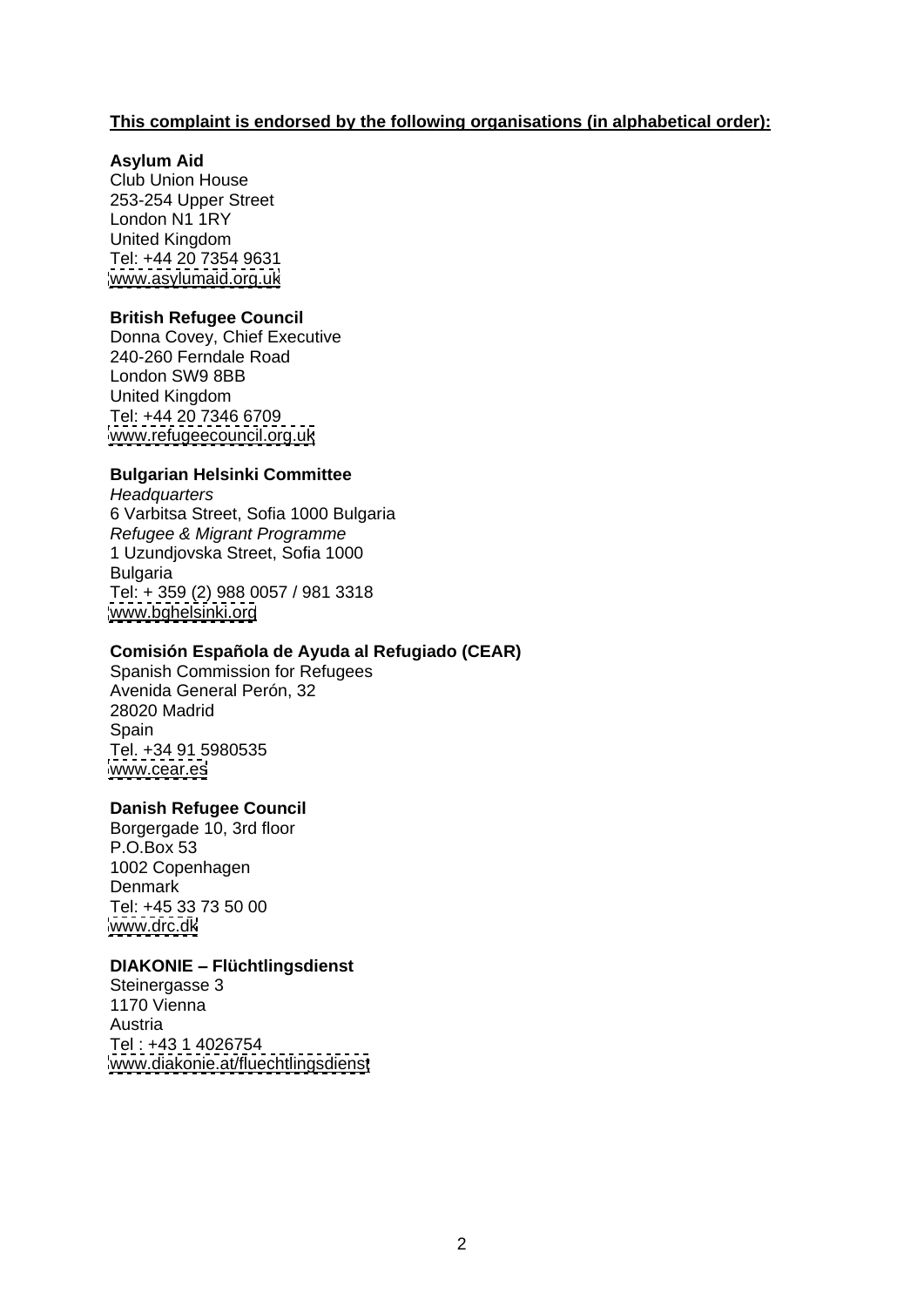## **ECRE**

ECRE Brussels Office Secretariat **Secretariat** and the secretarian of the secretarian and the secretarian of the secretarian of the secretarian of the secretarian of the secretarian of the secretarian of the secretarian of the secretarian of t Rue Royale 146, 2<sup>nd</sup> Floor and 200 and 200 and 200 and 200 and 200 and 200 and 200 and 200 and 200 and 200 and 200 and 200 and 200 and 200 and 200 and 200 and 200 and 200 and 200 and 200 and 200 and 200 and 200 and 200 an nd Floor and the state of the state of the state of the state of the state of the state of the state of the state of the state of the state of the state of the state of the state of the state of the state of the state of t 1000 Brussels Belgium Tel: +32 2 234 3800 www.ecre.org and the contract of the contract of the contract of the contract of the contract of the contract of the contract of the contract of the contract of the contract of the contract of the contract of the contract

## **Flemish Refugee Action**

Vluchtelingenwerk Vlaanderen vzw Gaucheretstraat 164 1030 Brussels Belgium Tel: +32 2 274 00 22 [www.vluchtelingenwerk.be](http://www.vluchtelingenwerk.be)

## **Forum Réfugiés**

BP 1054 69612 Villeurbanne cedex Paris France **France France France France France France France France France** Tel: +33 4 78 03 74 45 [www.forumrefugies.org](http://www.forumrefugies.org)

## **France Terre d Asile**

Pierre HENRY Directeur général France terre d'asile 24, rue Marc Seguin 75018 Paris France **France France France France France France France France France** Tel: +33 1 53 04 39 91 [www.france-terre-asile.nl](http://www.france-terre-asile.nl)

## **Greek Council for Refugees**

25 Solomou str. 10682 Athens Greece **Greece Greece Greece Greece Greece Greece Greece Greece Greece** Tel: +30 210 332 0000 [www.gcr.gr](http://www.gcr.gr)\_community.com/www.gcr.gr\_community.com/www.gcr.gr\_community.com/www.gcr.gr\_

# **Helsinki Citizens' Assembly**<br> **Kumbaraci Yokusu 50/3**

Kumbarac Yoku u 50/3 Tomtom Mh., Beyo lu Istanbul Turkey Tel: +90 212 292 68 42 – 43 [www.hyd.org.tr](http://www.hyd.org.tr)

# **Hungarian Helsinki Committee**

1242 Budapest, Pf. 317 1054 Budapest Hungary Tel: +36 (1) 321 4327 [www.helsinki.hu](http://www.helsinki.hu)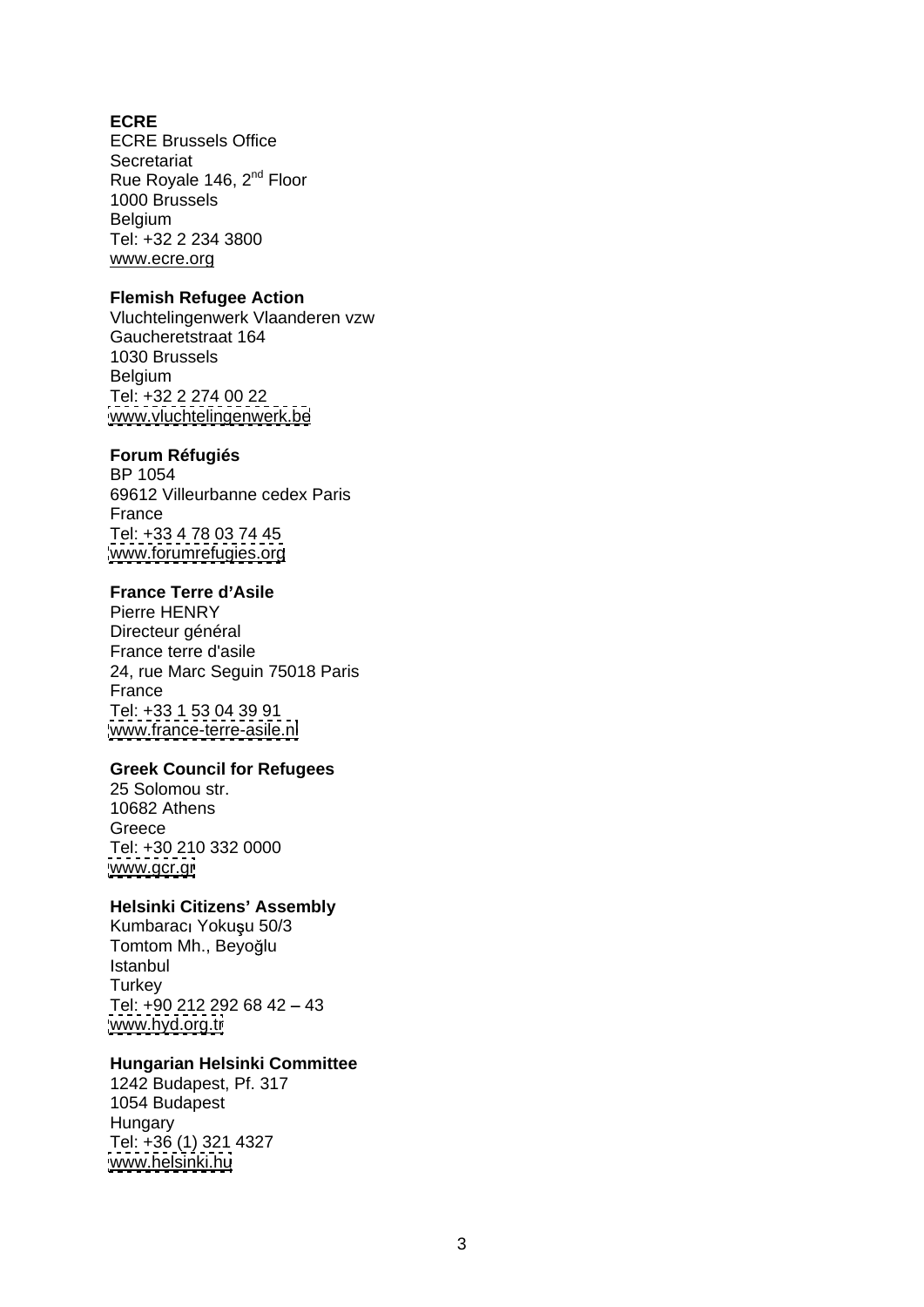#### **Immigration Law Practitioners' Association**

Lindsey House 40-42 Charterhouse Street London, EC1M 6JN Tel: + 44 20 7251 8383 [www.ilpa.org.uk](http://www.ilpa.org.uk)

### **MENEDEK Hungarian Association for Migrants**

1077 Budapest Josika utca 2 Hungary Tel: +36 1 34 46 224 <http://menedek.hosting1.deja.hu/en/>

#### **Norwegian Organisation for Asylum Seekers (NOAS)**

Torggt 22, 2 etg Postboks 8893 Youngstorget 0028 Oslo Norway Tel: + 47 22 36 56 60 [www.noas.org](http://www.noas.org)

### **Scottish Refugee Council**

5 Cadogan Square (170 Blythswood Court) Glasgow G2 7PH Scotland **Scotland Scotland Scotland Scotland Scotland Scotland Scotland Scotland Scotland Scotland Scotland Scotland Scotland Scotland Scotland Scotland Scotland Scotland Scotland Sco** Tel: +44 141 248 9799 [www.scottishrefugeecouncil.org.uk](http://www.scottishrefugeecouncil.org.uk)

#### **Swiss Refugee Council/OSAR**

Weyermannsstrasse 10 P.O. Box 8154 3001 Berne Switzerland Tel: Tel: +41 31 370 7575 [www.fluechtlingshilfe.ch](http://www.fluechtlingshilfe.ch)

### **UAF**

Stichting voor Vluchteling-studenten UAF Postbus 14300 3508 SK Utrecht The Netherlands Tel: (030) 25 20 835 [www.uaf.nl](http://www.uaf.nl)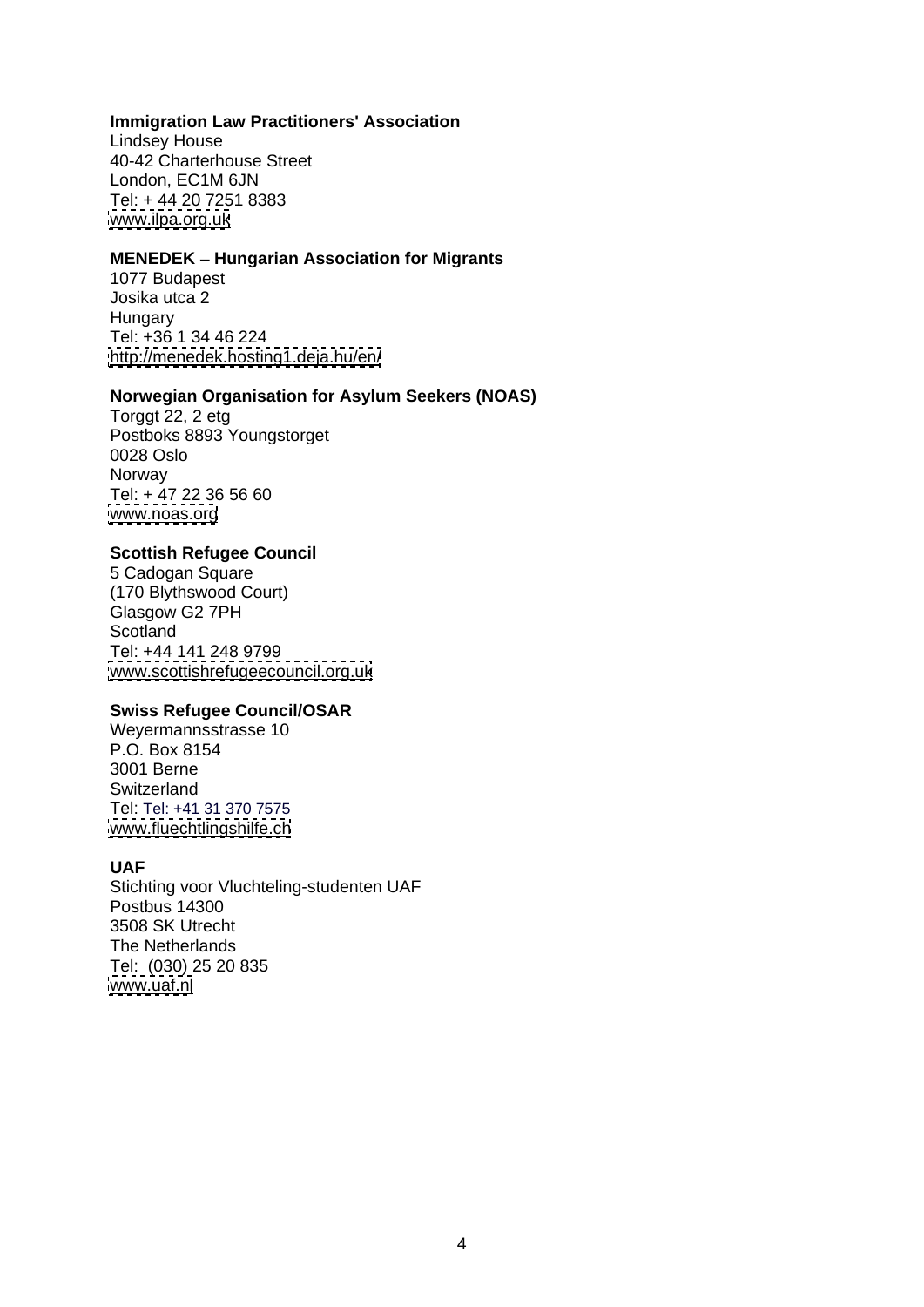## **TABLE OF CONTENTS**

| 3.1.3. Risk of refoulement after having gained access to the asylum procedure  24 |  |
|-----------------------------------------------------------------------------------|--|
|                                                                                   |  |
|                                                                                   |  |
|                                                                                   |  |
|                                                                                   |  |
|                                                                                   |  |
|                                                                                   |  |
|                                                                                   |  |
|                                                                                   |  |
|                                                                                   |  |
|                                                                                   |  |
|                                                                                   |  |
|                                                                                   |  |
|                                                                                   |  |
|                                                                                   |  |
|                                                                                   |  |
|                                                                                   |  |
|                                                                                   |  |
|                                                                                   |  |
|                                                                                   |  |
|                                                                                   |  |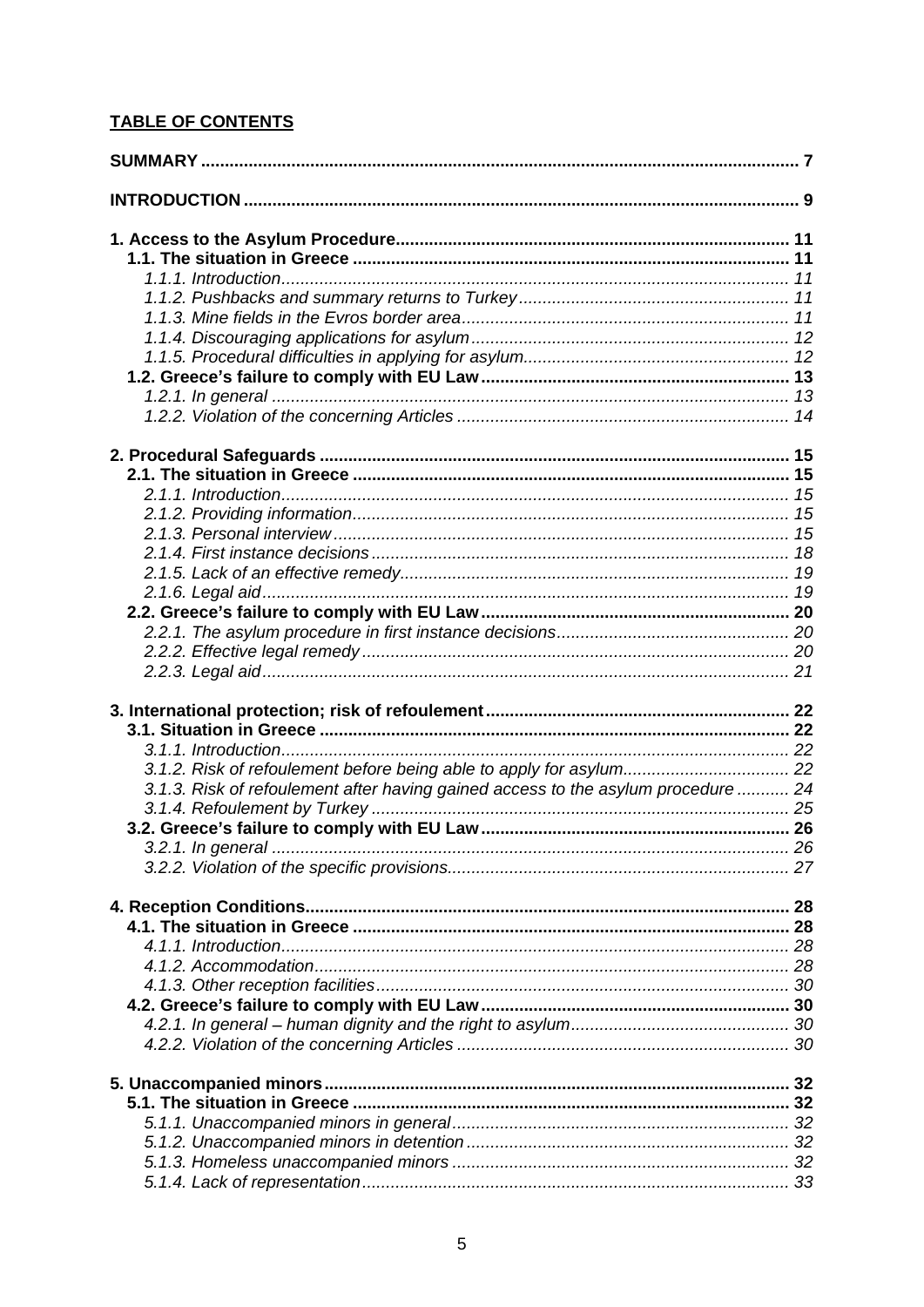| 6.1.1. Grounds for detention and legal remedy (procedural aspects)  35 |    |
|------------------------------------------------------------------------|----|
|                                                                        |    |
|                                                                        |    |
|                                                                        |    |
|                                                                        |    |
|                                                                        |    |
|                                                                        |    |
|                                                                        |    |
|                                                                        |    |
|                                                                        |    |
|                                                                        |    |
|                                                                        |    |
|                                                                        |    |
|                                                                        |    |
|                                                                        |    |
|                                                                        |    |
|                                                                        |    |
|                                                                        |    |
|                                                                        |    |
|                                                                        |    |
|                                                                        |    |
|                                                                        | 48 |
|                                                                        |    |
|                                                                        |    |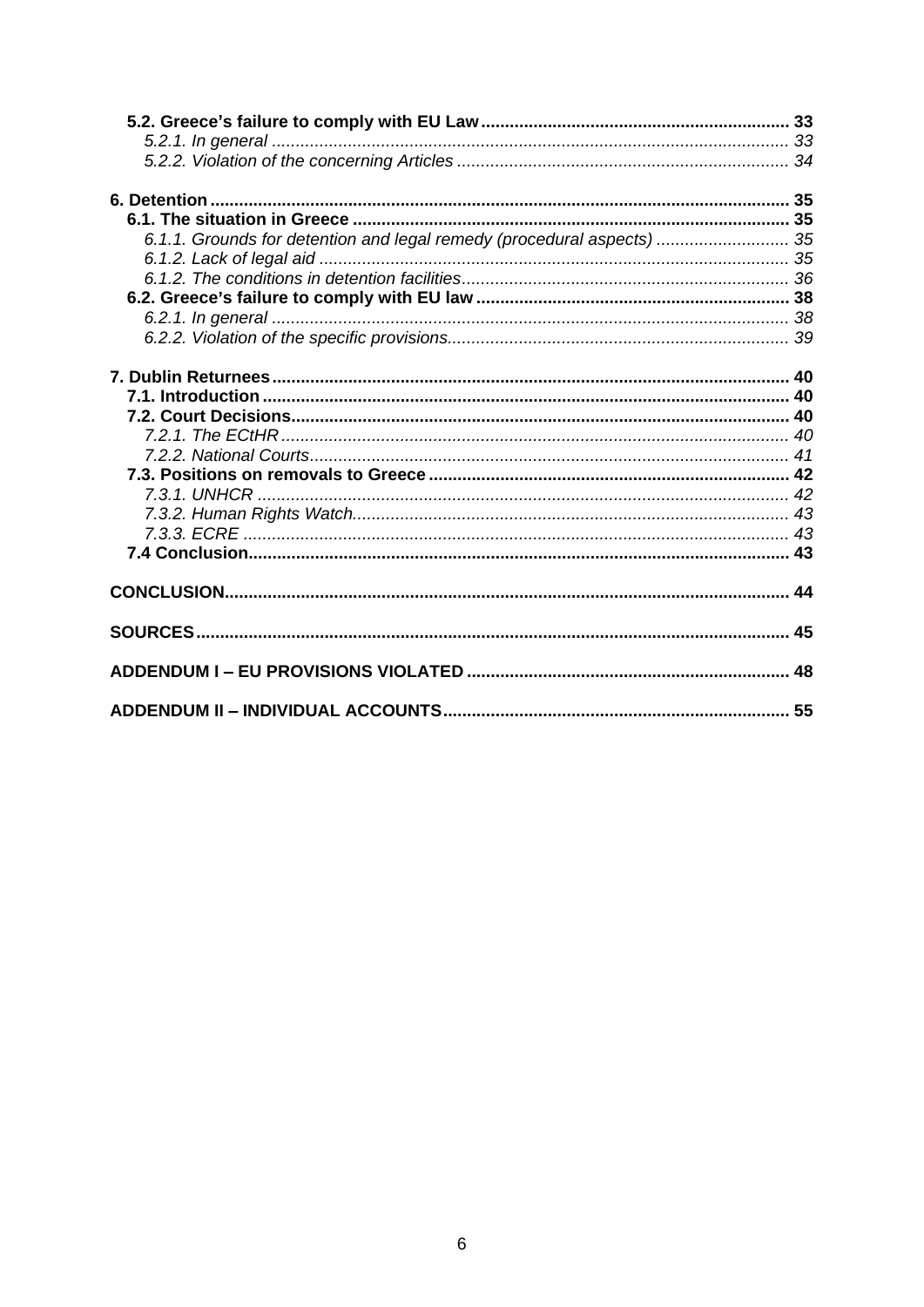## **SUMMARY**

## **Introduction**

Despite numerous appeals to Greece and to the European Commission, the Greek asylum system remains in a deplorable state. In this complaint we will demonstrate that, by failing to improve the appalling conditions for asylum seekers, Greece is blatantly violating the provisions of the EU asylum acquis, including some of the most fundamental principles upon which the EU is founded, such as the principle of non-refoulement, the right to asylum, and the right to human dignity. It is essential that Greece brings its law and practice into line with the EU asylum acquis. It is thus of the utmost importance that immediate action be taken by Greece as well as the European Commission to tackle the numerous problems that currently exist in Greece.

## **Access to the asylum procedure**

The Greek authorities make it very difficult for asylum seekers to access asylum procedures. Several reports document illegal methods used by the Greek government to prevent irregular migrants (some of whom are asylum seekers) from entering Greek territory, forinstance by immediately returning them to Turkey. In the process asylum seekers' lives are put at risk. When asylum seekers do make it to Greek territory, many of them are detained upon arrival. There appears to be a practice of discouraging people from applying for asylum. Furthermore, procedural requirements make it very difficult for asylum seekers to actually lodge an asylum application. Additionally, numerous eyewitnesses report that people waiting in queues to lodge a complaint are mistreated verbally and at times physically.

## **Procedural safeguards**

Recently a new Presidential Decree has entered into force. However, the procedural measures that were supposed to be taken have not been implemented as envisioned. This shortcoming is highlighted by the fact that UNHCR Greece refused to participate in the advisory Refugee Committee that is tasked with conducting asylum interviews, citing concerns that the necessary procedural safeguards will not be met. At the moment, most first instance procedures that need to start with a personal interview seem to have been suspended. Before the entry into force of this Decree, the procedure was characterised by the use of unqualified staff, a shortage of interpreters, poor quality interviews (which focus on economic reasons for leaving one's country of origin rather than the substance of an asylum claim) and lack of legal aid. Moreover asylum decisions were not well reasoned. As a result of the continuous shortage of qualified staff, including interpreters, there are no signs that the quality of the interviews will improve under the new Decree. On the contrary, the planned decentralization is likely to result in a deterioration of the standard of first instance procedures. Finally, what is certainly a deterioration in the protection of asylum seekers is that the new Presidential Decree abolishes the possibility to have the merits of the asylum claim considered in appeal.

## **International protection: risk of refoulement**

Asylum seekers run the risk of being subject to refoulement by the Greek authorities due to the insufficient examination and therewith unjust rejection of the asylum claim. In addition, alarming allegations have been made in several reports, such as from Human Rights Watch, about cases of refoulement pending ongoing asylum procedures (thus even before a decision has been made on the asylum application) and about cases of refoulement of people seeking protection before they even had a chance to file an asylum application. According to these reports Greece systematically and illegally deports irregular migrants, amongst them asylum seekers. In the process they are often ill treated by the Greek police and Border Guard. In Turkey they run the risk of ill treatment by Turkish police and deportation to their country of origin where they run the risk of persecution and treatment contrary to Article 3 of the European Convention of Human Rights.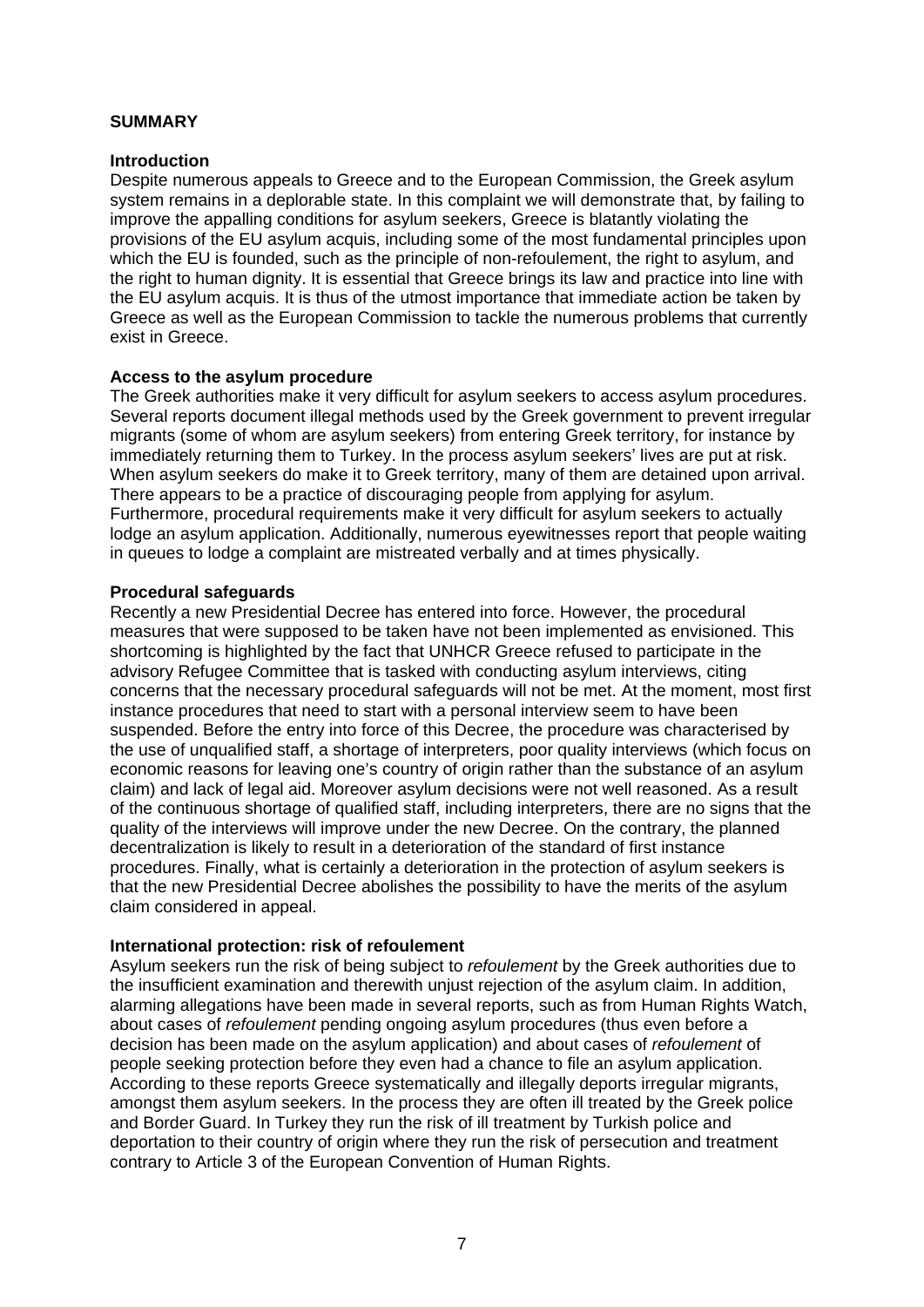## **Reception conditions**

In Greece there is a serious shortage of reception facilities. Asylum seekers end up sleeping in the streets, parks and private lodgings that are in a deplorable state and overcrowded. It is difficult for asylum seekers to receive any other benefits, such as an allowance, medical care, and other material support. Also, due to the fact that a large number of asylum seekers is unable to apply for asylum, many people who should be recognized as being an asylum seekers are not and therefore fail to receive the reception facilities to which they would otherwise have the right.

## **Unaccompanied minors**

No special care appropriate to the needs of unaccompanied minors is adequately provided for. Minors face the same difficulties adults encounter when trying to enter and apply for asylum in Greece. Unaccompanied minors are detained and end up on the streets. On top of that, they run the risk of being subjected to abuse by officials, being used for forced labour and falling into the hands of human traffickers. Clearly, the best interests of the child are not being sufficiently taken into account, as is required by the Convention on the Rights of the Child (CRC).

## **Detention**

If intercepted when trying to reach Greek territory by boat and not pushed back immediately,  $irregular$  migrants  $-$  among whom are asylum seekers  $-$ , will be detained automatically. It is said that refugee applicants are being routinely detained. The detention facilities appear to be old warehouses and are divided into smaller rooms. Most facilities are overcrowded and sanitary conditions are deplorable. Proper medical care seems to be almost non-existent in the detention centres. In addition, there are numerous allegations of ill-treatment of irregular migrants (among whom asylum seekers) by law enforcement officials. Furthermore asylum seekers have little or no access to legal aid and lawyers are not always allowed entry into the detention facilities. The contract of the contract of the contract of the contract of the contract of the contract of the contract of the contract of the contract of the contract of the contract of the contract of the cont

### **Dublin returnees**

Asylum seekers returned to Greece from other Member States under the Dublin II Regulation face the same hardship as other asylum seekers in Greece. These difficulties have been addressed by the European Court of Human Rights as well as various national courts. Some national courts have prohibited transfers to Greece. In addition, a number of NGOs, including Human Rights Watch and ECRE as well as UNHCR, have called on Member States to halt transfers to Greece and to make use of the sovereignty clause of article 3, paragraph 2, Dublin II Regulation.

### **In conclusion**

Greece is in blatant violation of the EU asylum acquis in relation to all aspects of the asylum procedure and the treatment of asylum seekers. We therefore urge the European Commission to commence an infringement procedure pursuant to Article 226 of the EC Treaty against Greece for non-compliance with its obligations as set out in the concerning Articles of the Reception, Qualification and Procedures Directives, as well as some of the main principles of the EU.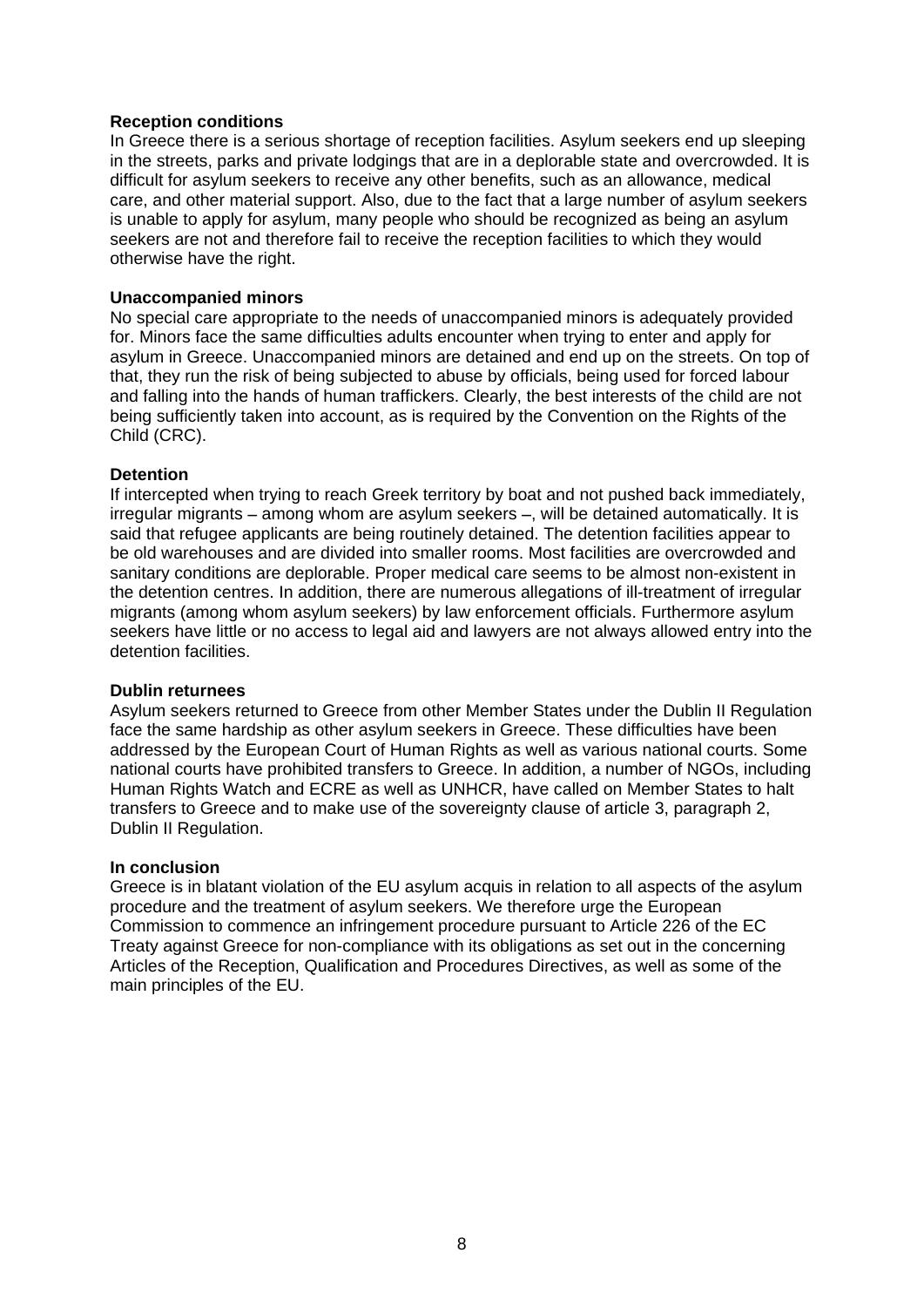## **INTRODUCTION**

In 2004, UNHCR published a report concluding that the asylum system in Greece was failing in many ways. These conclusions have since been supported by reports from Human Rights Watch, Amnesty International and other NGOs. Additionally, findings from visits to Greece by the European Parliament LIBE Committee Delegation, the Committee for the Prevention of Torture and the Council of Europe Commissioner for Human Rights corroborate previous allegations about the dire situation of asylum seekers in Greece.<sup>1</sup> These reports address the asylum procedure in itself, as well as the difficulties asylum seekers face with access the asylum procedure, with the conditions in detention facilities, with the shortage of reception facilities and generally speaking with the treatment of illegal immigrants – among whom are asylum seekers.

The deficiencies within Greece's asylum system have been addressed twice by the European Commission. On 19 April 2007, the European Commission concluded that Greece was in violation of Article 16 of the Reception Directive for not implementing the Reception Directive within the given timeframe (Case no. 2007/C/96/26). Presidential Decree 2007/220 finally transposed the Reception Directive in November 2007. Furthermore, in 2007 the European Commission started an infringement procedure against Greece for non compliance with Article 3, paragraph 1, of the Dublin II Regulation. The case against Greece was referred to the European Court of Justice<sup>2</sup> despite Greece's indication that it had changed its practices. As a result of this referral, the Greek authorities amended the relevant asylum laws. In July 2008, with the aim of transposing Council Directive 2005/85/EC (Procedures Directive) and Council Directive 2004/83/EC (Qualification Directive), Presidential Decrees 90/2008 and 96/2008 amended Presidential Decree 61/1999. As a consequence, the European Commission halted the infringement procedure and gave Greece the opportunity to implement its laws. After the halt of the infringement procedure the Greek authorities amended Presidential Decree 90/2008 with Presidential Decree 81/2009.

Although Greece amended its Decrees, as Mr. Hammarberg, the Council of Europe Commissioner for Human Rights concluded from his visit from 8-10 December 2008, there is no evidence that positive developments relating to refugee protection have occurred since the implementation of Decrees 90/2008 and 96/2008.<sup>3</sup> Serious questions have also been raised about whether the latest Decree 90/2008 did in fact satisfactorily transpose the Council Directives and therefore improve the asylum system.<sup>4</sup> There are also clear indications that Presidential Decree 81/2009 will further deteriorate legal safeguards.<sup>5</sup> The abolishment of the second instance appeal constitutes a particular concern, since it eradicates the possibility for legal remedies. Whether or not Greek law is in accordance with the EU asylum acquis, it is obvious that in practice no sufficient improvements have been made since the last infringement procedure. An evaluation of Greece's compliance with EU

 $1$  Report from the European Parliament LIBE Committee Delegation on the visit to Greece (Samos and Athens) on 14-15 June 2007, Brussels 17 July 2007; Report by Thomas Hammarberg, Commissioner for Human Rights of the Council of Europe, following his visit to Greece on 8-10 December 2008, Strasbourg, 19 February 2009; Report to the Government of Greece in the visit to Greece carried out by the European Committee for the Prevention of Torture and Inhuman or Degrading Treatment or Punishment (CPT), from 23 to 29 September 2009. Strasbourg, 30 June 2009.

Punishment (CPT), from 23 to 29 September 2009, Strasbourg, 30 June 2009.<br><sup>2</sup> Referral to the European Court of Justice 31 March 2008, Case-130/08, PbE (2008) C128/25.<br><sup>3</sup> Hammarberg 2008.<br><sup>4</sup> See for instance PRO ASYL, "T

asylum seekers in Greece," 2009, p. 6.<br><sup>5</sup> UNHCR Press Release, "The UN Refugee Agency expresses concern over proposed Presidential

Decree on Asylum," 14 May 2009; Amnesty International Public Statement, "Greece: Proposed changes to asylum procedures flagrantly violate international law," 15 May 2009; "Public intervention of NGOs and other groups for refugees and migrants", Athens, 16 July 2009.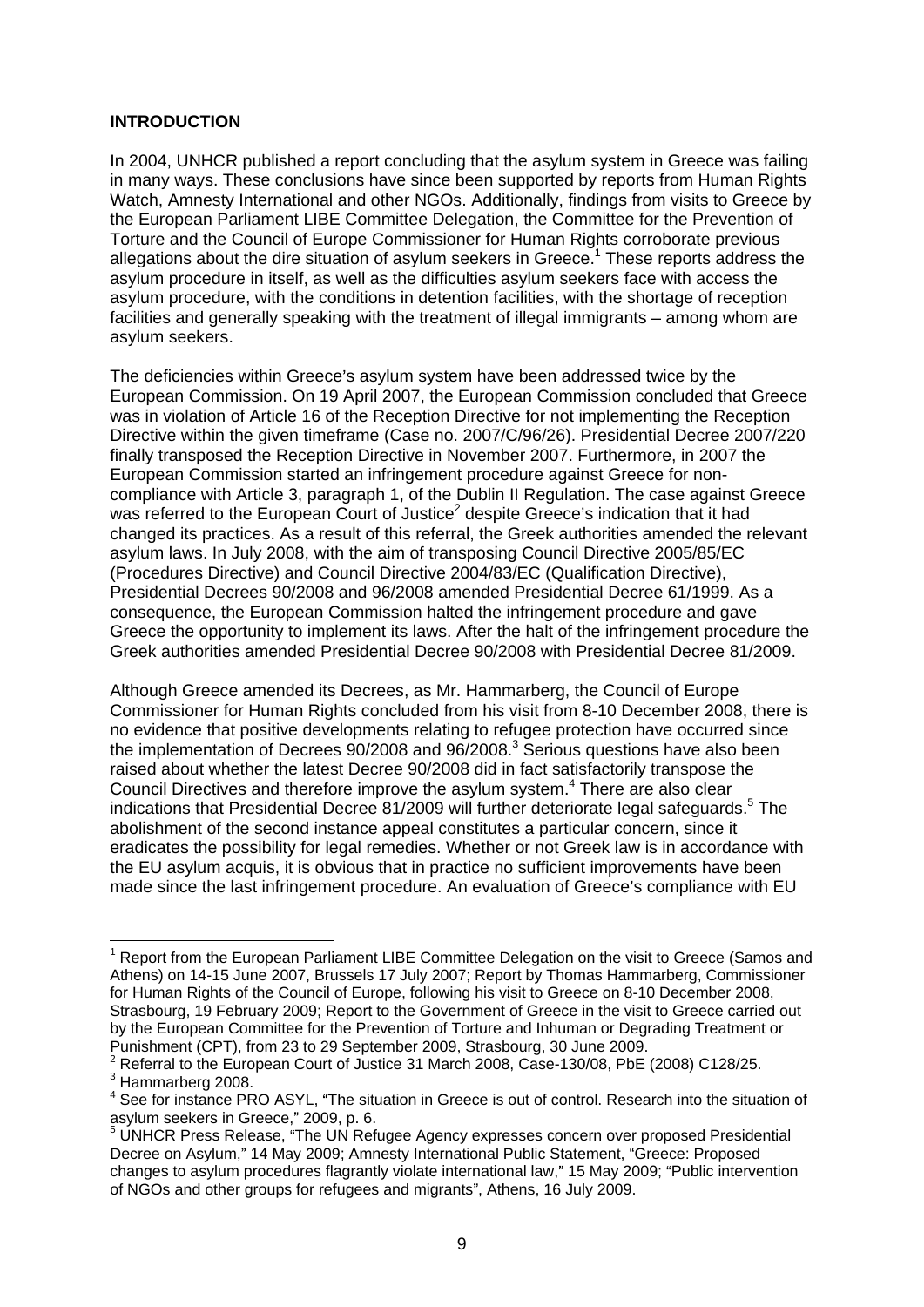legislation therefore cannot stop at clarifying whether European directives have been integrated into Greek laws, but whether they are actually implemented and functional. As a country at the external border of the EU, Greece receives disproportionally large numbers of asylum seekers. Greece has proved unwilling or incapable of meeting its legal obligations towards these asylum seekers, leaving them homeless, destitute and vulnerable. Due to the inhumane and unbearable conditions in Greece many asylum seekers try to find their way to other European countries. Some do so after failed attempts to apply for, or receive, asylum in Greece, but many try to leave Greece immediately and are determined from the outset not to seek asylum in Greece, having already heard accounts of the hardship faced by asylum seekers in Greece, the unfair procedure and low recognition rates. Based on the Dublin II Regulation, however, these asylum seekers can be sent back to Greece because Greece is responsible for their asylum applications. Much debate has occurred throughout the European Union regarding the question of whether the returning country should make use of the "sovereignty clause" in Article 3, paragraph 2, of the Dublin II Regulation, and therefore take responsibility for the examination of the asylum application. Underlying arguments to this debate include the possibility that a returning country itself would violate the EU asylum acquis by returning asylum seekers to Greece, where their rights are not safeguarded. Several national courts of Member States have suspended Dublin II transfers to Greece. This practice shows that the problem goes beyond Greece's border and is instead a problem involving all EU Member States.

In this complaint we will demonstrate that by failing to improve the deplorable situation of asylum seekers find themselves in, Greece is blatantly violating the provisions of the EU asylum acquis, including some of the most fundamental principles that the EU is founded on, including the principle of non-refoulement, the right to asylum, and the right to human dignity. The NGO complainants and those who have endorsed the complaint are aware of the fact that a new Greek government has recently been elected and that this new government has expressed its intention to improve the situation for asylum seekers in the country. However, there is an urgent need to move from expressions of good will into concrete action, since unbearable conditions prevail and a functioning system for the reception and protection of refugees remains absent. The number of irregular migrants and asylum seekers entering Greece is still very high. In addition, Greece has built up an enormous backlog of approximately 30.000 asylum applications. The continuing returns of asylum seekers from other member states to Greece, based on the Dublin II Regulation, aggravates the situation by imposing additional pressure on the already collapsed Greek asylum system. The situation in Greece is a European problem that needs addressing by the European Union in a constructive manner. For these reasons the above NGOs believe the European Commission should act immediately and press the new Greek government for immediate actions that lead to the fundamental reform of the Greek asylum system.

We urge the European Commission to create a dialogue with Greece on the violations of the EU asylum acquis and if necessary to bring a case before the European Court of Justice.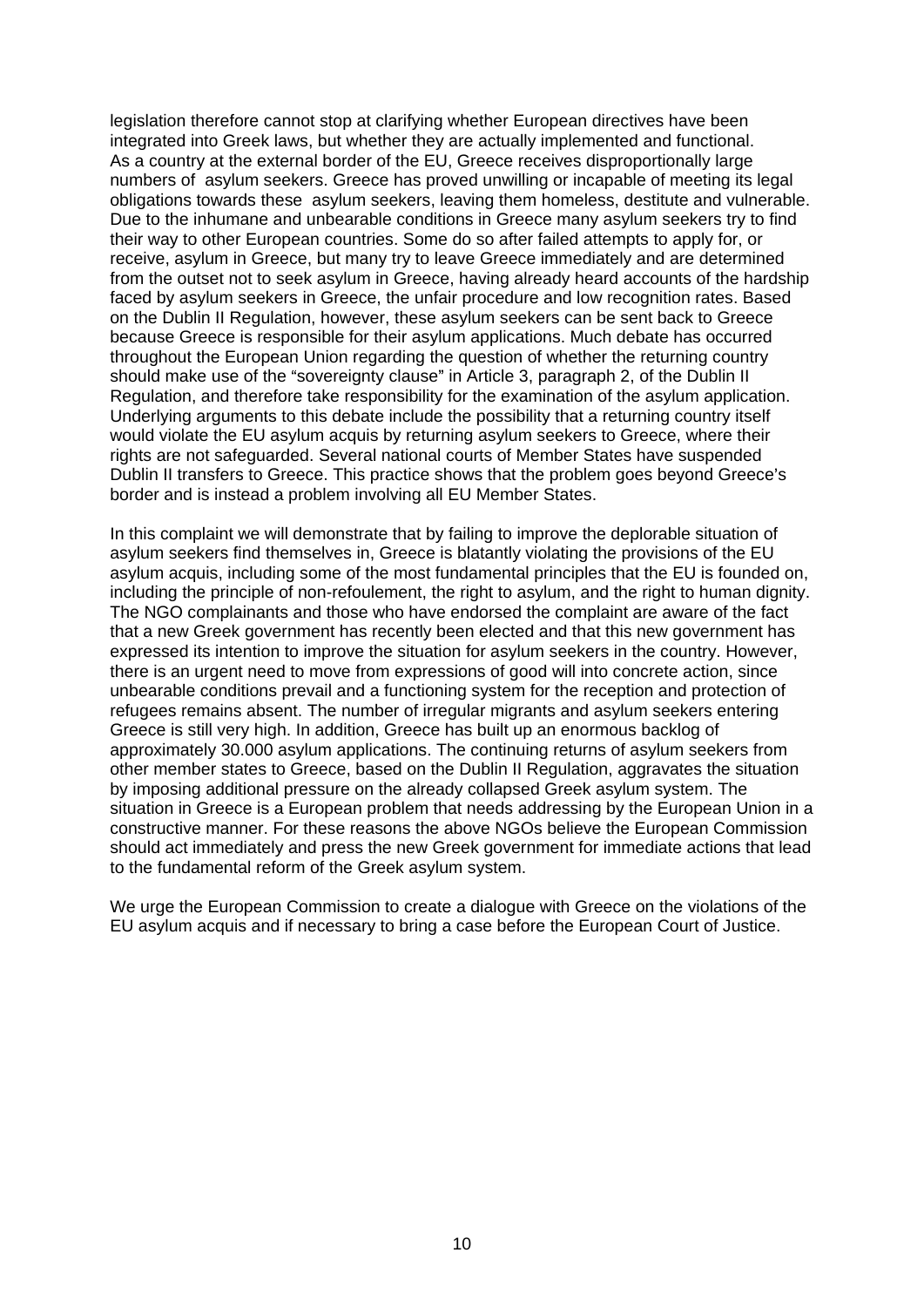## **1. Access to the Asylum Procedure**

## **1.1. The situation in Greece**

## 1.1.1. Introduction

It is very difficult for asylum seekers to gain access to the Greek asylum procedure. Most asylum seekers attempt to reach Greek territory from Turkey, by heading for the Greek Islands (Lesvos, Chios, Samos, Leros) or for the Evros border area. In the attempt to combat unwanted migration into Greece, and therefore into EU territory, Greek authorities, prevent protection seekers from claiming their right to asylum. When Greek coast guard and police officials first apprehend migrants (amongst them asylum seekers) at the borders, they are often brutal and intimidating.<sup>6</sup> The accounts of physical and verbal abuse upon entry are numerous.<sup>7</sup> In addition to the difficulties asylum seekers face when trying to enter Greek territory, asylum seekers encounter significant problems in obtaining access to the asylum system once they are in Greece. **Example 20**  $\leq$  **System once they are in Greece.** 

## **Account from a Somali asylum seeker8**

"I fled from Somalia over land to Turkey. Our agent put us in small boat with around 20 people. After a couple of hours we arrived at the shore of an island. I don't know which island is was. We walked for about four hours when we were caught by the Greek police and got arrested. The policemen searched us. The men in our group were beaten hard with the police bats. When we arrived at the police station (by foot as it was not far away), the policemen ordered us to sit down on the floor in a line. We had to sit and wait there for twelve whole hours, from ten in the morning to ten in the evening."

## 1.1.2. Pushbacks and summary returns to Turkey

Reports contain evidence that the Greek authorities take illegal measures to try to prevent migrants from entering Greek territory. According to numerous reports, migrants regularly experience severe mistreatment at the hands of Greek authorities when trying to cross land or naval borders. Some migrants are caught in Greek territory and returned before travelling further inland, while others are detained for several days before being returned to Turkey.<sup>9</sup> Since Summer 2009 there have also been numerous transfers from detention facilities all over Greece to the Evros border area, that have lead to concerns that they may have been carried out to facilitate expulsions to Turkey.<sup>10</sup> Amongst the migrants are many people from conflict-torn countries, including Afghanistan, Iraq and Somalia, who are seeking protection.<sup>11</sup> This problematic situation is discussed more comprehensively in Chapter  $3.12$ 

## 1.1.3. Mine fields in the Evros border area

Arriving at the Evros border area entails a huge risk to life and safety, because of mine fields in the area. The latest report from the Council of Europe Commissioner for Human Rights

<sup>&</sup>lt;sup>6</sup> Human Rights Watch 2008, p. 32.<br><sup>7</sup> Human Rights Watch 2008, p. 32-47. See addendum II for accounts supporting this complaint.<br><sup>8</sup> See addendum II for the complete account under nr. 3.<br><sup>9</sup> Hammarberg 2009, p 5-7.; NOAS

illegal deportations from Greece", October 2009, p. 26.<br><sup>10</sup> PRO ASYL and the Greek Council for Refugees.<br><sup>11</sup> UNHCR News Stories, "UNHCR delegation visits detention centre on Greek island, urges closure",

<sup>23</sup> October 2009.<br><sup>12</sup> Human Rights Watch, "Greece: unsafe and unwelcoming shores", 12 October 2009, p. 1; NOAS,

NHC & AITIMA 2009, p. 24.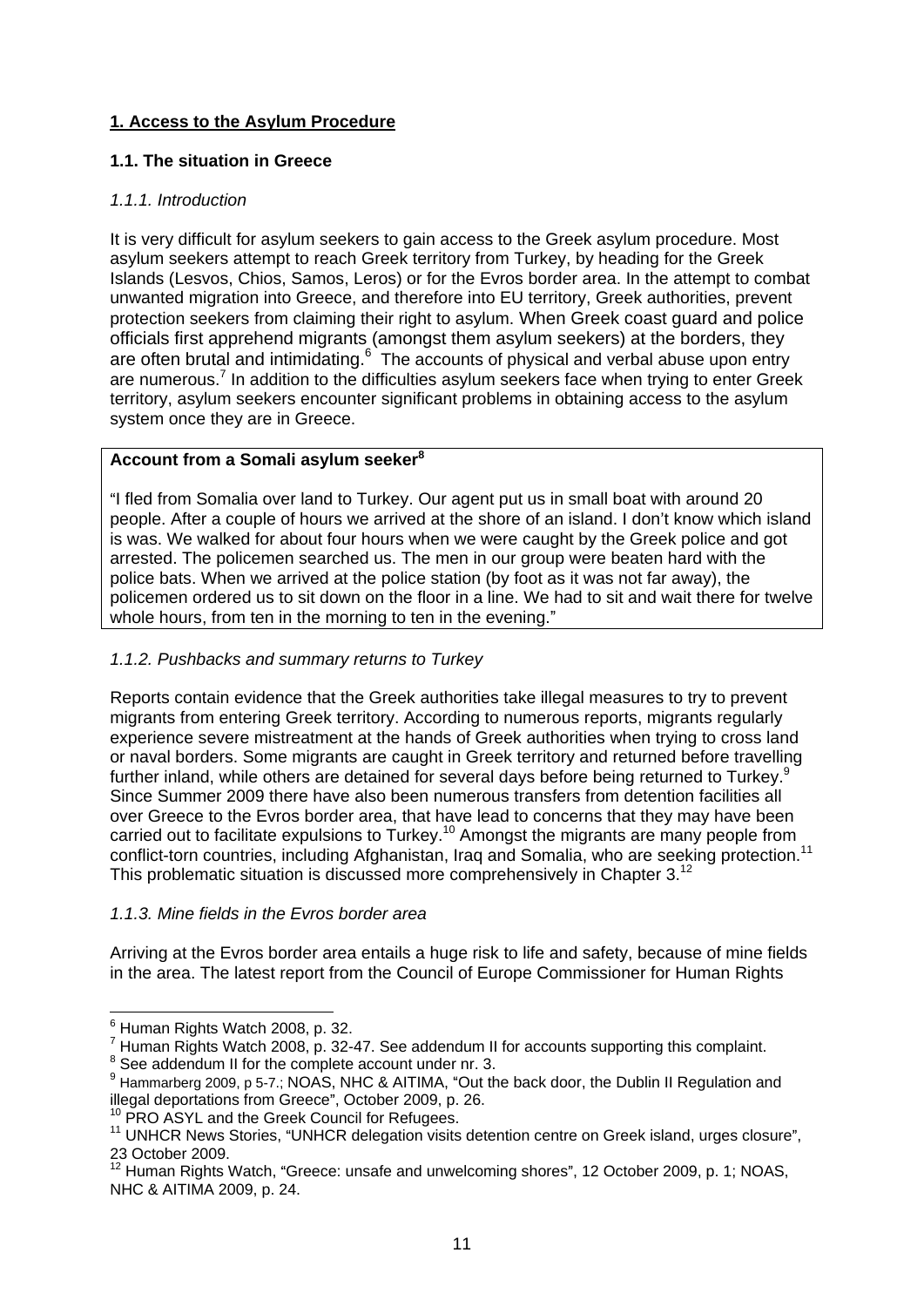states that between 1995 and 2007, 104 irregular migrants had been killed and another 187 severely injured in border minefields. In 2008, there were five registered amputee mine survivors – all of whom were foreign nationals – and four irregular migrants were killed.<sup>13</sup>

## 1.1.4. Discouraging applications for asylum

Many migrants who wish to seek asylum are detained upon arrival in Greece, without inquiry as to whether they seek international protection.<sup>14</sup> While in detention, those seeking international protection are dissuaded from applying for asylum in various ways. The most common way is that guards inform detainees that people who apply for asylum are detained longer than those who do not.<sup>15</sup> In a number of documented cases this has proven to be true. In the detention centre of Pagani on the island of Lesvos, Afghan asylum seekers have been detained for more than four months, while the average detention period is three months.<sup>16</sup>

When detainees do indicate their wish to apply for asylum, their requests are routinely ignored. The applications are only registered when the asylum seeker is assisted by a lawyer. However, even in cases where asylum seekers have legal representation, it is not guaranteed that the authorities initiate proper procedures. Police also tend to ignore requests for international protection expressed by migrants when they are arrested. A 20-year-old Iragi man told the police that his life would be in danger when returned to Iraq. The police not only ignored his request for international protection but also slapped him and consequently deported him to Turkey. $^{17}$  and the set of the set of the set of the set of the set of the set of the set of the set of the set of the set of the set of the set of the set of the set of the set of the set of the set of

## **Account from a Somali asylum seeker18**

We told the Greek police officials that we were asylum seekers seeking protection and that we wanted to apply for asylum. It was almost impossible to communicate, and there were no interpreters. But finally we understood that the only response was that it was not possible to apply for asylum there, and that we would be detained for illegally entering the country."

## 1.1.5. Procedural difficulties in applying for asylum

Numerous accounts claim that fingerprints and credentials (including country of origin, date of birth and names) are registered. However, on more than one occasion dates of birth and names have been written down incorrectly. For instance, an unaccompanied 15-year-old boy was registered as being 18 years old and a Palestinian was registered as coming from Afghanistan. There have also been cases in which wrong photographs were used.<sup>19</sup> Moreover, despite the existence of the registration process, people seeking international protection are not then given an opportunity to file an application for asylum. Other opportunities to apply for asylum are few and accompanied with administrative difficulties.

<sup>&</sup>lt;sup>13</sup> Hammarberg 2009, p. 12.<br><sup>14</sup> More information about detention and the deplorable conditions in detention facilities is contained in<br>Chapter 6 of this complaint.

<sup>&</sup>lt;sup>15</sup> Human Rights Watch, "Stuck in a revolving door, Iraqi and other asylum seekers and migrants at the Greece/Turkey entrance to the European Union", November 2008, p. 86. According to the Greek Council for Refugees the most common situation was that asylum seekers were detained for 3 months, whereas detainees on islands such as Lesvos would normally be released in no more than 10-15 days if they did not ask for asylum.<br><sup>16</sup> PRO ASYL.<br><sup>17</sup>NOAS, NHC & AITIMA 2009, p. 28. See paragraph 3.1.4 for more information on *refoulement* by

Turkey.<br><sup>18</sup> See addendum II for the complete account under nr. 1.<br><sup>19</sup> PRO ASYL.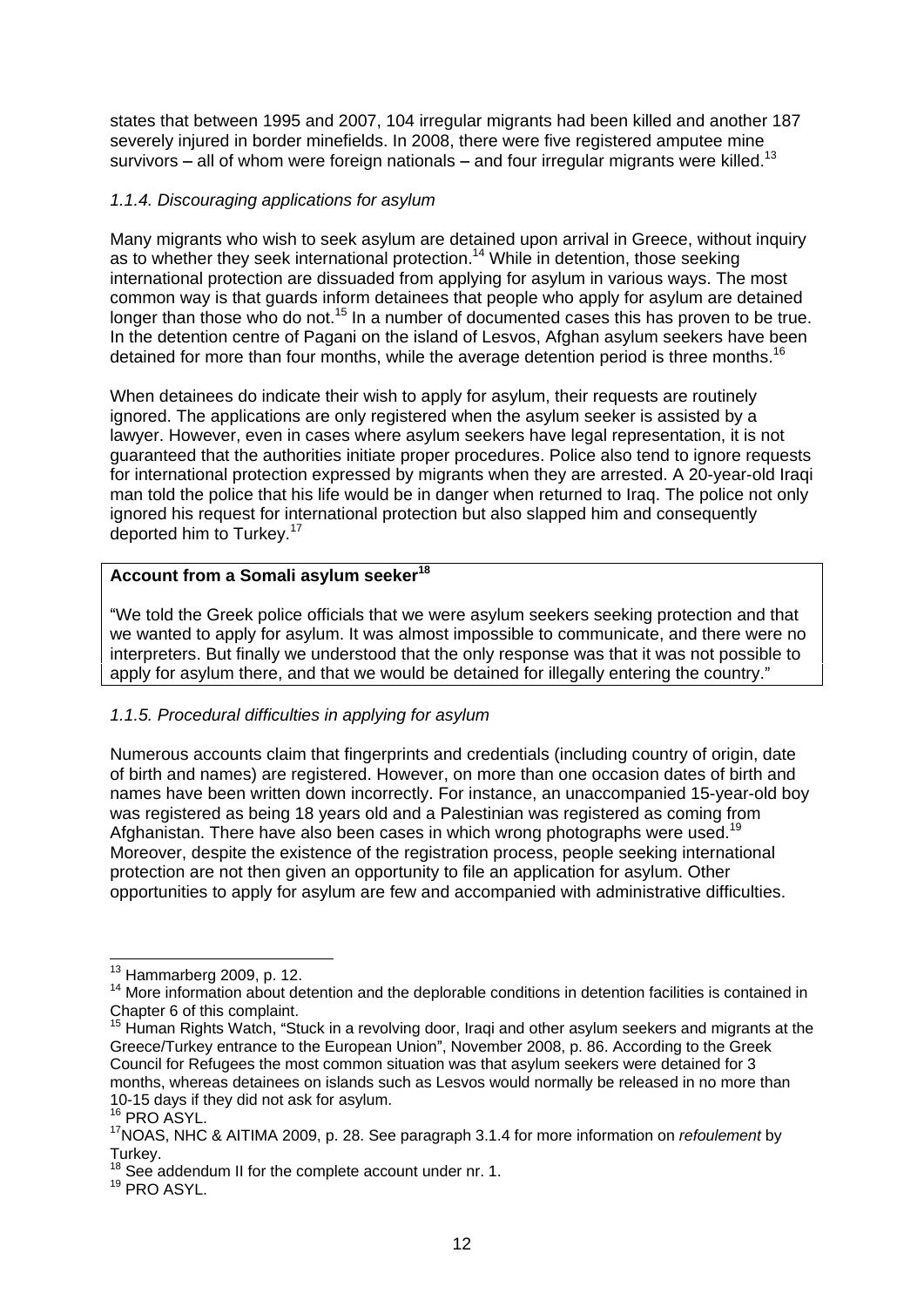According to the law, asylum applications can be lodged in Police Divisions and Detention Centres throughout Greece, including on the islands. In reality, however, very few asylum applications are lodged in detention centres. Only 6% of asylum claims were lodged outside Athens in 2007<sup>20</sup>, even though most asylum seekers arrive through Greece's northern border region or via the Greek islands off the coast of Turkey.<sup>21</sup> One of the main reasons for this is the previously mentioned practice of discouraging asylum claims.<sup>22</sup> Additionally, there are few interpreters available to assist in filing a complaint and no information is provided by the Greek authorities about the asylum procedure.

The vast majority of asylum seekers are forced to travel to Athens to lodge an asylum application. In Athens asylum seekers only have the opportunity to apply for asylum once a week, on Saturdays, at the Attica Police Asylum Department. Starting on Friday afternoons about 2000 people queue up in order to gain access to the building, which opens its gates at 6 a.m. on Saturday. (This is because the Attica Police Asylum Department is a closed facility in which asylum seekers are only allowed entrance following official authorization). Most asylum seekers have to try to seek asylum for several weeks, and sometimes even months, before they are able apply for asylum. Many never succeeded.<sup>23</sup>

Once an asylum seeker has finally managed to enter the Police Department, s/he is given an appointment to officially lodge an application and register as an asylum seeker. At this point, the police make appointments for 30 asylum seekers each time.<sup>24</sup> The appointments are made for the following month. Before the implementation of the Presidential Decree 81/2009, 300 appointments were made per day and for the following week. With this new Decree there is therefore less opportunity to apply for asylum then before. $^{25}$ 

#### **Accounts on information on the possibility to apply for asylum 26**

We were never informed about any possibility to apply for asylum, nor were we given any other kind of information. I never spoke to a lawyer, nor was there at any time an interpreter present." The contract of the contract of the contract of the contract of the contract of the contract of the contract of the contract of the contract of the contract of the contract of the contract of the contract of the

None of the Greek officials had at any time made clear that we could apply for asylum, so I thought this was not possible.

We were never given the opportunity or were informed about any possibility to apply for asylum. They took our fingerprints when we arrived in prison. Nobody made clear what was going to happen to us, we got no information whatsoever. Nobody asked why we were in Greece. We never spoke to a lawyer, nor was there at any time an interpreter present."

## **1.2. Greece s failure to comply with EU Law**

1.2.1. In general

<sup>&</sup>lt;sup>20</sup> Applications at the border in 2008 (300 hundred out of 19884) constituted 1.5% of all applications lodged. The respective percentage for 2007 is 0.8 (201 out of 25.049): Ministry of the Interior.

<sup>&</sup>lt;sup>21</sup> Human Rights Watch, "No refuge: Migrants in Greece", 1 November 2009, p. 7.<br><sup>22</sup> Austrian Red Cross and Caritas Austria, "The situation of persons returned by Austria to Greece under de Dublin Regulation: report of a fact-finding mission to Greece", May  $23^{rd} - 28^{th}$  2009, p 22;<br>Spyros Rizakos from NGO "AITIMA".  $\mathsf{r}$ d no<sup>th</sup> noon n no.  $28<sup>th</sup>$  2009, p 22;  $th$  2000  $r$  22. 2009, p 22; Spyros Rizakos from NGO "AITIMA".<br><sup>23</sup> Austrian Red Cross & Caritas Austria 2009, p. 8.<br><sup>24</sup> The Greek Council for Refugees.<br><sup>25</sup> NOAS, NHC & AITIMA 2009, p.16; confirmed by the Greek Council for Refugees.<br><sup>26</sup> See addendu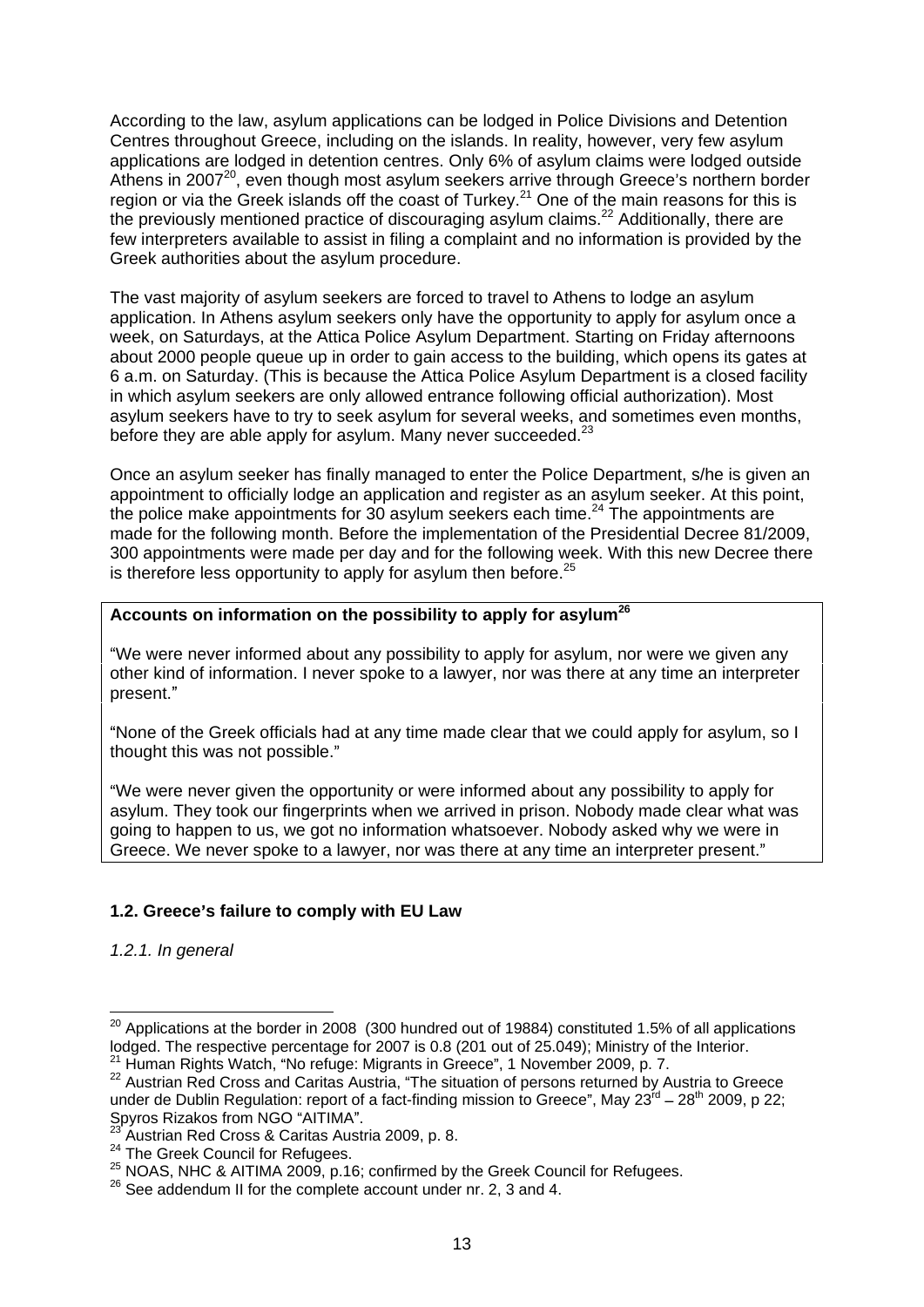Recital 8 of the preamble of the Procedures Directive holds that the Directive respects the fundamental rights and observes the principles recognised in particular by the Charter of Fundamental Rights of the European Union. In this regard the European Court of Justice has held that although the EU Charter is not legally binding, the Community legislature acknowledged its importance by stating in the preamble to a Directive that the Directive observes the principles in the Charter.<sup>27</sup> Given this fact, Article 18 of the EU Charter must also be taken into account.

In addition to Article 18, Article 6 of the EU Treaty is applicable as well. This Article refers to the European Convention of Human Rights and Fundamental Freedoms (ECHR). Article 3 of the ECHR prohibits torture and other inhuman or degrading treatment. The European Court of Human Rights (ECtHR) understands this prohibition on torture to implicitly entail the prohibition of refoulement. Therefore, no-one may be sent back to a country where s/he runs the risk of being subjected to a treatment in violation of Article 3 of the ECHR.

## 1.2.2. Violation of the concerning Articles

Asylum seekers encounter great difficulties in gaining access to the asylum procedure. Those who manage to gain access face great hardship in filing an application for asylum. Numerous eyewitnesses report that people waiting in queues are mistreated verbally and at times physically. Furthermore, the mechanism of queuing over and over again in order to make a claim for asylum constitutes degrading treatment as prohibited by article 3 of the <u>ECHR</u>. ECHR. In the contract of the contract of the contract of the contract of the contract of the contract of the contract of the contract of the contract of the contract of the contract of the contract of the contract

The right to asylum guaranteed in Article 18 of the EU Charter is further specified in the Qualification Directive as well as in the Dublin II Regulation. Articles 13 and 18 of the Qualification Directive define who is protected by the right to asylum. Article 3, paragraph 1, of the Dublin II Regulation ensures that at least one of the EU member states examines an asylum application. Due to the above mentioned difficulties in gaining access to Greek territory and in registering an asylum application, many asylum applications are not examined. As a result it becomes excessively difficult for asylum seekers to make effective use of the right to asylum. Greek practice therefore clearly violates all four articles.

Greek authorities try to prevent immigrants, among whom are asylum seekers, from entering Greek territory and even discourage protection seekers from applying for asylum. Greece does not meet its obligation to enable each adult to lodge an asylum application on his own behalf nor does it meet the obligation to ensure that authorities likely to be approached by someone who wishes to make an application for asylum are able to advise that person how and where s/he may make such an application and/or mayrequire these authorities to forward the application to the competent authority. Given these problems, Greece is in breach of Article 6, paragraph 2 and paragraph 5, of the Procedures Directive.

 $27$  European Court of Justice 27 June 2006 (European Parliament v. Council of the European Union), C-540/03.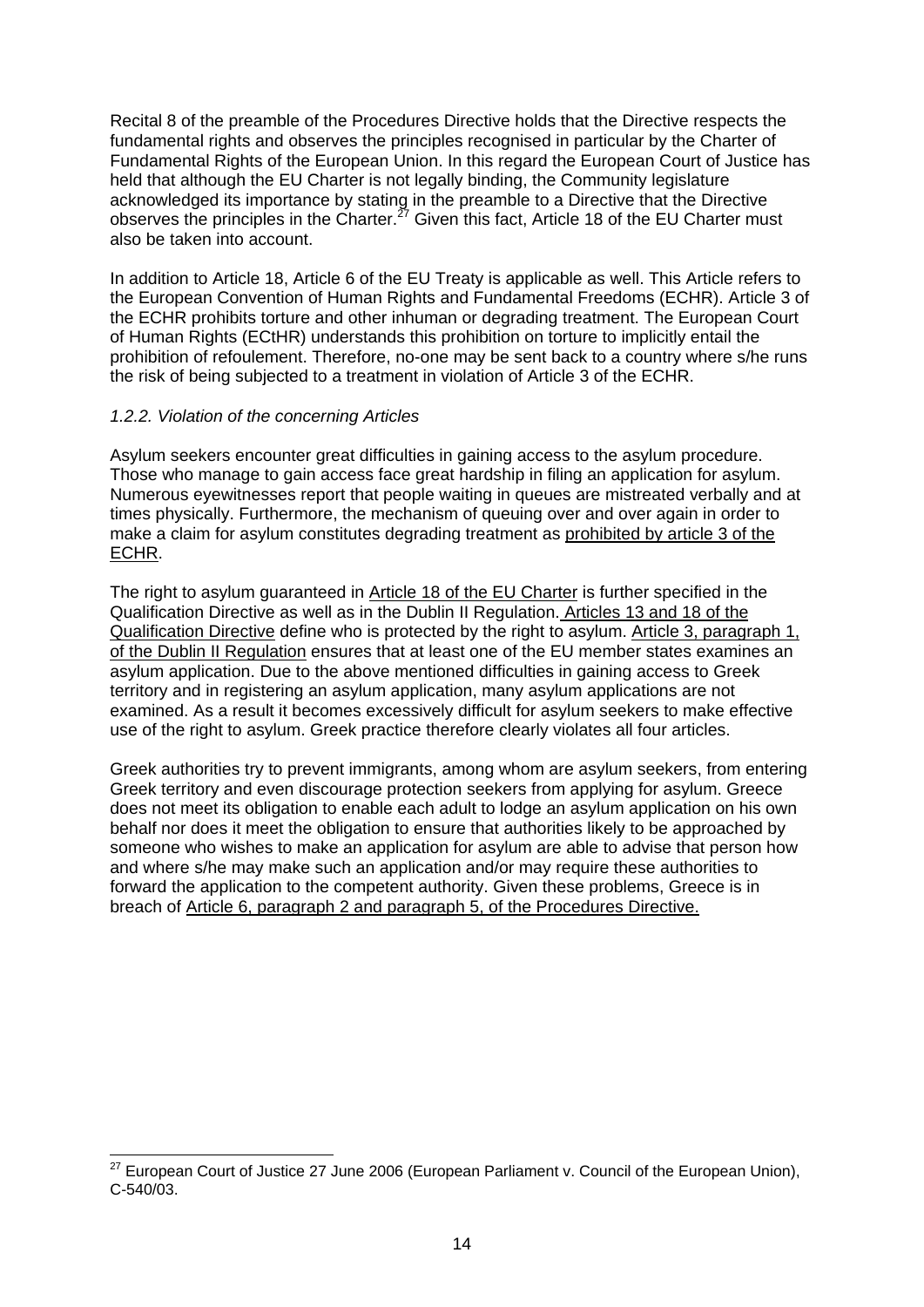## **2. Procedural Safeguards**

## **2.1. The situation in Greece**

## 2.1.1. Introduction

The Greek asylum procedure lacks fundamental procedural guarantees. We will set out the procedural flaws by describing the asylum procedure from start to end. Here, we wish to especially emphasise our particular concern about the fact that the recent Presidential Decree abolished the consideration of the merits of the claim upon appeal. As a consequence asylum seekers lack an effective remedy as required by article 13 ECHR and article 39 Procedures Directive.

## 2.1.2. Providing information

Asylum seekers in Greece are not usually informed about the asylum procedure at all, let alone in a language they understand. $28$  A leaflet containing information about the asylum procedure has been developed in cooperation with UNHCR, however, thisleaflet is handed out in only a small number of cases and is now out of date, following the enactment of Presidential Decrees 220/2007, 90/2008, 96/2008 and 81/2009.<sup>29</sup>

## 2.1.3. Personal interview

In July 2009, Presidential Decree 81/2009 entered into force. This decree changes the Greek asylum procedure in a number of important ways, including the personal interview. Despite its entry into force, in practice this Decree has not yet been fully implemented. Few personal interviews have been conducted since it came into effect.<sup>30</sup> Instead, most interviews are Instead, most interviews are postponed. How this backlog will be handled remains unclear, especially since there is a severe lack of qualified interpreters and specifically trained staff that could conduct interviews.

Given that it remains unclear how this new Decree will change the proceedings in Greece, we will first discuss the situation prior to July 2009 and then describe the situation as it should be under Decree 81/2009. In this context we will describe how the situation has not yet improved since the new Decree.

We express our concern that very few personal interviews are currently carried out, leaving most asylum seekers in limbo for an uncertain period of time.

## The situation under Presidential Decree 90/2008 (old)

### No confidentiality

The majority of asylum applications were (and also are under the new Decree) lodged in Athens. As is described in Chapter 1 of this complaint, asylum applications made in Athens could (and can) only be filed and examined at the Attica Police Asylum Department. As Human Rights Watch has reported, the interviews at the Attica Police Asylum Department took place in one overcrowded room without adequate space for privacy or time to elicitall relevant information relating to the asylum claim.<sup>31</sup>

<sup>&</sup>lt;sup>28</sup> Hammarberg 2009, p. 7.<br><sup>29</sup> Norwegian Organisation for Asylum Seekers (NOAS), the Norwegian Helsinki Committee (NHC) and the Greek Helsinki Monitor (GHM), "A gamble with the right to asylum in Europe: Greek asylum policy and the Dublin II Regulation", April 2008, p.17; Human Rights Watch 2008, p. 89.<br><sup>30</sup> NOAS, NHC & AITIMA 2009, p.17.<br><sup>31</sup> Human Rights Watch 2008, p. 98.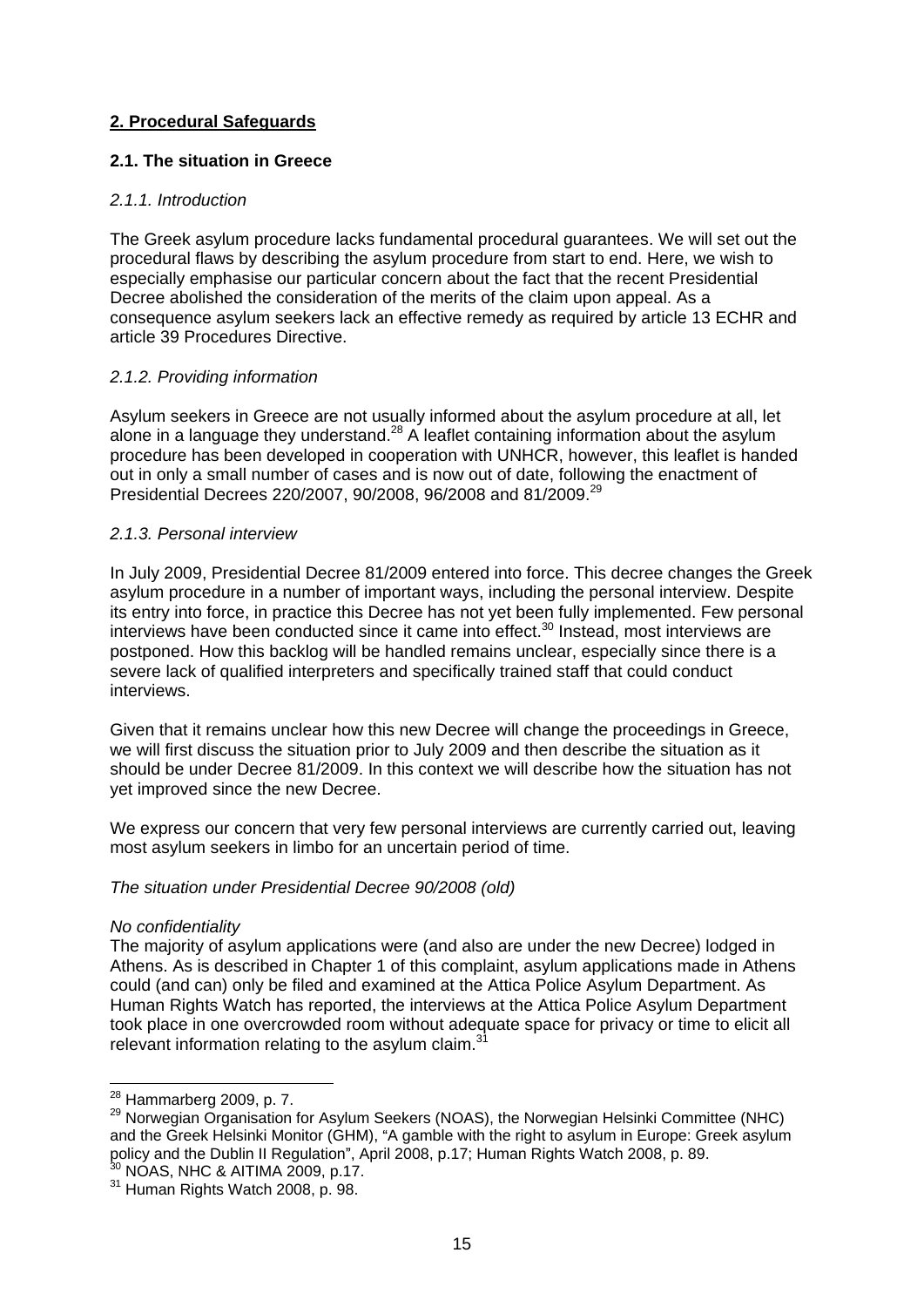## Quality of the interviews

Interviewing officers were not able to effectively cope with the number of asylum seekers. In practice, each police officer conducted 12-15 interviews a day.<sup>32</sup> This resulted in the interviews by necessity being very superficial. Asylum seekers were not given the opportunity to elaborate on their asylum account and thus could not substantiate their claims that they were in need of international protection.<sup>33</sup> Applicants were asked to answer standard and perfunctory questions posed by interviewing police officers, instead of more in-depth queries.<sup>34</sup> queries.<sup>34</sup> and the contract of the contract of the contract of the contract of the contract of the contract of the contract of the contract of the contract of the contract of the contract of the contract of the contract

In addition, many of the questions were "closed questions": "For what reason was it not possible for you to find work in your country? Did you try to move to another region of your country in order to work? Did you try to find workin any of the neighbouring countries? Have you been forced to abandon your country for reasons of quarrels/troubles with your relatives?" The interview did not reflect the reality that asylum seekers may have fled their country of origin on grounds relating to persecution or conflict according to the 1951 Convention relating to the Status of Refugees, The European Convention on Human Rights, and FU law.<sup>35</sup> and EU law.<sup>35</sup> and the set of the set of the set of the set of the set of the set of the set of the set of the set of the set of the set of the set of the set of the set of the set of the set of the set of the set of the

At the end of the interview, police officers generated a standard form printout of the interview questions and answers, including the result of the interview, without ever conducting any research in relation to the situation in the asylum seeker's country of origin, or even deliberating prior to assessing the asylum seeker's claim, which was rejected in almost every case  $36$  $\text{case.}^{36}$ 

## Unqualified staff **Exercise State Exercise State State State State State State State State State State State State State State State State State State State State State State State State State State State State State Sta**

Under Presidential Decree 90/2008, all interviews were conducted by police officers. These police officers were not adequately trained to conduct interviews and deal with asylum seekers, nor did they have sufficient knowledge to conduct asylum interviews. In most if not all cases, police officers did not have country of origin information at their disposal. $37$ 

The Council of Europe Commissioner for Human Rights recommended that the Greek authorities reinforce training of asylum staff.<sup>38</sup> In practice, no improvements have been made.

## Shortage of interpreters **Shortage of interpreters**

In Greece there was, and still is, a serious shortage of qualified interpreters. As described in the report of the Commissioner for Human Rights, this has been a problem in Greece since 2001.<sup>39</sup> The lack of interpreters resulted in asylum seekers being interviewed in a language different from their mother tongue.<sup>40</sup> Many interviews were conducted in bad English, as neither the police officer nor the asylum seeker spoke English at a sufficient level.<sup>41</sup> When

<sup>&</sup>lt;sup>32</sup> This figure is based on observations from the Greek Council for Refugees of interviews, carried out on a weekly basis between late 2007 – early 2009. On a daily basis 5 or 6 police officers were

conducting 65-75 interviews over a 4-5 hour period.<br><sup>33</sup> NOAS, NHC & GHM 2008, p.19; Human Rights Watch November 2009, p. 17.<br><sup>34</sup> UNHCR, "Asylum in the European Union: A study of the Implementation of the Qualification

Directive", November 2007, p. 13-14.<br><sup>35</sup> Human Rights Watch 2008, p. 97.<br><sup>36</sup> Observed by the Greek Council for Refugees.<br><sup>37</sup> Austrian Red Cross & Caritas Austria 2009, p. 23; NOAS, NCH & AITIMA 2009, p. 21; the Greek

Council for Refugees.<br><sup>38</sup> Council of Europe Commissioner for Human Rights, 4 February 2009, recommendation 45, p. 16.<br><sup>39</sup> Hammarberg 2009, p. 10.<br><sup>40</sup> UNHCR, "UNHCR position on the return of Asylum seekers to Greece unde

<sup>15</sup> April 2008, p. 3.<br><sup>41</sup> NOAS, NHC & GHM 2008, p. 22.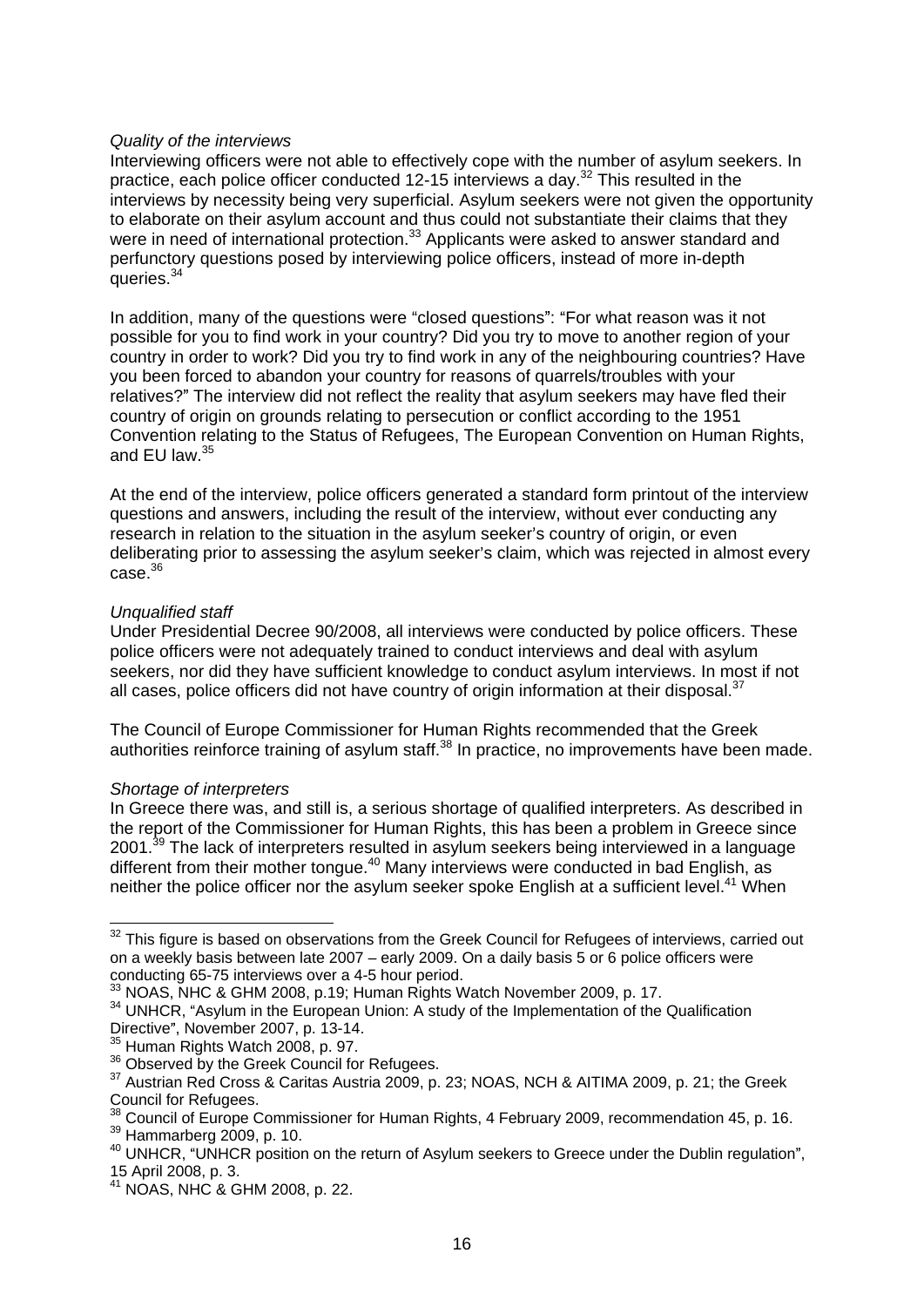the services of an interpreter were used, the interpreter sometimes conducted the interview instead of the responsible officer.<sup>42</sup> It was not uncommon in such situations for the interpreter to urge the asylum seeker to say he or she left the country of origin for economic reasons.<sup>43</sup> Even more alarming, in many detention facilities co-detainees were employed instead of qualified interpreters, which raises doubts about the quality of the translation and further compromises confidentiality.<sup>44</sup>

## No report of the interview

Finally, a report of the interview was not automatically provided.<sup>45</sup> Because of the absence of such a report there was no way of telling what was said during the interview and whether the officer registered all that was said by the asylum seeker. The results of a study conducted by UNHCR show that many of the analyzed case files did not even contain the responses of the applicants to the standard questions described above.<sup>46</sup>

## The situation under Presidential Decree 81/2009 (new)

## A committee for interviews

In July 2009, Presidential Decree 81/2009 entered into force. According to this Decree the interview will be carried out by an advisory Refugee Committee. This Committee should be composed of:

- A high ranking officer of the Greek police (chairperson)
- A high ranking officer or warrant officer of the Greek police(member)
- An official of the Aliens and Immigration Directorate of the respective region (member)
- A representative of UNHCR (member)

Soon after the publication of the Decree in the official gazette, UNHCR decided not to join the Committee.<sup>47</sup> In a press release of 14 May 2009 UNHCR had already expressed its concerns about the then still proposed Decree: The decentralization of the decision-making authority to the Police Directors all over the country without the guarantee of an effective and substantial role of non-police bodies  $-$  as it is guaranteed in the existing Appeals' Board  $-$ , will compromise the fairness of the procedure and the uniform and coherent implementation of the 1951 Convention relating to the Status of Refugees and other relevant international and EU law."<sup>48</sup> and EU law. $148$ 

In addition to UNHCR, civil servants working for the Region have also systematically failed to show up for interviews to be conducted by the committees, which have consequently been postponed.49 This means that in practice the Committee has not been able to operate as described above. As a result most interviews have been postponed for three months. Some interviews have however been carried out.<sup>50</sup>

Instead of constituting an improvement to flawed asylum procedures, the new Decree actually negatively influences the quality of interviews. Personal interviews are now decentralised and spreads the job of interviewing asylum seekers to police directorates

<sup>&</sup>lt;sup>42</sup> Austrian Red Cross & Caritas Austria 2009, p. 23.<br><sup>43</sup> Human Rights Watch 2008, p 99-100.<br><sup>44</sup> Observed by PRO ASYL.<br><sup>45</sup> NOAS, NHC & GHM 2008 p. 20.<br><sup>46</sup> Human Rights Watch 2008, p. 98.<br><sup>47</sup> UNHCR, "UNHCR will not pa changes are made", UNHCR Press Release, 17 July 2009.<br><sup>48</sup> UNHCR Press Release 2009.<br><sup>49</sup> NOAS, NHC & AITIMA 2009, p. 17.<br><sup>50</sup> Spyros Rizakos from NGO "AITIMA".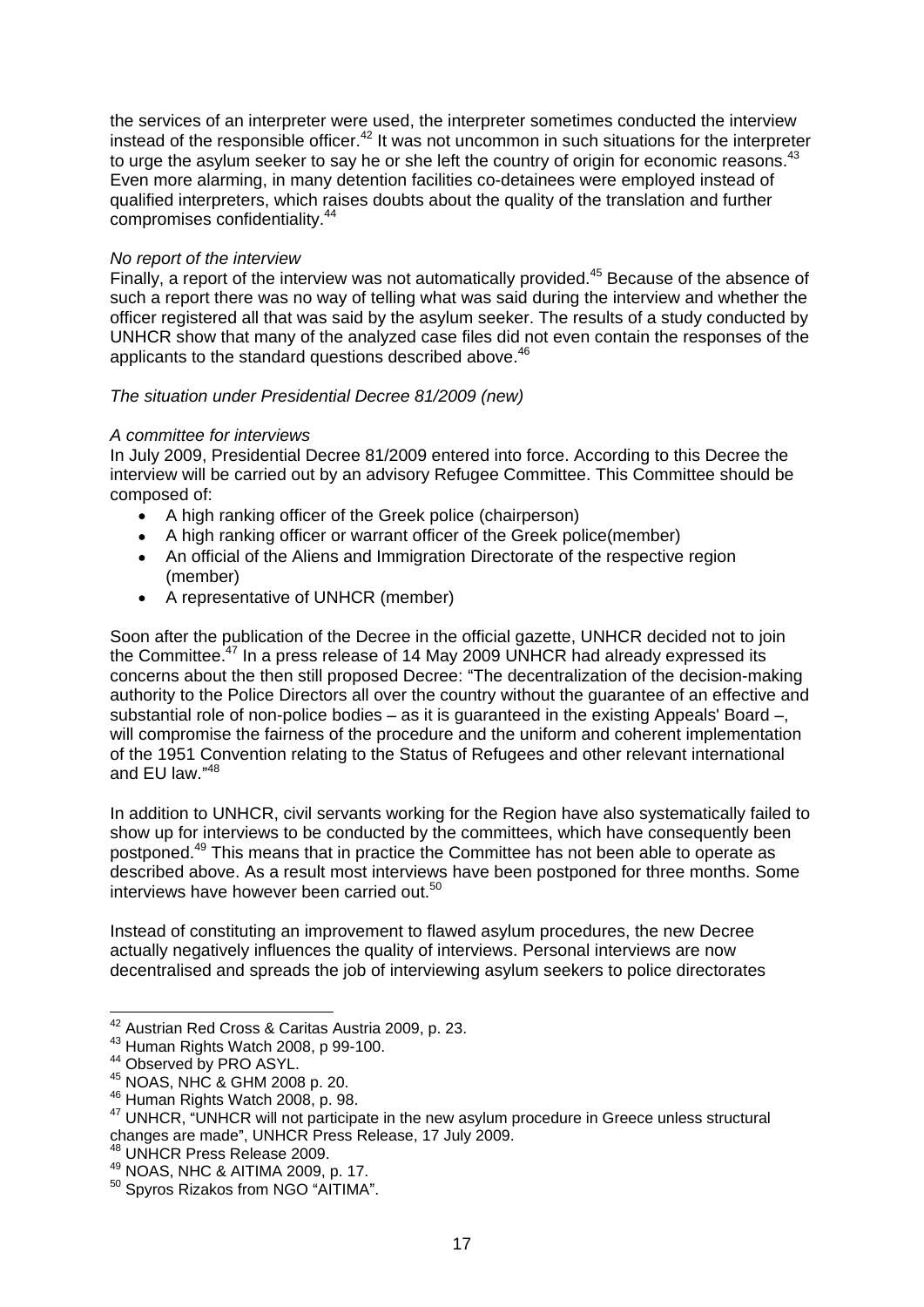throughout the country. Police officers have a host of other duties and lack training in asylum law or in conducting interviews with fearful and traumatized asylum seekers.<sup>51</sup>

## Shortage of interpreters **Shortage of interpreters**

Under the new Decree there is still a severe shortage of interpreters. There are no signs that investments will be made to improve this situation. In fact the situation has deteriorated as the Police now require interpreters in all Divisions to work for the Committees. $52$ 

## Reports of the interview experience of the interview of the interview of the interview of the interview of the interview of the interview of the interview of the interview of the interview of the interview of the interview

Under Presidential Decree 90/2008 a copy of the report of the interview should be provided upon request by the asylum seeker. However, since very few interviews have been carried out, no cohesive conclusions can be drawn on whether or not these copies have been or will in fact be provided.

## 2.1.4. First instance decisions

## The situation under Presidential Decree 90/2008 (old)

Pursuant to Presidential Decree 90/2008 decisions on an asylum application were taken by the Secretary-General of the Ministry of Interior. Decisions were based on the interview and the non-binding recommendation of the police officers conducting the interview. In the previous paragraphs we have already discussed the deficiencies in the way that interviews were carried out by these police officers. A recommendation cannot be given, and an asylum decision cannot be made on the basis of a badly conducted interview.

The content of the decision has often been subjected to criticism, which supports our claim that it is impossible to make a proper recommendation or decision based on flawed interviews. In 2007, UNHCR conducted a study on the implementation of the Qualification Directive (2004/83/EG).<sup>53</sup> Although the new Presidential Decree 81/2009 has entered into force and some decisions have been taken under this new law, the results of the UNHCR study are still relevant until at least July 2009, when the new Decree entered into force. Furthermore some of the decisions taken under the new Decree seem to be of equally bad quality to those taken under previous Decrees(see paragraph 2.1.4.2).

UNHCR studied 305 first instance decisionstaken by the Ministry of Public Order (MPO). All 305 decisions – including applicants from refugee-producing countries such as Sudan, Iraq, Afghanistan, Somalia and Sri Lanka – were negative. None of the decisions contained any reference to the facts and none contained any legal reasoning. Furthermore, all decisions contained a standard paragraph stating that the applicant left his/her country to find a job and improve living conditions. The report by the Austrian Red Cross and Caritas Austria corroborates these findings. The UNHCR found that decisions were identical and personal circumstances were not considered.<sup>54</sup> In addition, country of origin information was usually not collected. In fact decisions were taken without valid information.<sup>55</sup>

Finally, the asylum decision was written in Greek without the content of the decision being explained to the asylum seeker.

The situation under Presidential Decree 81/2009 (new)

<sup>&</sup>lt;sup>51</sup> Human Rights Watch November 2009, p. 17; NOAS, NHC & AITIMA 2009, p. 21.<br><sup>52</sup> Spyros Rizakos from NGO "AITIMA".<br><sup>53</sup> UNHCR 2007.<br><sup>54</sup> Austrian Red Cross & Caritas Austria 2009, p. 24 and 26.<br><sup>55</sup> Austrian Red Cross &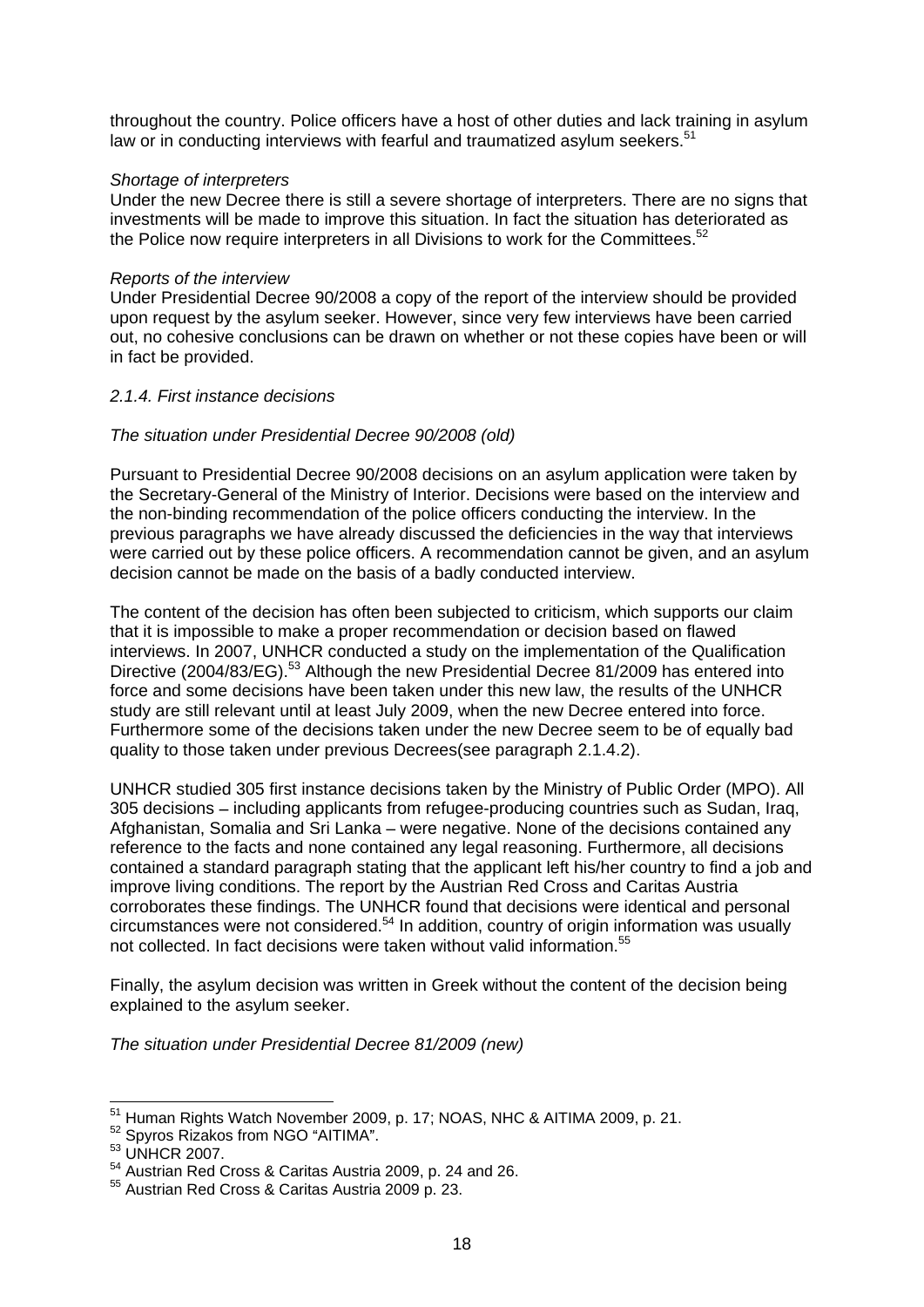According to Presidential Decree 81/2009 that entered into force in July 2009, the Determining authority or the Competent authority that makes decisions on asylum applications, is the Director of the Aliens' Directorates of Attica and Thessaloniki and the Directors of the Police Directorates, depending on where the application for international protection has been lodged. The decision on the application shall be taken in light of the non binding recommendation of the Refugee Committee. The very small number of decisions taken under the new procedure does not permit a proper analysis of the quality of the decisions, however, it remains the case that the overwhelming majority of decisions are negative and provide insufficient reasoning for rejecting the credibility of asylum seekers' claims.<sup>56</sup> claims.  $56$ 

## 2.1.5. Lack of an effective remedy

## The situation under Presidential Decree 90/2008 (old)

Under the old Decree asylum seekers were by law given the opportunity to appeal against a decision on their application. However, as a consequence of the fact that asylum seekers were not informed about the denial of their application as it was handed to them in Greek, asylum seekers were not aware of the content of the decision nor of the possibilities to challenge it. This resulted in a situation whereby many asylum seekers missed the deadline to appeal against the decision. This meant the end of their case, the closure of their file and possible deportation. $57$ 

## The situation under Presidential Decree 81/2009 (new)

Pursuant to Presidential Decree 81/2009 asylum seekers will no longer be able to have the rejection of their asylum application reviewed on its merits by a designated appeals board. After the decision to reject the asylum application there exists only the possibility to initiate a procedure before the Council of State. The Council of State will however only examine whether the decision has been made in accordance with the law. It is not able to review the decision on its merits.<sup>58</sup> This abolishment of the second instance procedure, is especially alarming, now that the asylum seekers as a result of the refusal of the UNHCR to participate in first instance decision making, are now exclusively left to the judgment of police officers, who have not received appropriate and sufficient training for this task.

## 2.1.6. Legal aid

Following the entry into force of Presidential Decree 81/2009, free legal aid will only be granted if a judge rules that the application for annulment is not manifestly unfounded and manifestly inadmissible.<sup>59</sup> There are few lawyers who offer free legal aid to asylum seekers. They are affiliated with NGOs, mainly in Athens, and assisted by volunteers. They are partly financed with means from the Greek authorities and partly through grants from the European Refugee Fund.<sup>60</sup> The small number of lawyers who can provide free assistance to asylum seekers leaves them exposed to high legal fees and exploitation by some lawyers who systematically operate in areas where asylum seekers are required to present themselves (e.g. the main asylum division police facility in Petrou Ralli Street) or where asylum seekers

<sup>&</sup>lt;sup>56</sup> Spyros Rizakos from NGO "AITIMA"; the Greek Council for Refugees.<br><sup>57</sup> Human Rights Watch 2008, p. 25-26.<br><sup>58</sup> UNHCR Press Release, "The UN Refugee Agency expresses concern over proposed Presidential Decree on Asylum," 14 May 2009; Amnesty International Public Statement, "Greece: Proposed changes to asylum procedures flagrantly violate international law," 15 May 2009.<br><sup>59</sup> Spyros Rizakos from NGO "AITIMA".<br><sup>60</sup> NOAS, NHC & AITIMA 2009, p. 12.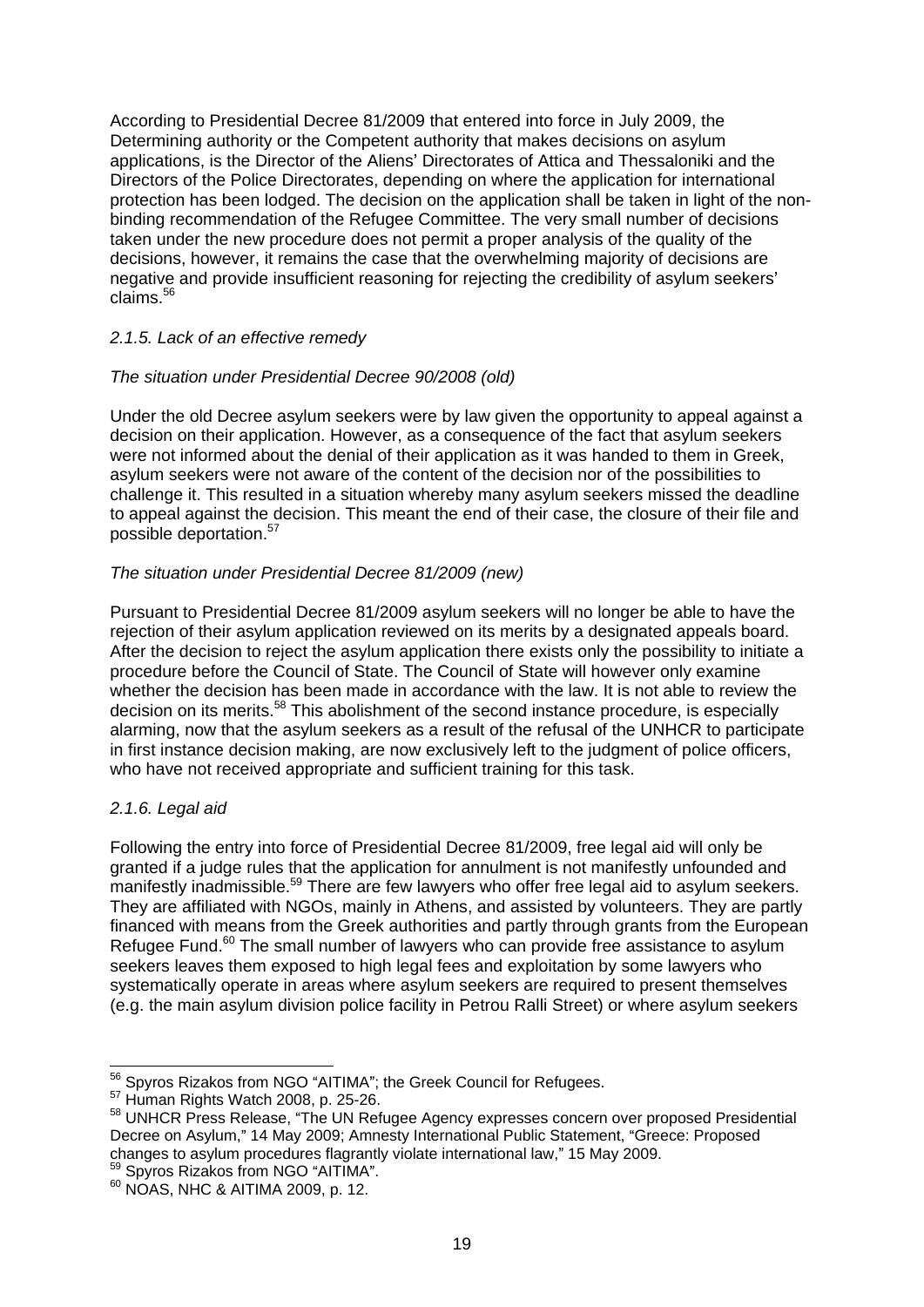are likely to be detained. The few lawyers that do provide legal aid do not have the time to represent all the cases of rejected asylum claims into the Council of State.

Asylum seekers are not consistently given any information about their right to legal assistance or about how aid can be obtained. Lawyers have to contact asylum seekers on their own initiative in order to advise and represent them, since there is no arrangement for authorities to assign a legal representative to an asylum seeker. Lawyers are often required to expend considerable effort ensuring that asylum seekers are granted fundamental rights, that should automatically be guaranteed by the state in accordance with EU law (e.g. access to the asylum procedure and provision of the asylum seekers' basic needs, such as housing). On top of all of this, lawyers complain of not having access to their clients' files.<sup>61</sup>

In its most recent report Human Rights Watch describes that even where local lawyers and the Greek Council for Refugees tried to intervene (the latter with the responsible Ministry), a group of 18 asylum seekers, including unaccompanied minors, were refused permission to lodge an asylum application and were deported to Turkey.<sup>62</sup>

Finally, lawyers experience problems in being allowed access to all detention centres and can therefore not help asylum seekers with their asylum application. This issue will be further addressed in Chapter 6 on detention.<sup>63</sup>

## **2.2. Greece s failure to comply with EU Law**

## 2.2.1. The asylum procedure in first instance decisions

Asylum seekers in Greece are not able to present the grounds for their applications in a comprehensive manner. This is in blatant violation of articles 12 and 13 Procedures Directive. The personal interviews were inadequately conducted due to a number of procedural flaws described above. Because the new system has not been fully implemented the majority of asylum seekers have to wait for an uncertain period of time before being allowed to set out their reasons for seeking asylum through a personal interview. By not taking the personal circumstances of the individual or the situation in the countryof origin into consideration Greece is violating article 4 of the Qualification Directive and article 8 of the Procedures Directive respectively. The asylum seeker is thus kept oblivious of the reasons as to why the application for international protection was denied. This is clearly in breach of articles 9 and 10 of the Procedures Directive.

## 2.2.2. Effective legal remedy

The lack of an independent review of the decision, both as to matters of fact and law, is clearly in breach of article 13 ECHR as well as article 39 of the Procedures Directive.

From the Court of Justice's judgment in the Graham Wilson case it may be derived that an appeal, which is limited to the review of the legality of a decision does not provide effective judicial protection.<sup>64</sup> In the aforementioned case the Court did not accept a national procedure in which a court or tribunal can only address questions of law, even if the facts are reviewed by two non-judicial bodies. The Court was asked by a national Court to interpret Article 9 of the "Directive to facilitate practice of the profession of lawyer on a permanent

 $61$  Human Rights Watch 2008, p. 93; NOAS, NHC & AITIMA 2009, p. 12. For more information on reception conditions, see chapter 5 of this complaint.

reception conditions, see chapter 5 of this complaint.<br><sup>62</sup> Human Rights Watch 2009, p. 3.<br><sup>63</sup> NOAS, NHC & AITIMA 2009, p. 12.<br><sup>64</sup> European Court of Justice (grand chamber) 19 September 2006 (Graham Wilson), C-506/04, paragraph 60.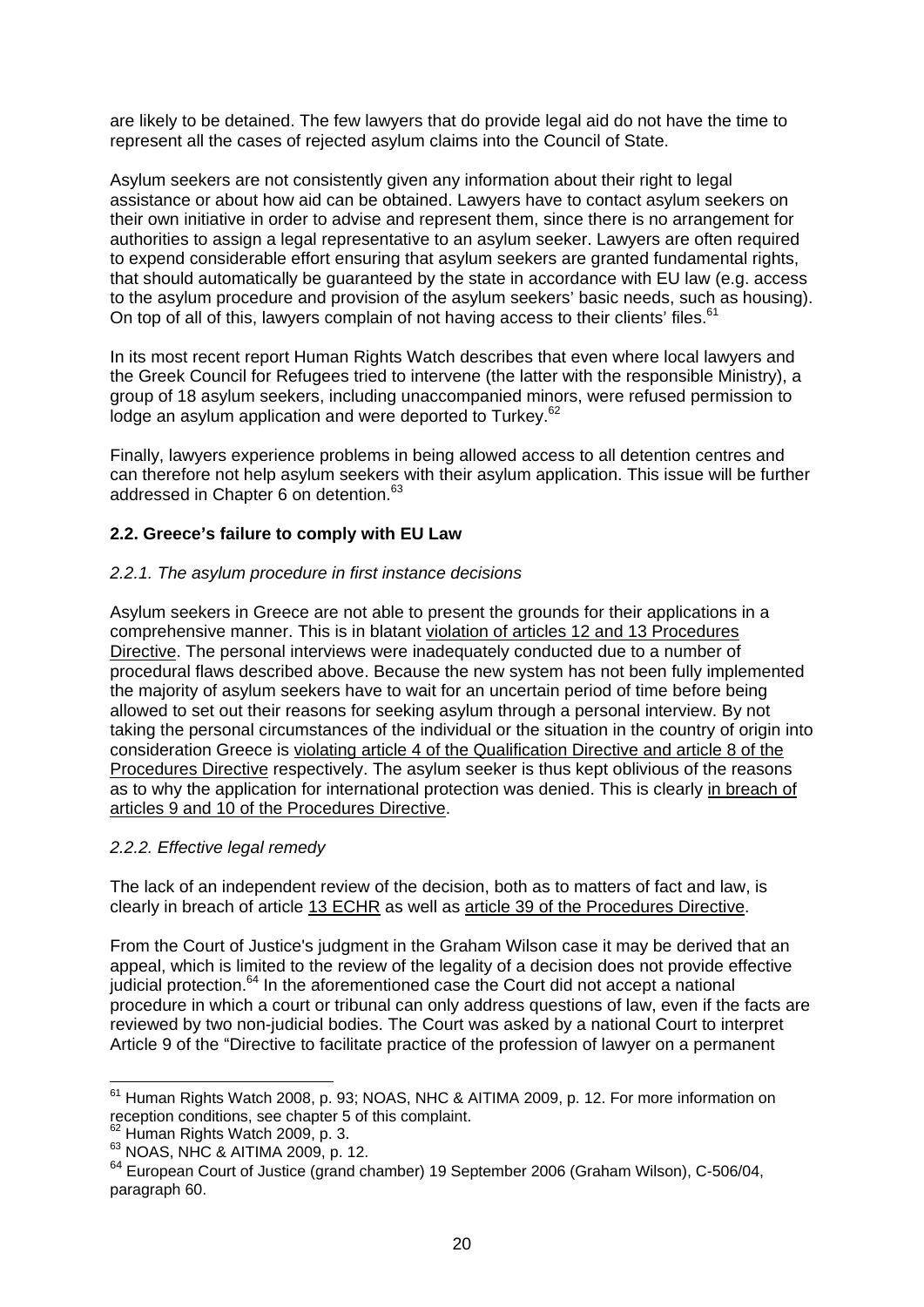basis in a Member State other than that in which the qualification was obtained" (Directive 98/5), which requires a remedy before a court or tribunal in accordance with the provisions of domestic law. The Court held that this provision requires actual access within a reasonable period to a court or tribunal as defined by Community law, which is competent to give a ruling on both fact and law.

By not stating the reasons for rejecting the individual asylum application, Greece also breaches the right to an effective remedy. In this regard The Court of Justice has acknowledged that the right to effective judicial protection is closely linked to the obligation of the authorities to state reasons. The parties concerned can make genuine use of their right to a judicial remedy only, if they have precise knowledge of the content of and the reasons for the act in question, in this regard the rejection of the asylum application. In UNECTEF v Heylens<sup>65</sup> the Court of Justice considered that effective judicial review presupposes that the court to which the matter is referred may require the competent authorities to notify its reasons. Where it is a question of securing the effective protection of a fundamental right conferred by the EU Treaty on individuals, the Court of Justice has held that these individuals must also be able to defend that right under the best possible conditions and have the possibility of deciding with a full knowledge of the relevant facts, whether there is any point in their applying to the courts. Consequently, in such circumstances the competent national authority is under a duty to inform them of the reasons on which its refusal is based, either in the decision itself or in a subsequent communication made at their request".

## 2.2.3. Legal aid

In addition Greece does not ensure that asylum seekers are granted free legal aid following the rejection of the application, as is required by article 15, paragraph 2, of the Procedures **Directive.** The contract of the contract of the contract of the contract of the contract of the contract of the contract of the contract of the contract of the contract of the contract of the contract of the contract of t

<sup>&</sup>lt;sup>65</sup> European Court of Justice (grand chamber) 15 October 1987 (Heylens), C-222/86, paragraph 15.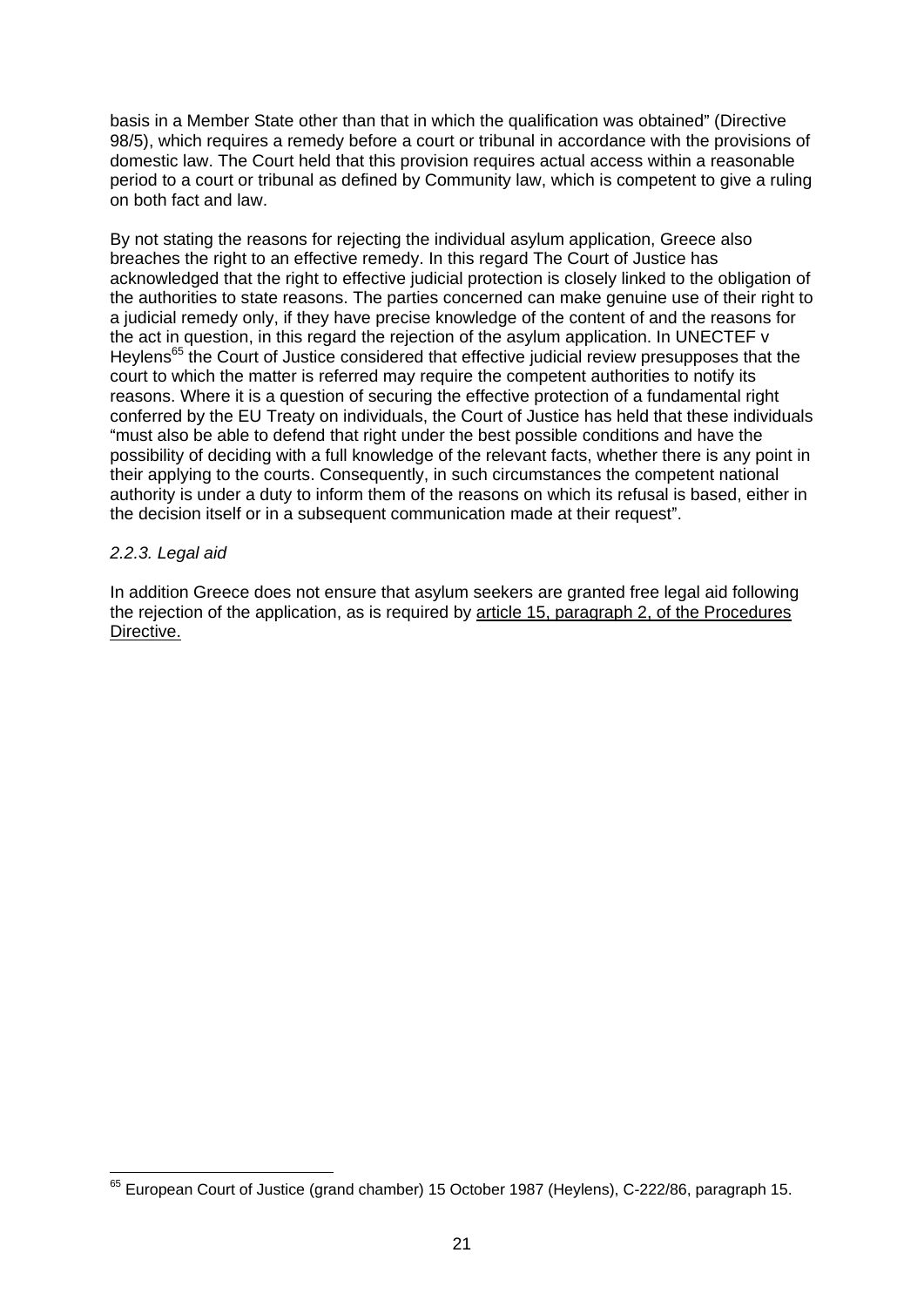## **3. International protection; risk of refoulement**

## **3.1. Situation in Greece**

## 3.1.1. Introduction

Asylum seekers run the risk of being subject to refoulement by the Greek authorities due to the insufficient examination and therewith unjust rejection of the asylum claim. In addition, alarming allegations have been made by several organisations, such as Human Rights Watch, about cases of refoulement pending ongoing asylum procedures (thus even before a decision has been made on the asylum application) and about cases of refoulement of people seeking protection before they even had a chance to file an asylum application.

## 3.1.2. Risk of refoulement before being able to apply for asylum

## Pushbacks to Turkey

As has already been mentioned in Chapter 1, it is alleged that the Greek Coast Guard sustain a practice of pushing back migrants to the Turkish border, before they have been able to enter Greek territory or immediately upon their arrival in Greece. A practice is often described in which the Greek authorities bring migrants to the Evros river at nightfall and after the Greek officials see no sign of Turkish gendarmes on the other side of the river, the migrants are put on small boats and sent across.<sup>66</sup>

As a result, those asylum seekers among the migrants pushed back, are prevented from entering the Greek asylum procedure. This means that protection seekers might be directly or indirectly subjected to *refoulement* without their asylum claim ever having been assessed. Accounts in many reports describe pushbacks of people from conflict-torn countries such as Iraq and Afghanistan who are more likely to be an asylum seeker. For instance, Human Rights Watch reports the pushback of a 28-year-old Iragi from Baghdad who fled from Irag after his brother, who worked as a translator for the Americans, was kidnapped and killed by the slitting of his throat. $67$ 

In addition to the risk of pushing back possible asylum seekers, the manner in which these pushbacks take place is often life threatening and abusive in itself. Testimonies about Greek Coast Guard pushbacks vary in their details, but are consistent in describing how the actions of the Coast Guard put the lives of migrants in danger. Actions include puncturing inflatable boats, removing motors of boats, and taking away oars before putting migrant vessels back in the water, sometimes without providing life vests to the migrants.<sup>68</sup> Human Rights Watch reports the fate of a group of migrants who were pushed back into Turkish waters by Greek navy officials. Before putting the migrants on rubber boats to be sent off to Turkey, the Greek officials confiscated all their belongings. They gave the migrants life jackets and oars to row across to Turkey. However, the Greek officials punctured the rubber boat, which as a result could only stay afloat for an hour. Some migrants almost drowned, but were rescued just in time by the Turkish border guards. One migrant did drown before Turkish border guards were able to save him. $^{69}$ 

### Illegal expulsions

 $^{66}$  Human Rights Watch 2008, p. 38-39.<br> $^{67}$  Human Rights Watch 2008, p. 42. See more accounts in the Human Rights Watch report on pages 41-45.<br><sup>68</sup> Human Rights Watch 2008, p. 41.<br><sup>69</sup> Human Rights Watch 2008, p. 43-45.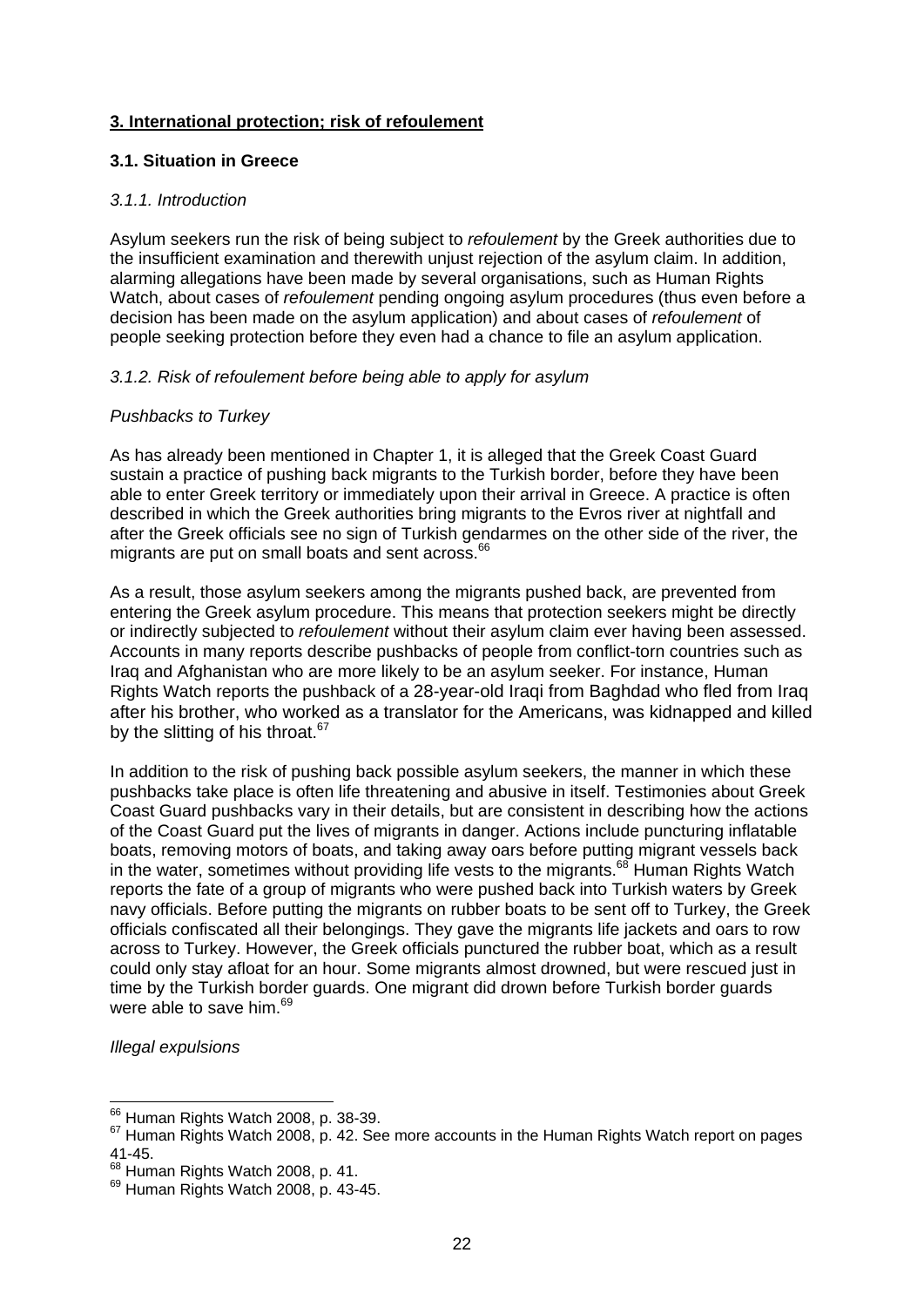In addition to pushing back migrants intercepted at sea, Greek authorities illegally deport migrants caught on Greek territory, none-withstanding their applications for international protection and their ongoing asylum cases.

Human Rights Watch found confirmation of the systematic nature of the summary expulsions from the Evros border area in the testimonies of 41 migrants  $-$  including asylum seekers  $$ interviewed in Greece and Turkey for its 2008 report. Many of these individuals told Human Rights Watch of multiple entries into Greece and summary expulsions back to Turkey.<sup>70</sup> In In 2008, Human Rights Watch described the Greek practice of illegal expulsions as follows: migrants make multiple attempts to enter Greece, are caught in Greek territory and returned (several or more times) before succeeding in getting in to Greece. When they reach Greek territory they are held for several days up to a week at a police station in a border town in dirty, overcrowded conditions, where detainees are often mistreated and sometimes beaten. Subsequently, they are trucked in groups of 50 to100 people to the river at nightfall. If Greek police officials see no sign of Turkish gendarmes on the other side of the river, migrants are put on small boats in groups of 10 and sent across the river.<sup>71</sup> In several cases, migrants have also been handed over to Turkish authorities directly: in a particular severe case, eighteen Kurdish asylum seekers were transferred from Crete to Northern Greece and then handed over to the Turkish police.<sup>72</sup>

This practice applies to all irregular migrants, including asylum seekers. Human Rights Watch has reported that virtually no distinction is made by Greek coast guards between people seeking asylum and other migrants.<sup>73</sup> In addition, none of the reports by other organisations contain any accounts of a distinction being made. Moreover the accounts come from people originating from refugee producing countries including Afghanistan. Somalia and Sri Lanka.<sup>74</sup> In its latest report Human Rights Watch again interviewed a number of migrants deported to Turkey. Amongst them Human Rights Watch describes the fate of a 17-year-old unaccompanied Afghan boy who, along with 11 other people, was forcibly pushed across the river into Turkey by Greek police. From there Turkish authorities sent him back to Afghanistan. Considering his country of origin, it would not be a surprise that the Afghan boy was an asylum seeker. His own statements also point in that direction. Upon arrival in Turkey he asked the guards not to send him back to Afghanistan because he has problems there.<sup>75</sup> There have also been indications that certain Greek border guards are not familiar with the so-called 'red card', the document handed out to asylum seekers in ongoing proceedings. $^{76}$ 

## Official deportations

Greece has carried out (and still carries out) official deportations to Turkey under the bilateral "readmission agreement" between the two countries. There is evidence that the readmission agreement is applied to other groups besides illegal migrants.<sup>77</sup> In 2007 a group of Iraqis was deported in this manner. Accounts of abusive treatment at the point of arrest by Turkish police and gendarmes are common (see 3.1.2).<sup>78</sup> Turkey subsequently deported some of

<sup>&</sup>lt;sup>70</sup> Human Rights Watch 2008, p. 38.<br><sup>71</sup> Human Rights Watch 2008, p. 38-39.<br><sup>72</sup> See also paragraph 2.1.6. of this complaint. Human Rights Watch 2009, p. 3.<br><sup>73</sup> Human Rights Watch 2008, p. 32. Human Rights Watch 2009, p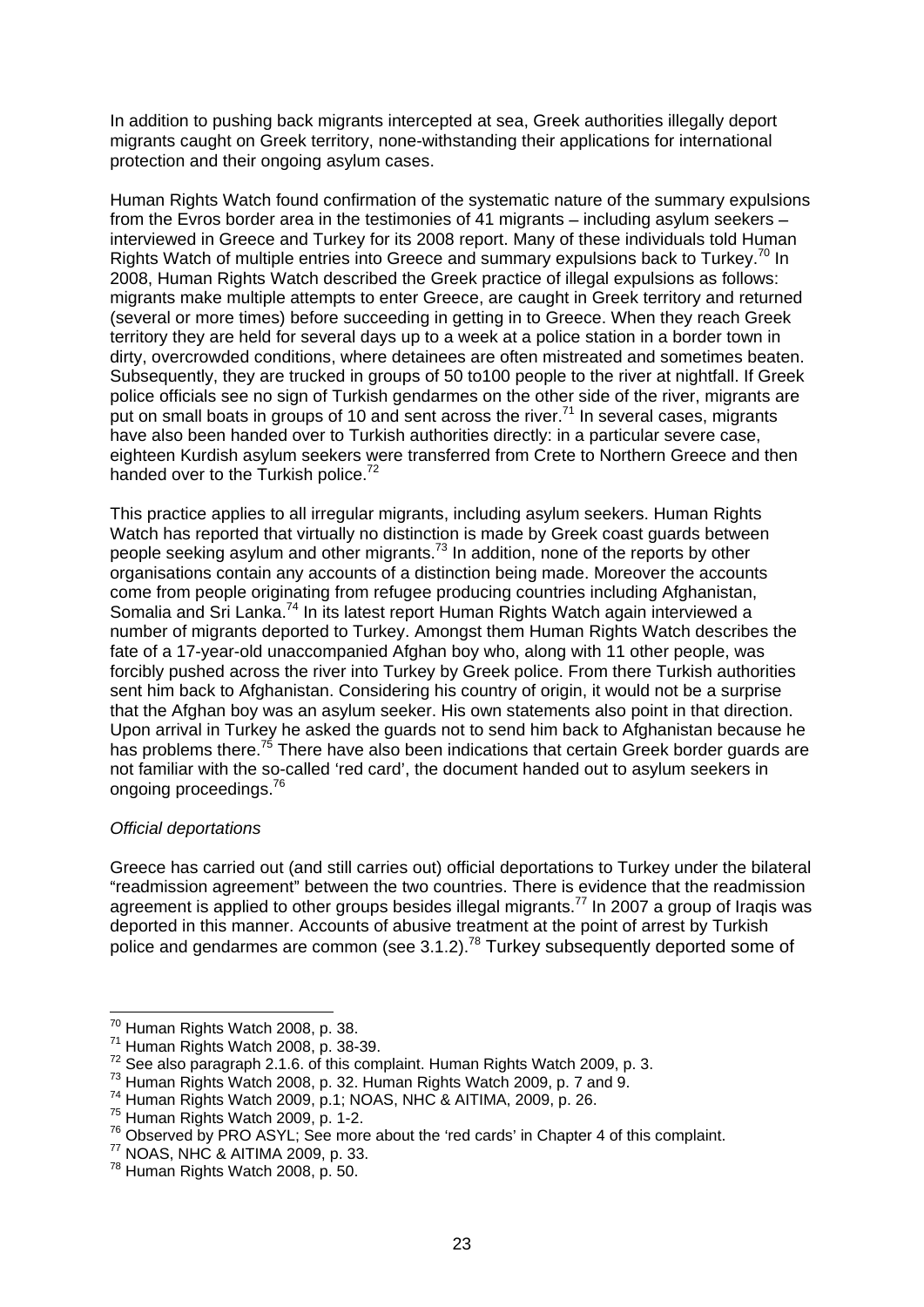the returnees to Iraq where they were jailed.<sup>79</sup> One Iraqi Kurd was also tortured upon return.<sup>80</sup> return.<sup>80</sup> and the set of the set of the set of the set of the set of the set of the set of the set of the set of the set of the set of the set of the set of the set of the set of the set of the set of the set of the set

## 3.1.3. Risk of refoulement after having gained access to the asylum procedure

Despite beating the odds and successfully lodging an asylum application, asylum seekers still risk being subject to *refoulement*. This is due to the absence of a fair and effective asylum procedure as well as a complete disregard of the ongoing asylum proceedings.

## Refoulement pending an asylum application

NOAS, NHC and AITIMA report that asylum seekers are deported during ongoing proceedings. The organisations report; "The threat of deportation concerns asylum seekers, would-be asylum seekers and illegal migrants alike. All appear to be under an equal risk of deportation when detained. $64$  The organisations describe the fate of two men who were lured away by undercover police and robbed of their belongings. The two men were then blindfolded and put in a small boat and deported to Turkey. The first of the two men was in possession of a 'red card'<sup>82</sup> that was valid at the moment of his deportation.<sup>83</sup> The second man had also renewed his red card a month before his deportation.<sup>84</sup> In Turkey they were In Turkey they were detained in the overcrowded Edirne detention centre. Despite repeated requests they were not given the opportunity to lodge an asylum application. One of the men tried to escape and was severely beaten as a result.<sup>85</sup>

## Procedural flaws

Due to the procedural defaults described in Chapter 2, Greece does not meet the obligations it has under the Qualification Directive. For a detailed description of the practice in Greece we refer to the afore mentioned UNHCR study.<sup>86</sup> Below we only highlight the main conclusions of that study as regards to Greece, which were relevant until at least 30 July 2009. Since then, under the new Presidential Decree only very few asylum decisions have been taken.

## Situation under Presidential Decree 90/2008 (old)

The UNHCR study into the implementation of the Qualification Directive paints a grim picture of the situation facing asylum seekers in Greece.

Because decisions were not sufficiently reasoned, UNHCR studied 305 case files to discern whether Greece had fully implemented the Qualification Directive. However, even the study of the files did not give sufficient information about Greek asylum Procedures?. As a result of the considerable deficiencies in the recording of decisions, interviews and the gathering of information the research was not able to utilize either decisions or case files in order to discern legal practice in Greece. For example, 294 of the first instance case files reviewed did not contain the responses of the applicants to standard questions posed by interviewing police officers. Only 11 files contained two to three brief lines stating facts. It was therefore

<sup>&</sup>lt;sup>79</sup> Human Rights Watch 2008, p.36-38.<br><sup>80</sup> Human Rights Watch 2008, p.37.<br><sup>81</sup> NOAS, NHC & AITIMA 2009, p. 25.<br><sup>82</sup> See more about the 'red cards' in Chapter 4.<br><sup>83</sup> NOAS, NHC & AITIMA, 2009, p. 30.<br><sup>84</sup> NOAS, NHC & AITI

 $86$  UNHCR 2007.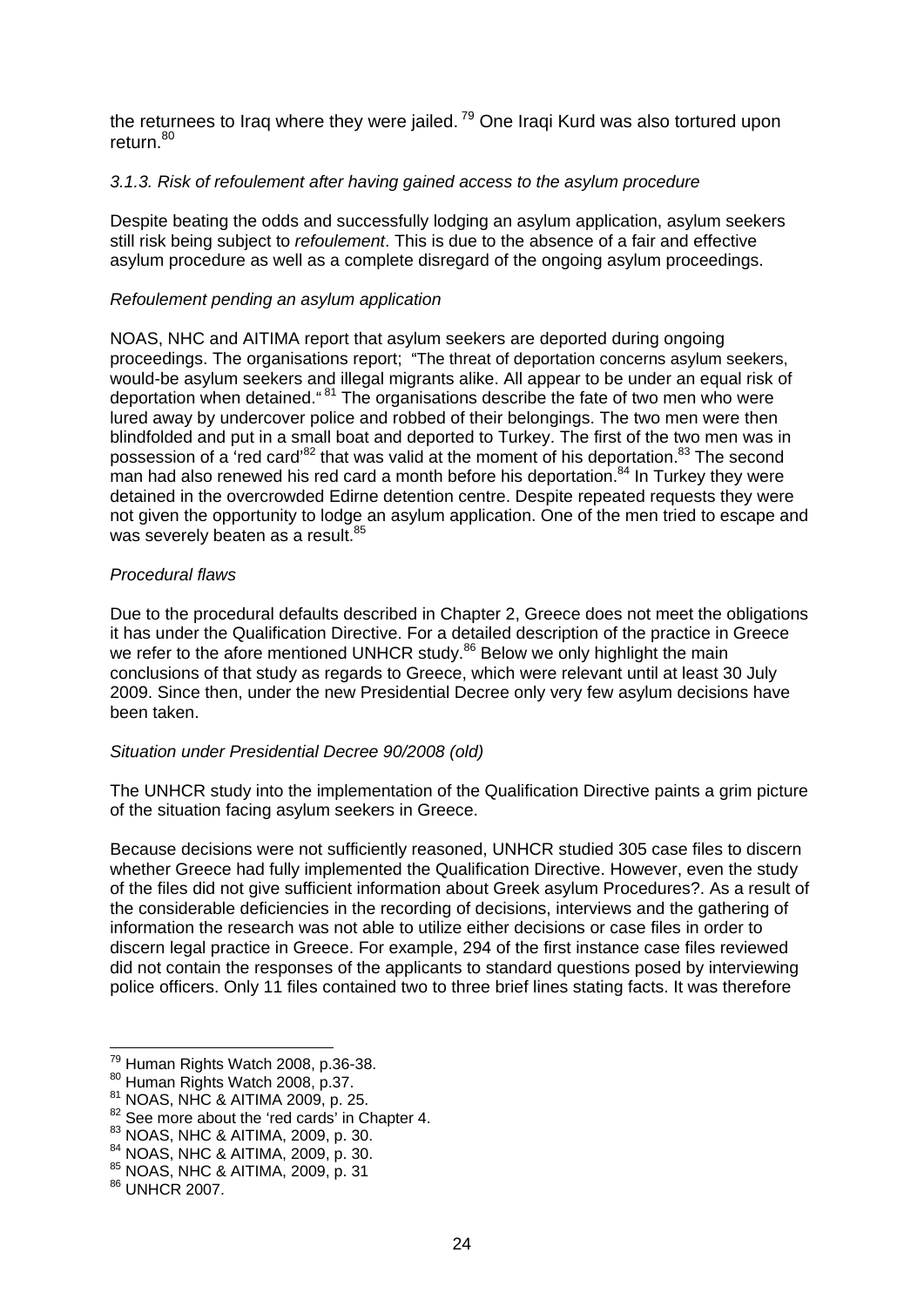impossible to verify from the case files whether Greek legislation was being applied at all, let alone whether practice complied with the provisions of the Qualification Directive. <sup>87</sup>

The files contained no information regarding the applicant's fear of persecution or serious harm, nor any other relevant information. Although in some cases the applicants belonged to ethnic groups who had experienced severe persecution as meant by the 1951 Refugee Convention, or were from regions experiencing violence and human rights violations, none were found to be in need of international protection. In the overwhelming majority of the reviewed case files, the interviewing police officer instead registered that the reasons for departure from the country of origin were economic.<sup>88</sup>

The consequence of the procedural deficiencies together with the lack of willingness to offer protection resulted in almost non-existent recognition rates. In 2007, the recognition rate in first instance decisions was 0,04%.<sup>89</sup> In the first eight months of 2008, the recognition rate in first instance decisions was only 0,03%.<sup>90</sup> This is extremely low compared to other EU member states. In the second quarter of 2008, Greece had made 5,265 decisions in the first instance 5,210 of which were negative.  $91$ 

## Situation under Presidential Decree 81/2009 (new)

As indicated above, very few decisions have to date been taken under Presidential Decree 81/2009. Accordingly, no reliable conclusions can be made on the quality of these decisions. It must however be noted that almost all these decisions were negative.<sup>92</sup>

## 3.1.4. Refoulement by Turkey

Asylum seekers deported to Turkey are, as described above, often detained upon arrival and have little chance to lodge an asylum application. In addition accounts of abusive treatment at the point of arrest by Turkish police are common.<sup>93</sup> Moreover, Turkish authorities detain Iraqis who have been deported or summarily expelled from Greece until they gather a sufficient number to fill a bus. They are subsequently deported to Iraq across its south eastern land border.<sup>94</sup> Thus, migrants seeking asylum who were expelled or pushed back by Greece, run the risk of being refouled by the Turkish authorities.

In October 2009, the Human Rights Commissioner of the Council of Europe, Thomas Hammarberg, published his report on the human rights of asylum seekers and refugees in Turkey following a visit to Turkey in June 2009.<sup>95</sup> Hammarberg regrets lacunas in effective access to asylum procedures and recommends the implementation of a system for a better identification of asylum seekers among mixed migrant flows. The Commissioner deplored insufficient or irregular access to the asylum procedures in places of detention, at airports and land borders. An increase in forced returns in 2008 was noted in the border region to

<sup>&</sup>lt;sup>87</sup> UNHCR 2007, P. 33.<br><sup>88</sup> UNHCR 2007, P. 33.<br><sup>89</sup> UNHCR, "UNHCR position on the return of asylum seekers to Greece under the Dublin regulation", April 2008, p. 4.<br><sup>90</sup> Hammarberg 2009, p. 5.<br><sup>91</sup> Eurostat, 39/2009, Asylum applicants and decisions on asylum

applications in Q2 2009, Table 7: First instance decisions by outcome, 2nd quarter 2009 (rounded figures) [http://epp.eurostat.ec.europa.eu/cache/ITY\\_OFFPUB/KS-QA-09-039/EN/KS-QA-09-039-](http://epp.eurostat.ec.europa.eu/cache/ITY_OFFPUB/KS-QA-09-039/EN/KS-QA-09-039-) EN.PDF.<br><sup>92</sup> Spyros Rizakos from NGO "AITIMA".<br><sup>93</sup> Human Rights Watch 2008, p. 48.<br><sup>94</sup> Human Rights Watch 2008, p. 36-38 & 61-62.<br><sup>95</sup> Council of Europe Commissioner for Human Rights, "Report on Human Rights of

asylum seekers and refugees in Turkey", 1 October 2009.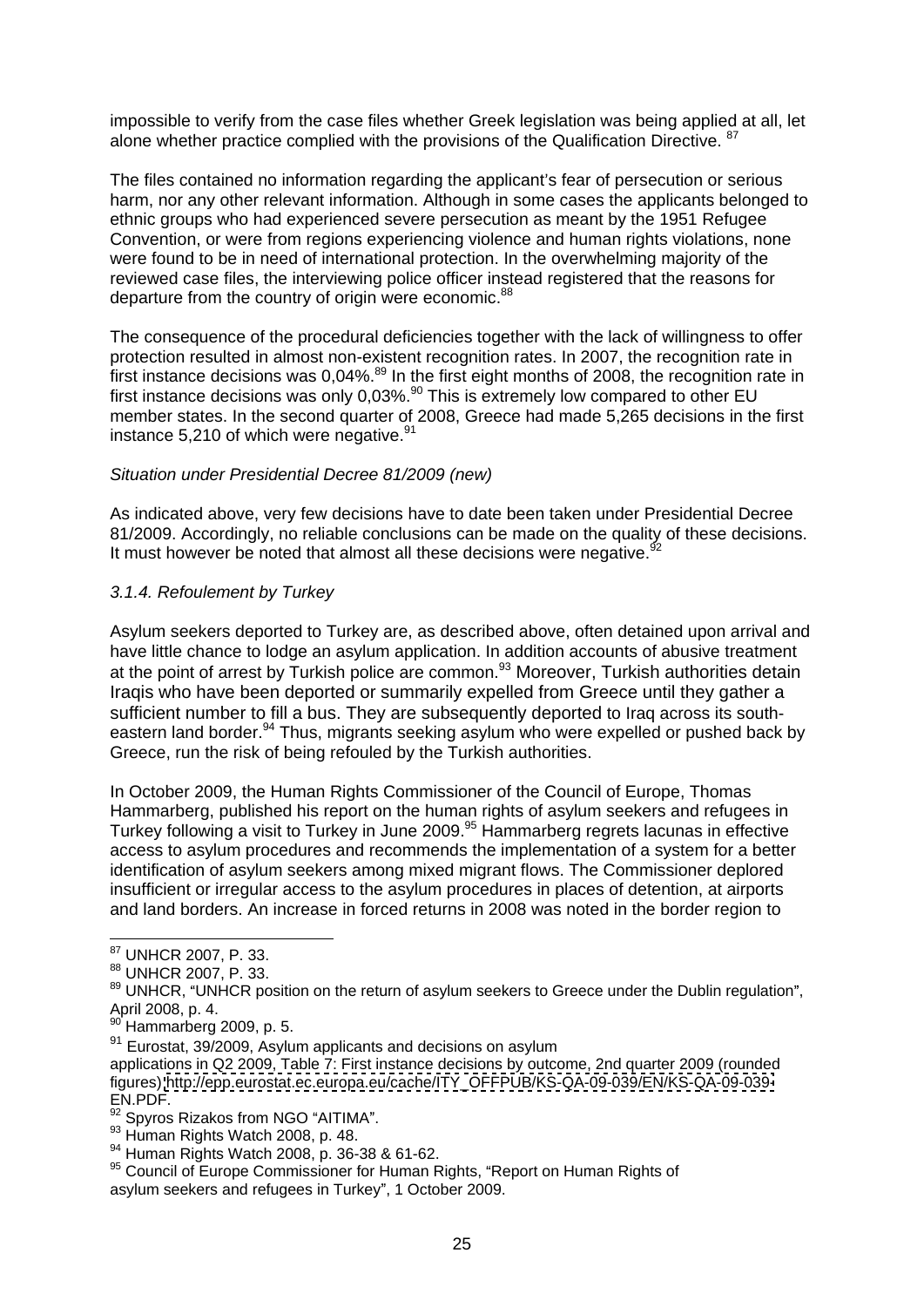Iraq and Iran. In his report, Hammarberg urges Turkish authorities to respect the principle of non-refoulement. A concrete example of refoulement is the following: UNHCR reported that on 23 April 2008 Turkey deported 60 people from various nationalities to Iraq, who had been caught at the Greek border, by forcing them across the fast flowing river that separates the two countries. According to witnesses interviewed by UNHCR four persons, including a refugee (recognised by UNHCR) from Iran, were swept away by the strong river current and drowned. These asylum seekers where deported despite a number of UNHCR communications to the Turkish authorities that it was unsafe to deport them.<sup>96</sup>

In Abdolkhani and Karimnia v. Turkey<sup>97</sup> the European Court of Human Rights also established a case of arbitrary denial of access to asylum procedure in Turkey. In addition it also made a number of conclusions, which are valid and relevant beyond the facts of this particular case. Among other things, the judgment establishes that:

- All immigration related detention in Turkey for the purpose of removal is arbitrary, as the domestic law provision used to justify the practice is not up to the standards required by Art 5(1) ECHR

- Turkey's immigration authorities and the national judiciary fail to provide the procedural guarantees against arbitrariness required by Article 5(2) and 5(4) ECHR

- In cases involving a risk of being sent back to persecution (i.e. treatment contraryto Article 3 ECHR), the Turkish judiciary is not capable of providing an "effective remedy" within the meaning of Article 13 of ECHR.

From an interview ECRE held with Oktay Durukan from the Helsinki Citizens' Assembly (HCA) in Istanbul, Turkey it becomes apparent that irregular migrants, including asylum seekers who are illegally deported from Greece face refoulement in Turkey.<sup>98</sup> Durukan: "If you are caught before you had a chance to approach the UNHCR and enter the asylum system, the authorities will deny you access to the asylum procedure. They will simply refuse to process your asylum request. Following a brief criminal procedure for illegal entry or attempted exit, you will find yourself locked up for deportation without being given an opportunity to argue your claims to be at risk of persecution.

## **3.2. Greece s failure to comply with EU Law**

## 3.2.1. In general

Article 19, paragraph 2, of the EU Charter holds that no one may be removed, expelled or extradited to a State where there is a serious risk that s/he would be subjected to the death penalty, torture or other inhuman or degrading treatment or punishment. As a result of the failing asylum system and the lack of proper examinations of asylum claims, asylum seekers run the risk of being refouled. Therefore, Greece acts in violation of Article 33 of the1951 Refugee Convention and Article 3 of the ECHR. In its Elgafaji judgement, the Court of Justice held that the fundamental right guaranteed under article 3 of the ECHR forms part of the general principles of Community law.<sup>99</sup>

In addition, the continuous allegations that Greece systematically returns asylum seekers to Turkey and thereby puts asylum seekers at risk of both direct and indirect refoulement raise tremendous concerns. It has been documented that migrants have been arrested and

<sup>&</sup>lt;sup>96</sup> UNHCR, "UNHCR Deplores Refugee Expulsion by Turkey which Resulted in Four Deaths," UNHCR<br>Press Release, April 25, 2008. Press Release, April 25, 2008.<br><sup>97</sup> ECtHR 22 September 2009, (Abdolkhani and Karimnia v. Turkey), no. 30471/08.<br><sup>98</sup> ECRE interview: Helsinki Citizens' Assembly, October 2009.

[http://www.ecre.org/files/ECRE\\_INTERVIEW\\_Helsinki\\_citizens\\_Assembly\\_9\\_October2009.pdf](http://www.ecre.org/files/ECRE_INTERVIEW_Helsinki_citizens_Assembly_9_October2009.pdf) <sup>99</sup> European Court of Justice 17 February 2009 (Elgafaji v. Staatsecretaris van Justitie) C-465/07, para. 28.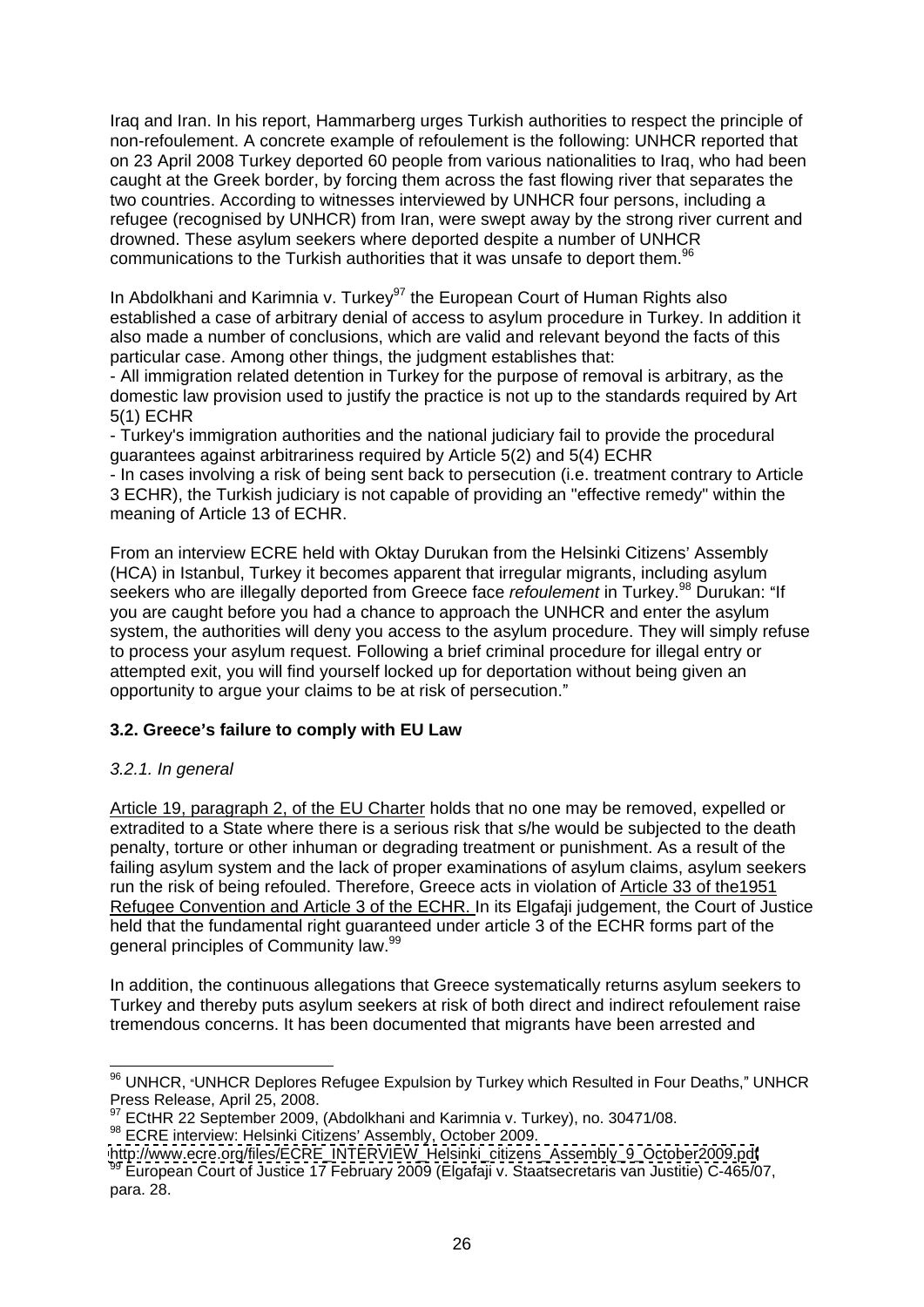mistreated upon return to Turkey. Furthermore, Turkey allegedly deported a number of asylum seekers back to Iraq, causing the death of a migrant at least on one occasion. Additionally, it has been reported that upon arrival in Iraq at least one man has been tortured. In its T.I judgement the ECtHR has held that the indirect removal to an intermediary country, does not absolve the removing state from its responsibility to ensure that the applicant is not, as a result of its decision to expel, exposed to treatment contrary to Article 3 of the ECHR.<sup>100</sup> The Court has recently reinforced its T.I. judgement in S.D. v United Kingdom.<sup>101</sup>

## 3.2.2. Violation of the specific provisions

The extremely low recognition rate, together with the lack of procedural safeguards described in Chapter 2, in the context of a majority of asylum seekers in Greece originating from war stricken countries result in Greece violating the right to asylum guaranteed by Article 18 of the EU Charter. In addition, strongly indicates that Greece is structurally violating Articles 13, 15 and 18 of the Qualification Directive.

Expulsion while an individual is waiting for a personal interview with a pending asylum procedure is contrary to Article 7, paragraph 1, of the Procedures Directive.

 $100$  ECtHR 7 March 2000 (T.I. v United Kingdom), no. 43844/98

<sup>101</sup> ECtHR 11 June 2009 (S.D. v United Kingdom), no. 5354107.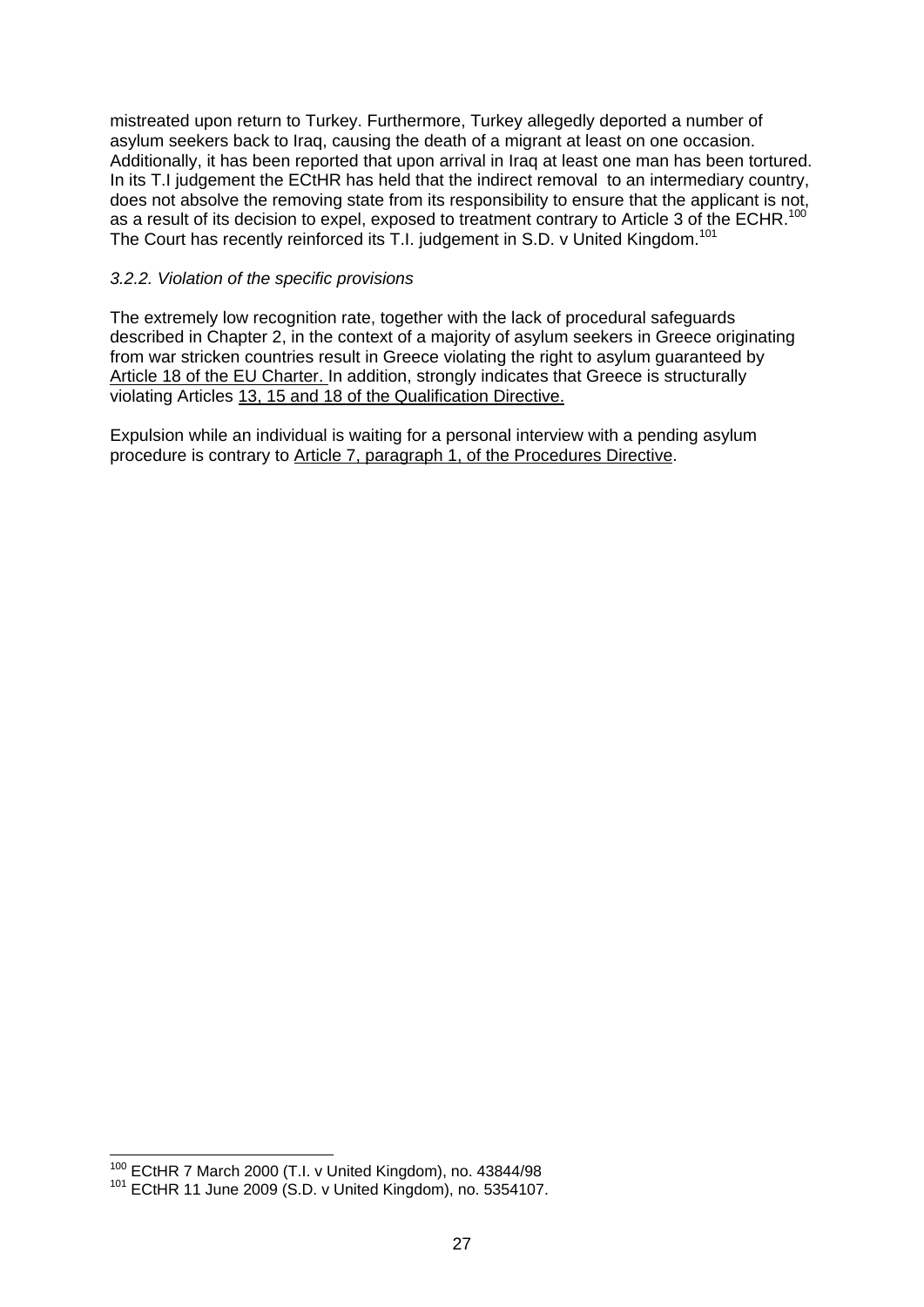## **4. Reception Conditions**

## **4.1. The situation in Greece**

## 4.1.1. Introduction

In November 2007, Presidential Decree 220 transposed the Reception Directive. According to this Decree, the state is required to ensure that asylum seekers are provided with accommodation and a daily allowance sufficient to cover their needs.<sup>102</sup> In practice, however, In practice, however, reception facilities do not suffice in quantity or in quality. Additionally, there is no legal remedy for asylum seekers who are not accommodated or who do not otherwise receive government support.<sup>103</sup> government support.<sup>103</sup><br>
<sub>government support.<sup>103</sup></sub>

As a consequence of the fact that so few asylum seekers are able to access the asylum procedure, most people who should be recognized as asylum seekers and should therefore receive reception facilities, end up living on the streets. In any event, the available places are grossly insufficient to accommodate even the registered asylum seekers. The conditions in which they live are inhuman and degrading and in addition they are often mistreated by locals as well as police officials.

In this chapter we will address the reception facilities and the situation of people who should be recognized as asylum seekers and receive reception facilities.

## 4.1.2. Accommodation

When asylum applications are actually received by the Greek authorities, asylum seekers are rarely offered housing, food, financial benefits or any other material support. As is described in Chapter 1, asylum seekers who have filed their applications are sent off to come back at a later stage for their interview. Greek law prescribes that a 'red card', which states the status of the asylum seeker and gives them the right to work and medical care, will be provided. However, since the entry into force of the latest Presidential Decree 81/2009 it is unclear whether or not these cards are in fact handed out.<sup>104</sup>

More than half of the reception facilities are run by Greek NGOs, such as the Red Cross, Arsis, Social Solidarity, and much is funded by the European Refugee Fund.<sup>105</sup> In total. there In total, there are about 850 places available, while the total number of asylum applications in Greece in 2008 alone was 19884. At the same time there is a backlog of open asylum procedures of about 30,000.<sup>106</sup> As a result many asylum seekers find themselves in parks, derelict buildings, in city squares and public gardens. Only few (fewer than 5%) receive accommodation by the Greek government, often after a waiting period of several months. Some find their way to private lodgings, such as the so-called "Afghani hotels", but they are usually completely full (up to three families, including children, live in one room).<sup>107</sup>

## Arrests and evictions during police operations

One of the other forms of shelter asylum seekers resort to as a result of the lack of reception facilities, was an informal settlement in Patras. This settlement had been occupied by migrants as well as asylum seekers (whether or not they had been successful in gaining

<sup>&</sup>lt;sup>102</sup> PRO ASYL 2008, p. 7.<br><sup>103</sup> Austrian Red Cross & Caritas Austria 2009, p. 11.<br><sup>104</sup> Spyros Rizakos from NGO "AITIMA".<br><sup>105</sup> The Greek Council for Refugees.<br><sup>106</sup> Austrian Red Cross & Caritas Austria 2009, p. 9; Hammar asylum applications ranged from 4469 to 25113; Human Rights Watch November 2009, p.17.<br><sup>107</sup> PRO ASYL 2008, p. 7.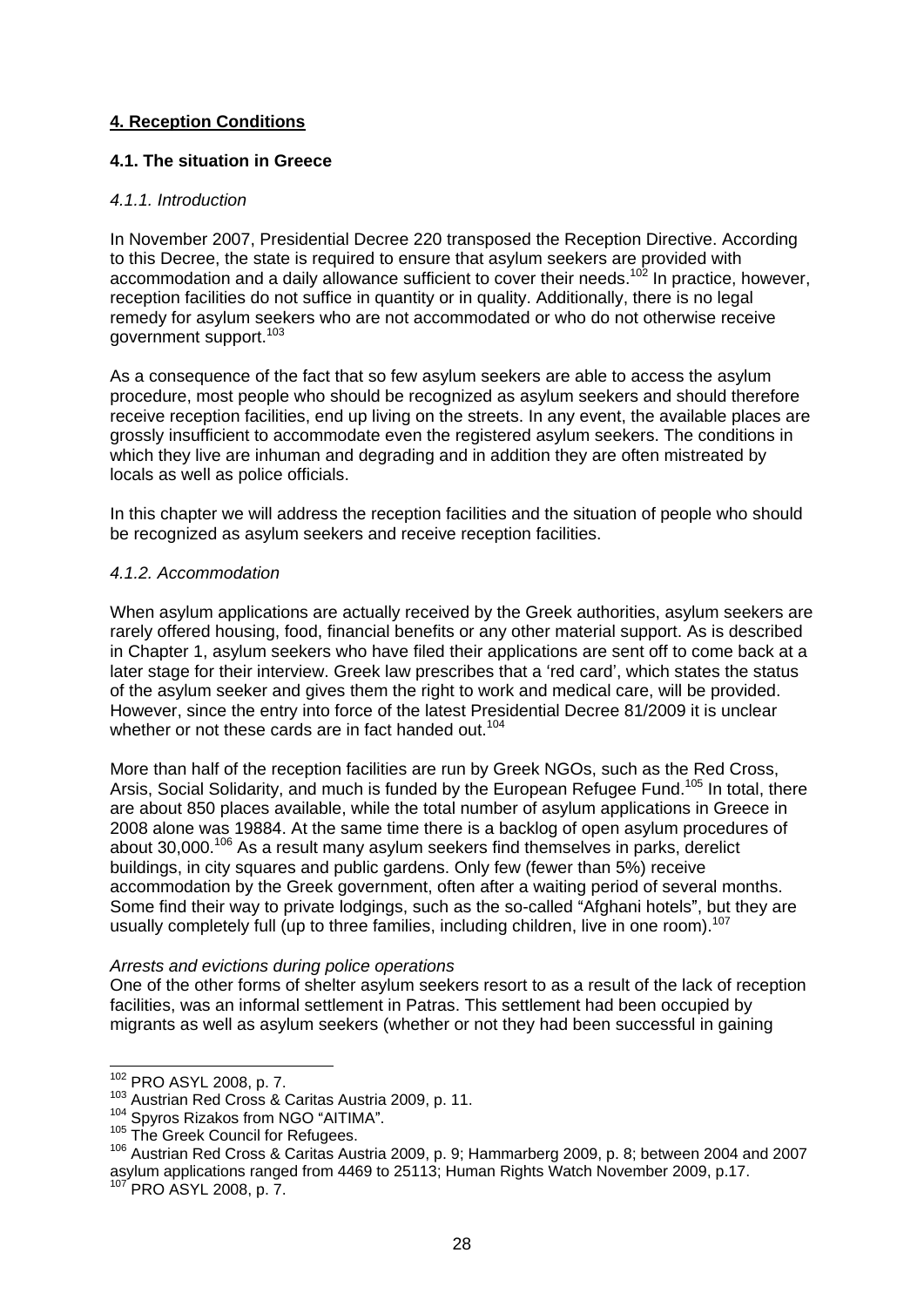access to the asylum procedure). Many of those staying at the Patra camp were of Afghani origin and many were unaccompanied minors.<sup>108</sup>

In the past six months the Greek authorities have started operations throughout the country in which they arrest, detain and deport irregular migrants, including asylum seekers, back to their countries of origin. Against this backdrop the police in Patras have carried out similar operations, ending up in the eviction of a hundred people from their make-shift homes on 12 July 2009, from the campsite in Patras, which was subsequently demolished. No official notice had been given prior to the eviction and many people lost their belongings due to the demolition of their houses and a fire that broke out during the demolition. As a result, about a hundred people became homeless and are now living in fields close to Patras without shelter or access to water, sanitation or medical assistance. Among this group is a small number of unaccompanied minors.<sup>109</sup> Until the spring of 2009, around 2000 people lived in the settlement, but the number of occupants was reduced to about 500 at the time of the evictions, due to police operations and to people moving to other parts of the country to find<br>work.<sup>110</sup>  $\text{work.}^{110}$ 

Simultaneously, a large number of police operations were launched all over Greece, particularly in Athens, targeting abandoned buildings inhabited by migrants. Following this series of evictions and arrests, detention facilities in Athens and mainland Greece were completely overcrowded. This led to a steep rise of transfers to the Evros region, aggravating the already deplorable conditions in detention centres there, and creating a risk that the transferred migrants would be illegally deported to Turkey.<sup>111</sup>

## Life on the streets

On numerous occasions NGOs have heard statements from asylum seekers that they were forced to live in the streets in Greece. Not only is the humiliation they felt often described, but also encounters of xenophobic behaviour from Greek citizens as well as law enforcement officials.<sup>112</sup> In a telling case, Afghan families staying at Agios Panteleimonas Square in Athens were, in the summer of 2009, violently driven away by vigilant groups with clear extreme right political backgrounds. In the process violent encounters between rightists, refugees and their supporters came to a head. Also in the summer of 2009, rightist militias besieged a former court building inhabited by migrants. Again, violent conflicts occurred, and many persons were injured in the process. Apart from this disturbing violence, unaccompanied minors and women living on the streets, are vulnerable, and often fall victim to trafficking, sexual harassment and other criminal offences.<sup>113</sup>

#### **Accounts life on the streets 114**

My sons left the apartment and were arrested 3 or 4 times. Each time they were arrested they did not come home for at least a week and I didn't know where they were. My youngest son was arrested with force and beaten by the police. When he came home he had the policeman's hand imprinted on the side of his face and he had headaches for a week."

<sup>&</sup>lt;sup>108</sup> Hammarberg, p. 8; the report draws attention to the alarming situation of the illegal settlements of migrants in Patras. The majority of the migrants supposedly is of Iraqi and Afghan nationality, including asylum seekers and minors. The report shows a number of 3000 people living in the settlement.<br>
<sup>109</sup> Amnesty International, "Greece: Amnesty International condemns forced evictions in Patras",<br>
16 July 2009; Human Rights W

<sup>16</sup> July 2009; Human Rights Watch November 2009, p.13.<br><sup>110</sup> Spyros Rizakos from NGO "AITIMA".<br><sup>111</sup> Observed by PRO ASYL.<br><sup>112</sup> See the addendum to this complaint for examples of asylum seekers' accounts.<br><sup>113</sup> Observed by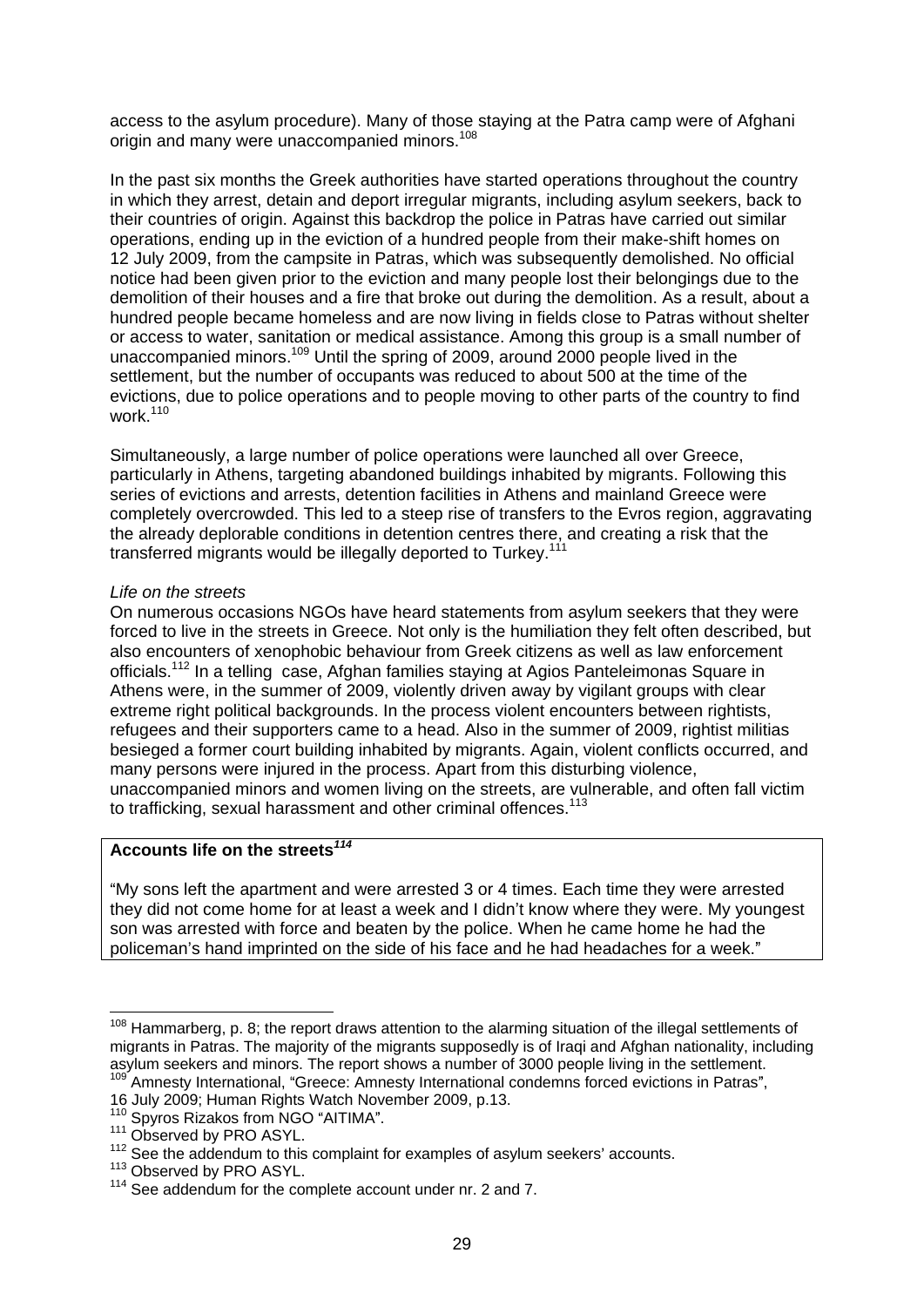We slept in a park but were constantly chased away. Some police officers approached us and threw water at us. After a few days in the park a group of man approached us. They yelled: "black, black". The other men of my group walked away but I did not. They came to me and mistreated me. My arm hurt badly. It was broken.

## 4.1.3. Other reception facilities

There are insufficient funds made available by the Greek authorities to provide a daily allowance for all asylum seekers.<sup>115</sup> In reception centres, basic needs seem to be covered. However, for those who are not accommodated (about 95% of the asylum seeking population) no material support is provided at all.<sup>116</sup>

Greek law provides for access to health care for asylum seekers. Receiving health care in practice, however, can prove difficult. Some asylum seekers claim to have been refused treatment by hospital staff. Other asylum seekers avoid seeking health care for fear of being<br>arrested.<sup>117</sup> arrested.<sup>117</sup>

#### **Account from an asylum seeker who was refused medical care 118**

"I walked to a hospital and wanted to ask a doctor for help. I was however immediately turned away. They did not want to help me and told me I smelled. Which according to the man was true. I had not been able to have a wash for 20 days and my clothes were dirty. I did not receive any medical care until I arrived in the Netherlands."

## **4.2. Greece s failure to comply with EU Law**

## 4.2.1. In general – human dignity and the right to asylum

Recital 5 of the Preamble to the Reception Directive states that the Directive respects the fundamental rights and observes the principles recognized by the Charter of Fundamental Rights of the European Union. In particular, the Reception Directive seeks to ensure full respect for human dignity and to promote the application of Articles 1 and 18 of the EU Charter. Article 1 of the EU Charter proscribes that human dignity is inviolable. It must be respected and protected. Article 18 of the EU Charter provides for the right to asylum.

Although the EU Charter is not a legally binding instrument, by referring to the Charter in recital 8 of the Directive, the European Community acknowledged its importance. As the European Court of Justice sets out in the case of European Parliament v Council of the European Union,<sup>119</sup> the principal aim of the Charter, as is apparent from its preamble, is to reaffirm "rights as they result, in particular, from the constitutional traditions and international obligations common to the Member States, the Treaty on European Union, the Community Treaties, the ECHR, the Social Charters adopted by the Community and by the Council of Europe and the case-law of the Court ... and of the European Court of Human Rights."

## 4.2.2. Violation of the concerning Articles

In relation to the situation in Greece, it cannot be maintained that human dignity is respected and protected. By allowing the situation to develop where thousands of asylum seekers are living in the streets, with no access to water or sanitation, or in squalid private lodgings with

<sup>&</sup>lt;sup>115</sup> PRO ASYL 2008, p. 7.<br><sup>116</sup> Austrian Red Cross & Caritas Austria 2009, p. 10.<br><sup>117</sup> Austrian Red Cross & Caritas Austria 2009, p. 11.<br><sup>118</sup> See addendum II for the complete account under nr. 7.<br><sup>119</sup> European Court of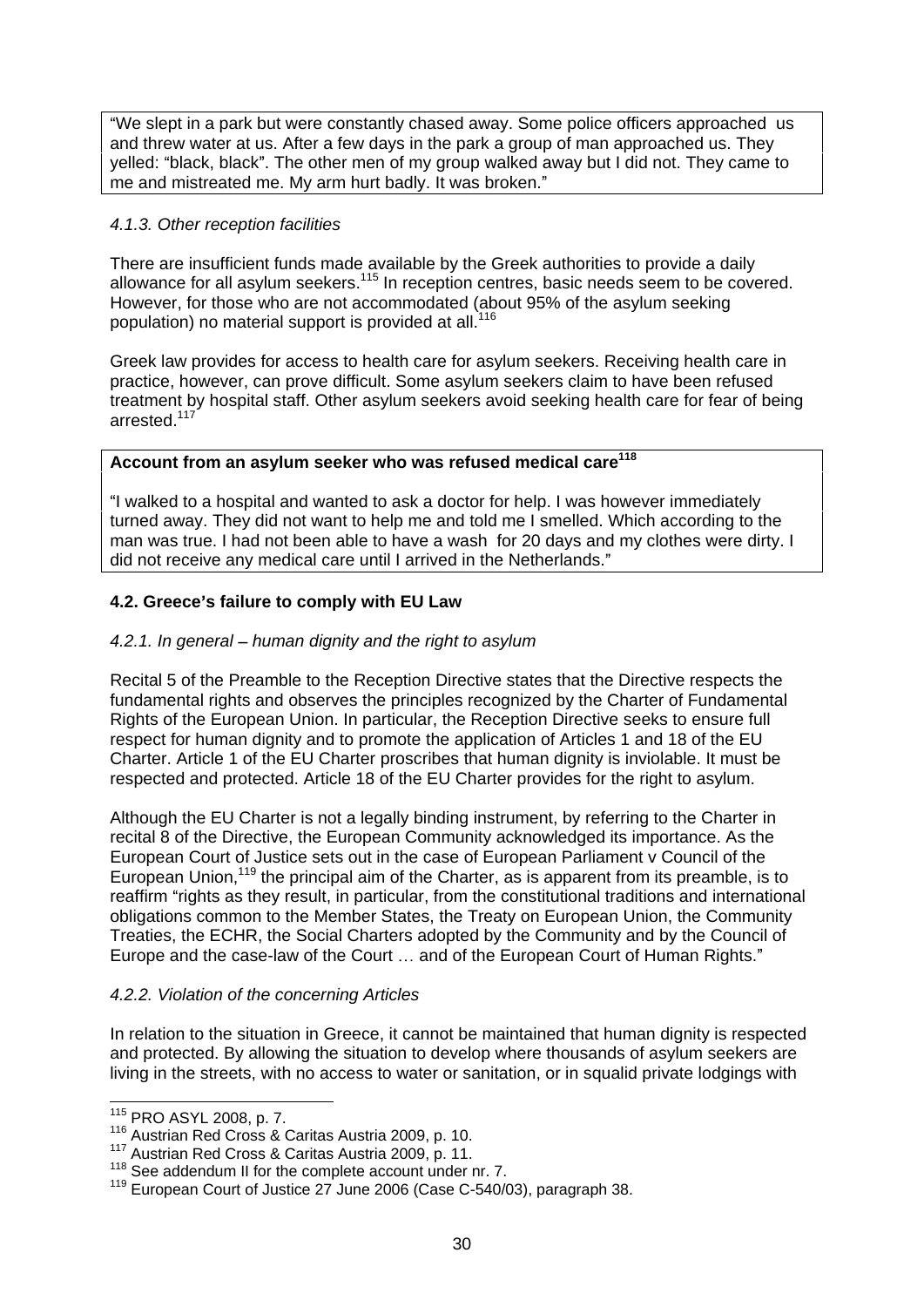hardly any privacy, and by the demolition of improvised housing in which people loose their belongings as a means of clearing campsites, the Greek authorities have clearly not taken human dignity into account and are therefore in violation of Article 1 of the EU Charter. The provisions laid down in the Reception Directive are based on these principles. The disrespect of human dignity can only result in violations of the provisions laid down in the Reception **Directive.** The contract of the contract of the contract of the contract of the contract of the contract of the contract of the contract of the contract of the contract of the contract of the contract of the contract of t

The difficulties, as well as the fact that they do not receive any information about the benefits and obligations relating to reception conditions, or on legal assistance, is in violation of Articles 5 (paragraph 1 and 2). The delay in providing documentation after asylum seekers have expressed their desire to seek asylum is a violation of the 3 day-term that is provided for in Article 6 (paragraph 1 and 4) of the Reception Directive.

Furthermore, most asylum seekers are not provided with housing and end up on the streets and living in deplorable conditions. They are not given any material support. The Greek government is not able to ensure a standard of living adequate for the health of applicants and their subsistence. This is in violation of Article 13 of the Reception Directive.

Greece does not take the personal situation of the asylum seeker into account. In failing to do so, Greece does not address the problems an asylum seeker might cope with and therewith violates Article 20 of the Reception Directive.

Additionally, the lack of a legal remedy to challenge decisions regarding reception facilities violates Article 21 of the Reception Directive.

The lack of reception facilities diminishes the chances of making proper use of the procedural safeguards and makes it more difficult to undertake the activities needed to substantiate ones claim. Thus, violation of provisions concerning reception facilities might indirectly undermine the right to asylum as provided for in Article 18 of the EU Charter.

Finally, as a result of not being able to gain access to the asylum procedure, people who should be recognized as asylum seekers do not fall under the scope of the Reception Directive and thus do not have access to the facilities that they should be allowed access to.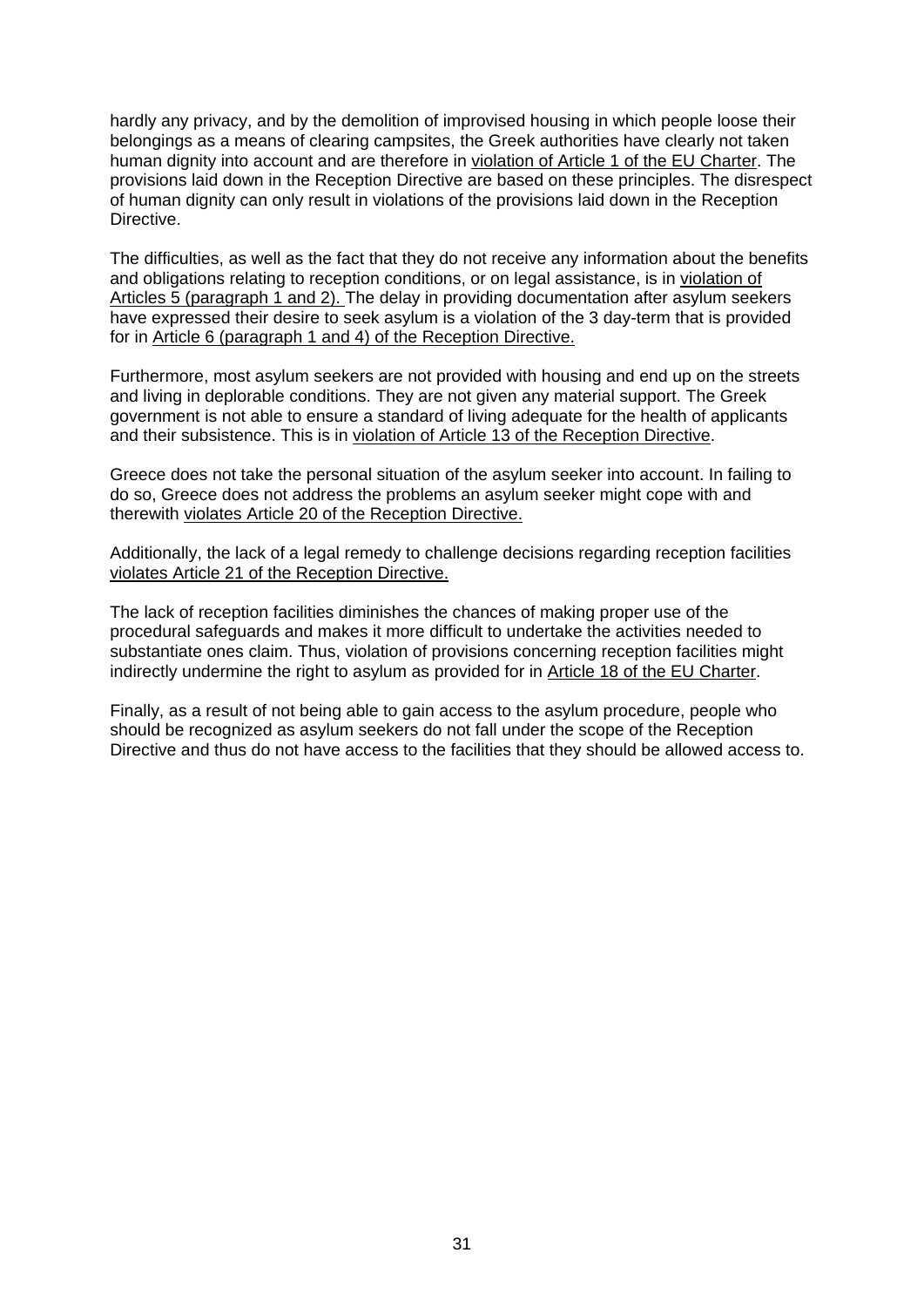## **5. Unaccompanied minors**

## **5.1. The situation in Greece**

## 5.1.1. Unaccompanied minors in general

The Greek Coast Guard reported that in 2008, 2648 unaccompanied minors arrived in Greece. It is believed, however, that many more have entered the country. Hardly any special care is available for unaccompanied minors and they mostly end up receiving the same treatment and difficulties (including pushbacks to Turkey) as adults do.<sup>120</sup>

Greece only provides 240 places for housing.<sup>121</sup> According to a report by the Austrian Red Cross and Caritas Austria<sup>122</sup>, neither age-adequate care nor education appears to exist. Moreover, recent information from Human Rights Watch shows that, due to an enormous lack of reception capacity, unaccompanied minors are being detained upon arrival.<sup>123</sup> Other minors end up living on the streets. Additionally, unaccompanied minors experience police and border guard violence, labour exploitation and run the risk of ending up in the hands of human traffickers  $124$ human traffickers.<sup>124</sup> and the set of the set of the set of the set of the set of the set of the set of the set of the set of the set of the set of the set of the set of the set of the set of the set of the set of the set

## 5.1.2. Unaccompanied minors in detention

When paying a visit to the Pagani detention centre in Lesvos in August 2009, the UNCHR witnessed 200 unaccompanied minors (mostly from Afghanistan, which is a refugee producing country) being detained in the facility. Doctors Without Borders even speak of more than 220 unaccompanied minors being detained in two cells. At the time of the visit by Doctors Without Borders, about a hundred unaccompanied minors were on a hunger strike demanding the improvement of the conditions and their immediate release. Many of them had already been detained for almost two months.<sup>125</sup>

The hunger strike ended when some were in fact released and transferred to the hospitality centre for unaccompanied minors in Agiassos.<sup>126</sup> Despite these transfers and some improvements being made, the situation of unaccompanied minors is still unacceptable. The Greek Ministry of Health and Social Solidarity has taken measures to transfer the minors from Pagani to special reception facilities. Also, the government has made efforts to increase the numbers of places for children at specialized, open centres. However, the needs are by no means met and children remain in detention for long periods of time.<sup>127</sup>

#### **Account from an asylum seeker about the treatment of minors 128**

"There was no fresh air in the room itself. A lot of the people where locked in for 3 months and went insane. Especially the unaccompanied minors in the room where already locked for three months or more. At days they released families and adults but not the minors.

## 5.1.3. Homeless unaccompanied minors

<sup>&</sup>lt;sup>120</sup> See for example: Human Rights Watch 2009, p. 1.<br><sup>121</sup> The Greek Council for Refugees.<br><sup>122</sup> Austrian Red Cross & Caritas Austria 2009, p. 10.<br><sup>123</sup> HRW November 2009 p. 13.<br><sup>124</sup> HRW November 2009 p. 13.<br><sup>125</sup> Doctor centre/.<br><sup>126</sup> Doctors without borders 2009.<br><sup>127</sup> UNHCR Briefing 28 August 2009.<br><sup>128</sup> See addendum II for the complete account under nr. 5.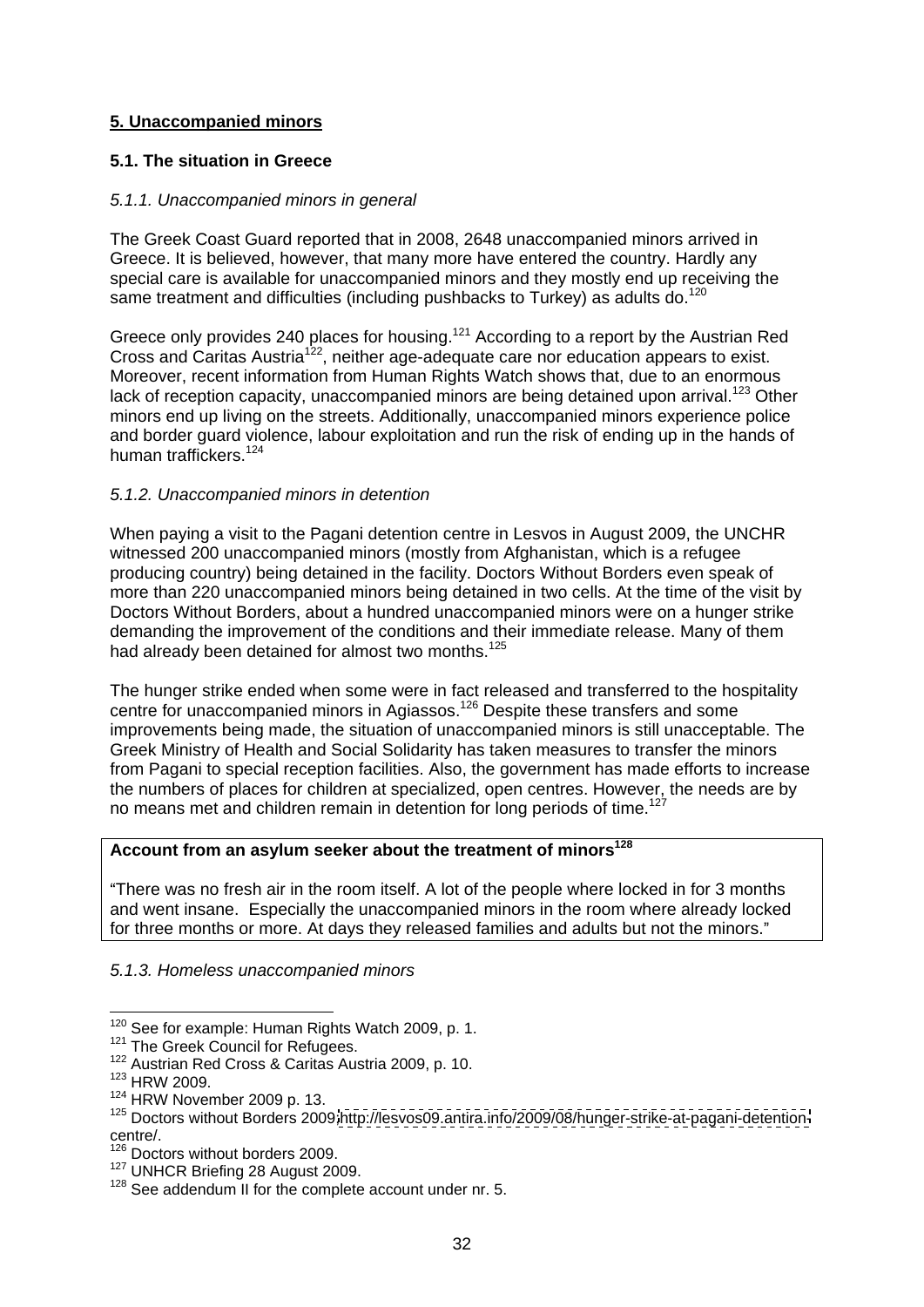Despite the efforts of providing accommodation for unaccompanied minors, different reports show that unaccompanied minors are also living on the streets and in settlements such as in Patras.<sup>129</sup> Patras.<sup>129</sup> and the set of the set of the set of the set of the set of the set of the set of the set of the set of the set of the set of the set of the set of the set of the set of the set of the set of the set of the set

Karl Kopp, from the German NGO PRO ASYL, witnessed minors from Afghanistan prostituting themselves on the streets.<sup>130</sup>

## 5.1.4. Lack of representation

Although under Presidential Decree 220/2007 the Greek state has the responsibility of ensuring that unaccompanied minors have the necessary representation, that is not the case for the vast majority of minors. Apart from the fact that many minors are not even registered or are detained, the Prosecutors who are responsible for the legal guardianship of minors, rarely take up this task. In practice, only the minors who are sent to some reception centre get some form of representation.<sup>131</sup> get some form of representation.<sup>131</sup> and the state of the state of the state of the state of the state of the state of the state of the state of the state of the state of the state of the state of the state of the state o

## **5.2. Greece s failure to comply with EU Law**

## 5.2.1. In general

Recital 5 of the preamble of the Reception Directive declares that this Directive respects the fundamental rights and observes the principles recognised in particular by the Charter of Fundamental Rights of the European Union. Therefore, Article 6 of the EU Treaty must also be taken into account.

Article 6 of the EU Treaty refers to the European Convention of Human Rights and Fundamental Freedoms and to the fundamental rights as they result from the constitutional traditions common to the Member States, asgeneral principles of Community law. The European Court of Justice has pointed out that the Convention on the Rights of the Child is one of the international instruments for the protection of human rights of which it takes account in applying the general principles of Community law.<sup>132</sup>

Although the EU Charter is not a legally binding instrument, by referring to the Charter in recital 8 of the Reception Directive the European Community acknowledged its importance. As the European Court of Justice sets out in the case of European Parliament v Council of the European Union,<sup>133</sup> the principal aim of the Charter, as is apparent from its preamble, is to reaffirm "rights as they result, in particular, from the constitutional traditions and international obligations common to the Member States, the Treaty on European Union, the Community Treaties, the ECHR, the Social Charters adopted by the Community and by the Council of Europe and the case-law of the Court ... and of the European Court of Human Rights." And the contract of the contract of the contract of the contract of the contract of the contract of the contract of the contract of the contract of the contract of the contract of the contract of the contract of t

It follows from the previous paragraph that Member States (i.e. Greece) are not only bound by the provisions as laid down in the EU Directives but also by the principles  $-$  insofar as they are relevant to unaccompanied minors - recognized in the EU Treaty, the EU Charter and the Convention for the Rights of the Child.

<sup>&</sup>lt;sup>129</sup> See par. 4.1.2. of this complaint.<br><sup>130</sup> PRO ASYL 2009, p. 8.<br><sup>131</sup> Study about the treatment of unaccompanied minors applying for asylum in Greece, p. 5-58; <sup>131</sup> Study about the treatment of unaccompanied minors applying for asylum in Greece, p. 5-58;<br>[http://hosting01.vivodinet.gr/unhcr/UAM\\_english.pdf](http://hosting01.vivodinet.gr/unhcr/UAM_english.pdf).<br><sup>132</sup> European Court of Justice 27 June 2006 (European Parliament v Coun

Case C-540/03, par. 37.<br><sup>133</sup> European Court of Justice 27 June 2006 (European Parliament v Council of the European Union)

Case C-540/03, par. 38.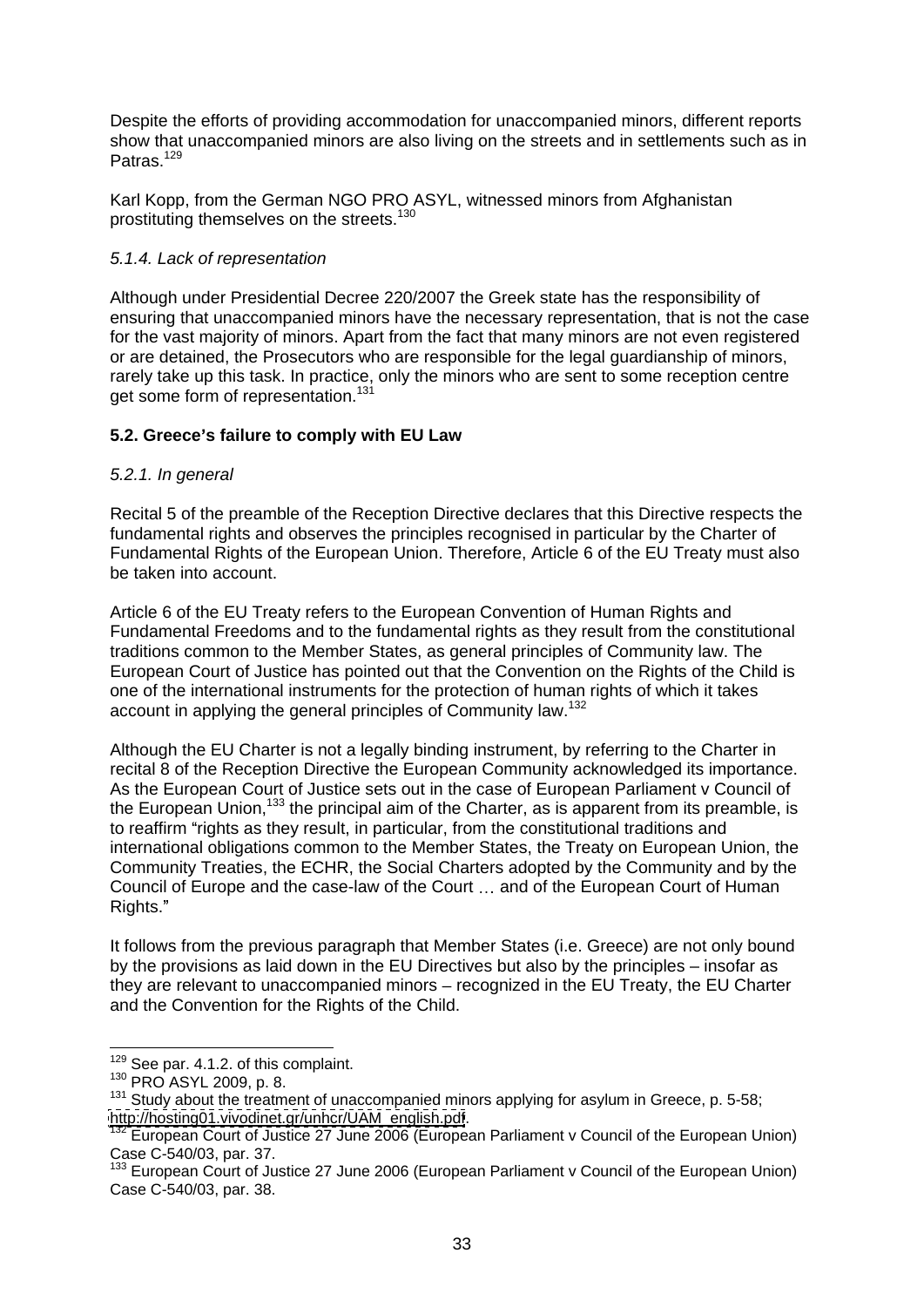## 5.2.2. Violation of the concerning Articles

As no age-adequate care or education for minors appears to exist, Greece is in violation of Article 10 of the Reception Directive.

The overall situation as described above clearly violates Article 13 and Articles 17-19 of the Reception Directive according to which Member States have to take into account the specific situation of persons with special needs, including unaccompanied minors. Reception of groups with special needs should be specifically designed to meet these needs.

There are no signs indicating that any measures are being taken with regards to assisting or representing unaccompanied minors in the procedure or with regards to any procedural aspects for that matter. Therewith, Greece violates Article 17 Procedures Directive.

It is clear from the above that the best interest of the child is not being considered. The most striking examples in support of this claim are that children are being detained in deplorable conditions, that children are living on the streets and in some cases even resolve to prostitution. Thus, Greece is in violation of Article 6, paragraph 2, EU Treaty and Article 24 EU Charter. Finally, Greece should take into account the principles as laid down in the Convention of the Rights of the Child of which it is a signatory.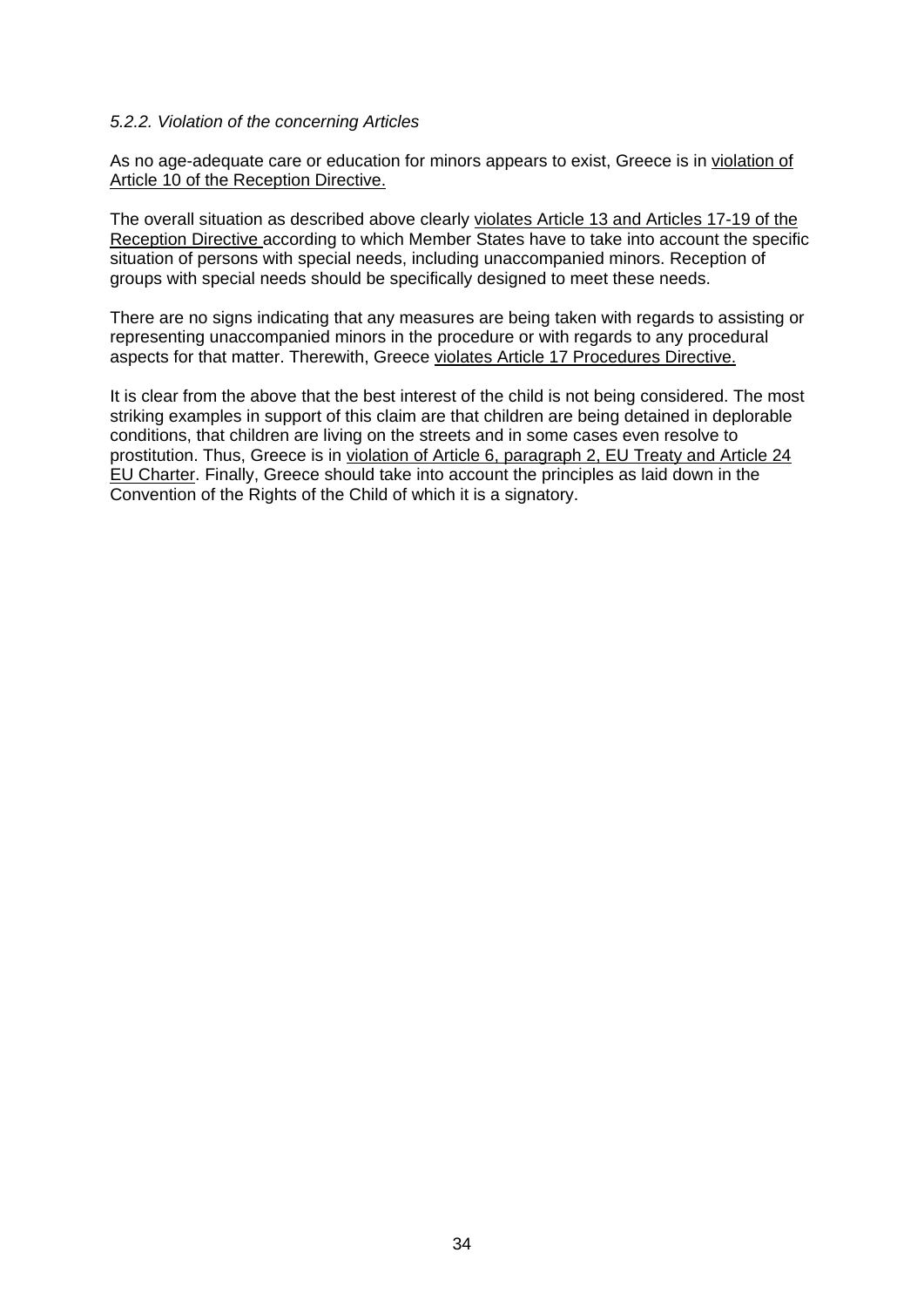## **6. Detention**

## **6.1. The situation in Greece**

## 6.1.1. Grounds for detention and legal remedy (procedural aspects)

Recently, a new Law<sup>134</sup> was passed that enables the Greek authorities to detain undocumented migrants for a period of six months. This period can be extended up to a year (thus adding up to a total of 18 months) if the authorities consider that migrants fail to cooperate, or documents necessary for their repatriation are missing.135

If intercepted when trying to reach Greek territory by boat and not pushed back immediately, illegal migrants  $-$  among whom are asylum seekers  $-$ , will be detained automatically. It is also said that refugee applicants are being routinely detained.<sup>136</sup> It appears that asylum It appears that asylum seekers are being discouraged from applying for asylum in various ways, such as by threatening that they will be detained longer than those who do not apply for asylum.<sup>137</sup>

When an asylum seeker is detained, he/she can resort to a legal remedy called 'antirissis', which means 'objection'. This objection is filed with the Administrative Court. However, the Court will only assess whether the detainee should be released. It does not examine whether the initial incarceration and the duration of the detention was lawful.

The legal ground of administrative detention is an expulsion order which can be challenged before Administrative and Judicial authorities. One can appeal both against the detention and expulsion order. That means that the detention can be recalled while deportation is still pending. In case the administrative authorities reject the objections against the detention or the appeal against the expulsion order, the detainee may lodge objections against the detention or appeal against expulsion order before the Administrative Court. The judge may give suspensive effect to the application.<sup>138</sup>

## 6.1.2. Lack of legal aid

As is described in paragraph 2.1.6 of this complaint, asylum seekers have little or no access to free legal aid. The system simply does not cover the needs of all asylum seekers with regards to legal assistance.<sup>139</sup> This includes asylum seekers (or migrants who wish to apply for asylum) that are detained.

What makes this situation even more pressing is that lawyers are not always given access to the detention facilities. Human Rights Watch reports that apart from sporadic visits by a lawyer from the Greek Council for Refugees operating as a border monitor for UNHCR, few if any lawyers or organizations offer pro-bono legal aid in Greece's northern regions. Athensbased pro-bono lawyers are refused access to the detainees unless they provide their names and sometimes even an additional permit from the central police. Furthermore, conversations between lawyers and detainees are rarely confidential and are often disrupted by police officers.<sup>140</sup> officers.<sup>140</sup>

<sup>&</sup>lt;sup>134</sup> Law 3772/2009, article 48, paragraph 3, 10 July 2009.<br><sup>135</sup> http://www.jpapove.net/pove.con?idpove\_47220.

 $\frac{135}{136}$  <http://www.ipsnews.net/news.asp?idnews=47329><br> $\frac{136}{136}$  Hammarberg 2009, p. 6.

<sup>&</sup>lt;sup>136</sup> Hammarberg 2009, p. 6.<br><sup>137</sup> Human Rights Watch 2008, p. 86.<br><sup>138</sup> EctHR 11 June 2009 (S.D. v Greece), Appl. No. 53541/07); the Greek Council for Refugees.<br><sup>138</sup> Spyros Rizakos from NGO "AITIMA".<br><sup>140</sup> Human Rights W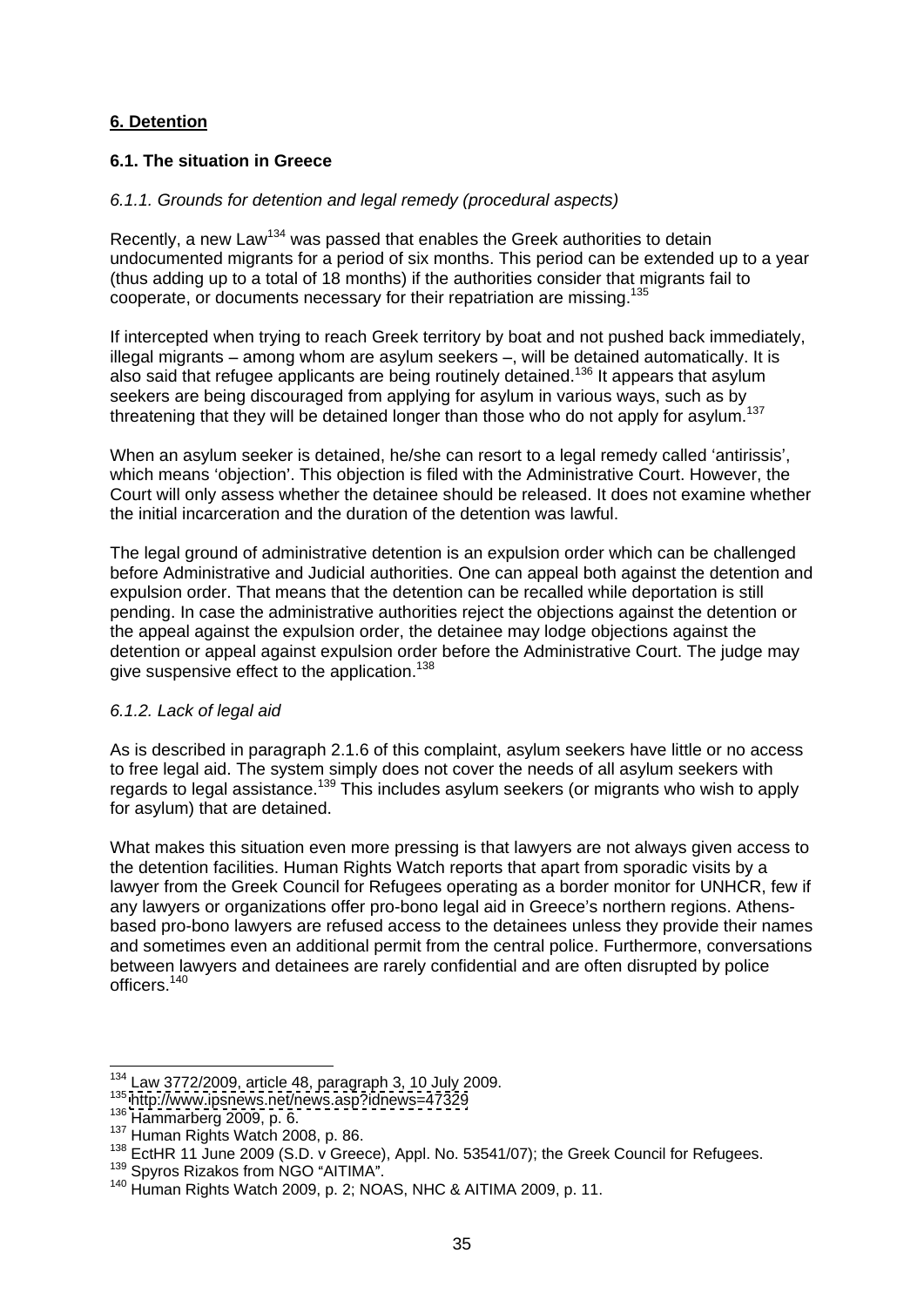## 6.1.2. The conditions in detention facilities

## In general

The detention facilities are located in the Evros border area, on some of the Greek islands  $($ Lesvos, Samos, Chios) and at or near the airports. In the Evros region, migrants  $-$  some of whom are asylum seekers – are being detained in police stations and large detention facilities. In principle, within a few days after apprehension, these migrants are transferred from a police border guard station to a police holding facility or to a special facility for irregular migrants (among whom are asylum seekers, but this distinction is not being made).<sup>141</sup> The detention facilities appear to be old warehouses divided into smaller rooms. On the islands the detention facilities are also being described as old warehouses that are converted into jails.<sup>142</sup> In general, reports claim these facilities are not equipped for accommodating people.143 There is a small holding area in the international departures section of the Eleftherios Venizelos airport that is comprised of a few cells where detainees are usually held for not more than a few days and there is a jail near the airport of Elliniko at the south of Athens where migrants are held longer.<sup>144</sup> Also, there are some larger detention centres in Attica/Athens (Elliniko, Aspropyrgos, Petrou Ralli, Athens Airport) and smaller facilities (police stations) in several towns all over Greece.<sup>145</sup> The conditions in some facilities are considered better than in others. However, the description of the conditions as set out below seems to apply to most of the detention facilities.

### Detention centres are overcrowded

Due to the extensive influx of irregular migrants  $-$  some of whom are asylum seekers  $-$  in Greece, all detention facilities are operating at full capacity and in many cases hold far more detainees than the given capacity. Following the European elections in June 2009, the Greek government, in an attempt to crackdown on immigrants, started arresting illegal migrants and thereby increasing the burden on detention centres.<sup>146</sup> It is said that in 2008, 146,000  $irregular$  migrants were arrested.<sup>147</sup> This capacity problem results in migrants and asylum seekers either being detained in police or border guard stations for weeks or months or in overcrowded conditions in the centres, which creates an unsafe and unhygienic environment.

At the end of August 2009, UNHCR paid a visit to the Pagani detention centre in Lesvos, Greece. In its briefing on this visit UNHCR reports being shocked at the conditions in the detention centre and found them to be unacceptable. According to the UNHCR briefing, the centre has a capacity of 250-300 people, but more than 850 people were detained, including 200 unaccompanied children. One room housed 150 women and 50 babies, many suffering from illness. During a visit in September 2009, Doctors Without Borders witnessed even more than 900 people being detained in the Pagani centre. In one cell of about 200 square metres they found more than 200 women and children.<sup>148</sup> During UNHCR's most recent visit to the Pagani centre in October 2009 it appeared that no improvements had been made.<sup>149</sup>

<sup>&</sup>lt;sup>141</sup> CPT Report 2009, p. 20.<br><sup>142</sup> Human Rights Watch 2008 p. 68-78.<br><sup>143</sup> Doctors without Borders 2009.<br><sup>145</sup> Spyros Rizakos from NGO "AITIMA".<br><sup>146</sup> Apostolis Fotiadis, "Greece: new laws being rushed against migrants", Agency, 23 June 2009. The article claims that the right-wing government uses these measures to win back the far right-wing vote.<br><sup>147</sup> Trouw, "Griekenland kan immigratie niet alleen aan; Immigratie Chaos troef bij opvang illegalen",

<sup>10</sup> september 2009.<br><sup>148</sup> Doctors without Borders 2009.<br><sup>149</sup> UNHCR News Story 2009.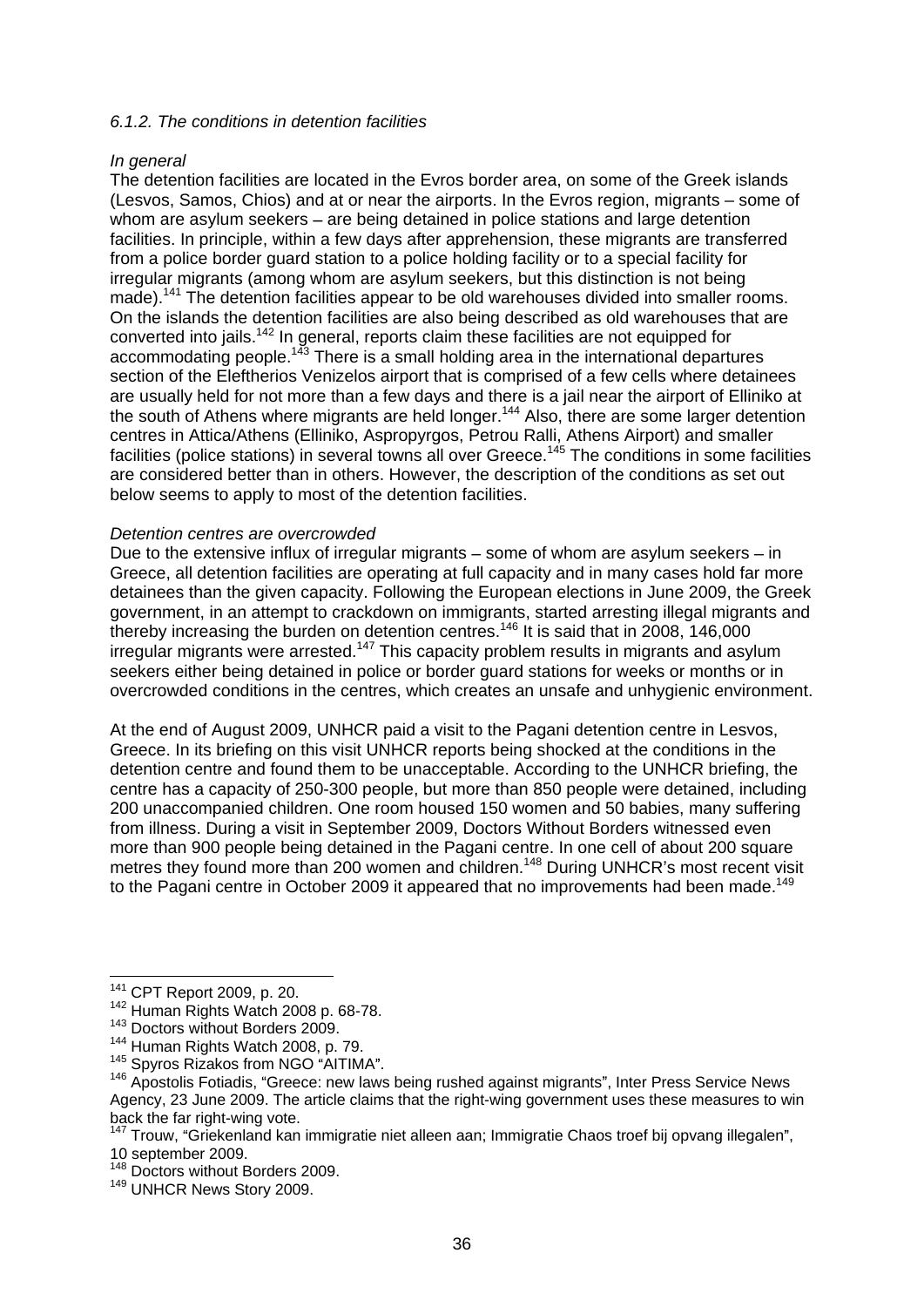Males and females are detained separately but this automatically means that families are also separated. One young Afghan woman was however detained together with her husband and other men, which she said was stressful and intimidating.<sup>150</sup>

### Sanitary conditions are deplorable

Several reports and briefings on visits to Greek detention centres express the concern about the unsanitary conditions. The aforementioned UNHCR briefing claims that the illnesses the women and babies in the Pagani centre were suffering from i[llnesses?] related to the cramped and unsanitary conditions.

To move around n the overcrowded cells, one has to walk over the dirty mattresse. These are the same mattresses people use to sleep on. Usually there are not enough mattresses for everybody. Many detainees complain about the filthy blankets and mattresses which are often infested with fleas. Other complaints involve skin parasites and the many insects crawling in the rooms.<sup>151</sup> crawling in the rooms.<sup>151</sup> and the rooms of the results of the rooms of the rooms of the rooms of the rooms of the rooms of the rooms of the rooms of the rooms of the rooms of the rooms of the rooms of the rooms of the ro

In each of the seven cells in Pagani, including the cell with women and children, Doctors Without Borders counted only two toilets and showers to be used by the 100-250 people detained there.<sup>152</sup> Sanitation facilities are usually described as very dirty and are sometimes not even functioning. In mid October 2008, 600 people detained at Pagani detention centre suffered poisoning because dilapidated drinking water pipes were contaminated.<sup>153</sup>

#### **Account from a woman from Afghanistan 154**

We got food once a day. One time everybody was sick because of the food. The queue for the toilet was too long and many soiled themselves. After that the guards said we just became sick from the food and we did not get any food for 3 days. We hardly had any contact with people outside the room and at no point were we able to communicate with anyone from the prison. When the guards brought us food they wore protective gloves and mouth covers." The covers of the contract of the contract of the contract of the contract of the contract of the contract of the contract of the contract of the contract of the contract of the contract of the contract of t

## Lack of medical care

Proper medical care seems to be almost non-existent in the detention centres. Doctors Without Borders reported that even though many of the children were sick, their mothers complained they had not seen a doctor in days. There is even an account of a 13-year-old boy who was extremely ill and in desperate need of medical care, but was not given any attention by the authorities. It was only when a group of protesters outside of the detention centre called an ambulance that the boy was transported to the hospital.<sup>155</sup>

In the Pagani centre Doctors Without Borders observed the presence of pregnant women, some of them almost due to give birth. There is a documented case of a girl that was born in the Pagani centre in the summer of 2009. Her mother was brought to the local hospital for two days in order to give birth and then immediately returned.<sup>156</sup>

<sup>&</sup>lt;sup>150</sup> Human Rights Watch November 2009, p. 20.<br><sup>151</sup> Human Rights Watch 2009 p. 76-81.<br><sup>152</sup> Doctors without Borders 2009.<br><sup>152</sup> PRO ASYL 2008, p. 9.<br><sup>154</sup> See addendum for the complete account under nr. 2.<br><sup>155</sup> During pr who then filmed the conditions in which they were staying. The following link shows the film they made and gives a clear picture of the over crowdedness and the unhygienic situation in the Pagani detention centre: <http://lesvos09.antira.info/2009/08/voices-from-the-inside-of-pagani-detention-centre/><br><sup>156</sup> Documented by PRO ASYL.

<sup>156</sup> Documented by PRO ASYL.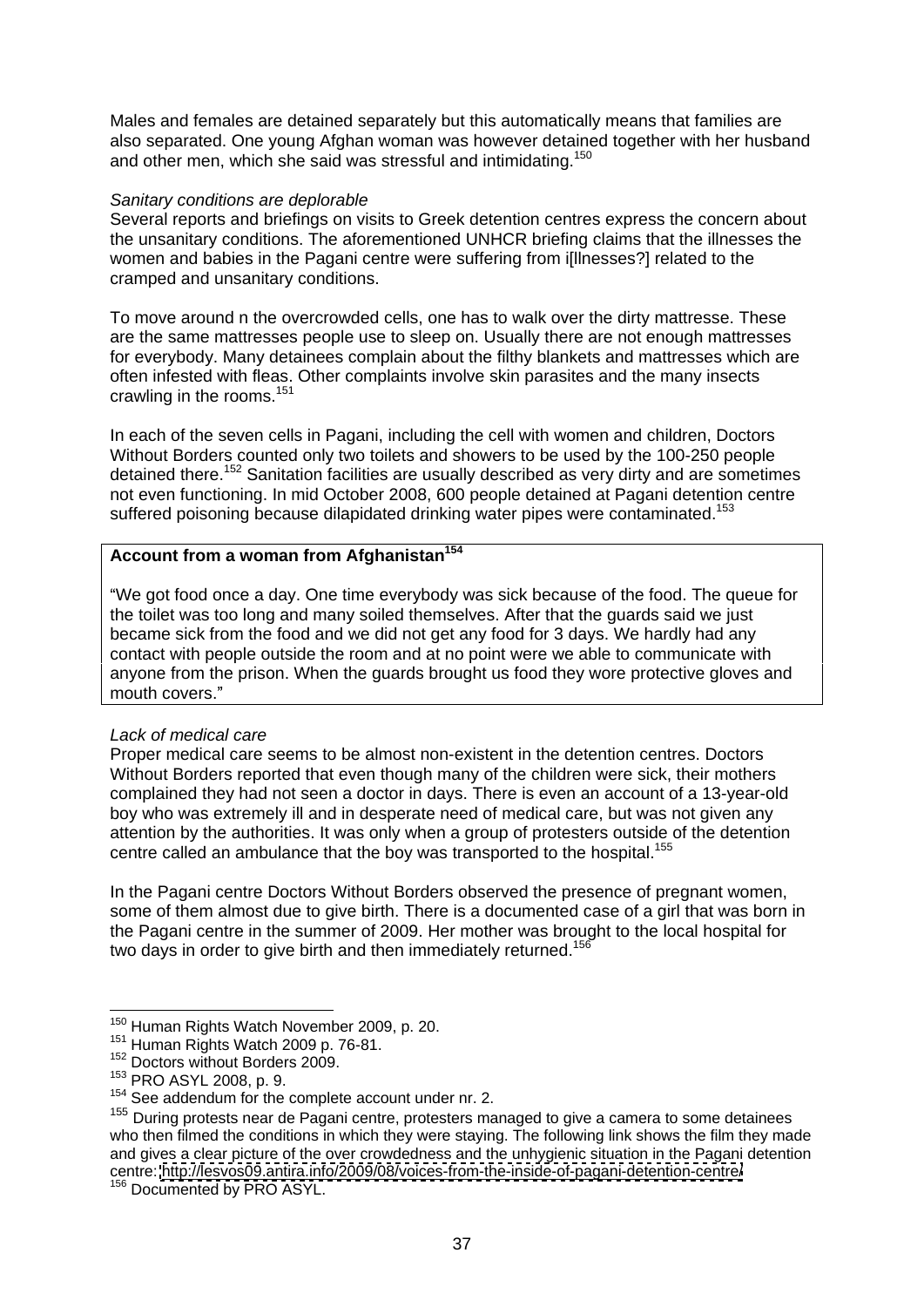## Abuses by law enforcement officials

In addition, there are allegations of ill-treatment of irregular migrants by law enforcement officials. The allegations that were received by the CPT during its visit in September 2008, consisted mainly of slaps, kicks and verbal insults. Often, the allegations appeared to relate to situations where the migrant had not understood a staff instruction due to language barriers.<sup>157</sup> The CPT also received allegations of retaliatory measures, such as border guards and police officers entering the cells wielding their truncheons after detainees had continued to complain about their situation. The observations from Human Rights Watch and the accounts given to us are consistent with these allegations.<sup>158</sup> Currently, there is an investigation concerning a case of police violence against a 17-year-old detainee at the Pagani detention centre. The Ecumenical Programme for Refugees of the Greek-Orthodox Church has collected and documented more than 40 eye-witness accounts detailing how the 17-year-old received beatings until he lost consciousness.<sup>159</sup>

#### **Accounts from asylum seeking about the treatment in detention 160**

During my detention, I was beaten and abused by the guards. They grabbed me by my throat. Often, I got beaten up by my fellow detainees, while the guards were watching, laughing and encouraging them." (...) "A few weeks after my release I was arrested again quite forcibly. The police beat me, grabbed my throat and told me that I was a criminal, a drugs dealer. I spend three weeks in prison, where I was mistreated by the guards and other prisoners." The contract of the contract of the contract of the contract of the contract of the contract of the contract of the contract of the contract of the contract of the contract of the contract of the contract of th

When anyone tried to communicate with the guards they were shouted at, kicked or hit. We were shocked because we hear that women were treated with more respect in Europe than in Afghanistan. The guards were equally aggressive towards men and women. There was no possibility to file a complaint. There was no one we could talk to, there were onlyguards. There was no interpreter." There was no interpreter."

## **6.2. Greece s failure to comply with EU law**

## 6.2.1. In general

Recital 8 of the preamble of the Procedures Directive declares that this Directive respects the fundamental rights and observes the principles recognised in particular by the EU Charter. Therefore, Article 6 of the EU Treaty and Article 8 and 47 of the EU Charter must also be taken into account.

Article 6 refers to the European Convention of Human Rights and Fundamental Freedoms. With regards to detention, the detention conditions and the legal remedy against it, Articles 3, 5 and 13 of the ECHR apply. Article 3 of the ECHR prohibits torture and other inhuman or degrading treatment. The European Court of Human Rights (ECtHR) understands this prohibition of torture to implicitly entail the prohibition of refoulement. Therefore, no-one may be sent back to a country where he runs the risk of being subjected to a treatment in violation of Article 3 of the ECHR. Article 5 of the ECHR deals with detention and article 13 of the ECHR with the right to an effective remedy.

Although the EU Charter is not a legally binding instrument, by referring to the Charter in recital 8 of the Directive the European Community acknowledged its importance. As the European Court of Justice sets out in the case of European Parliament v Council of the

<sup>&</sup>lt;sup>157</sup> CPT Report 2009, p. 12.<br><sup>158</sup> Human Rights Watch 2009, p. 69-78. See addendum II for individual accounts.<br><sup>159</sup> Observed by PRO ASYL.<br><sup>160</sup> See addendum II for the complete accounts under nr. 1 and 4.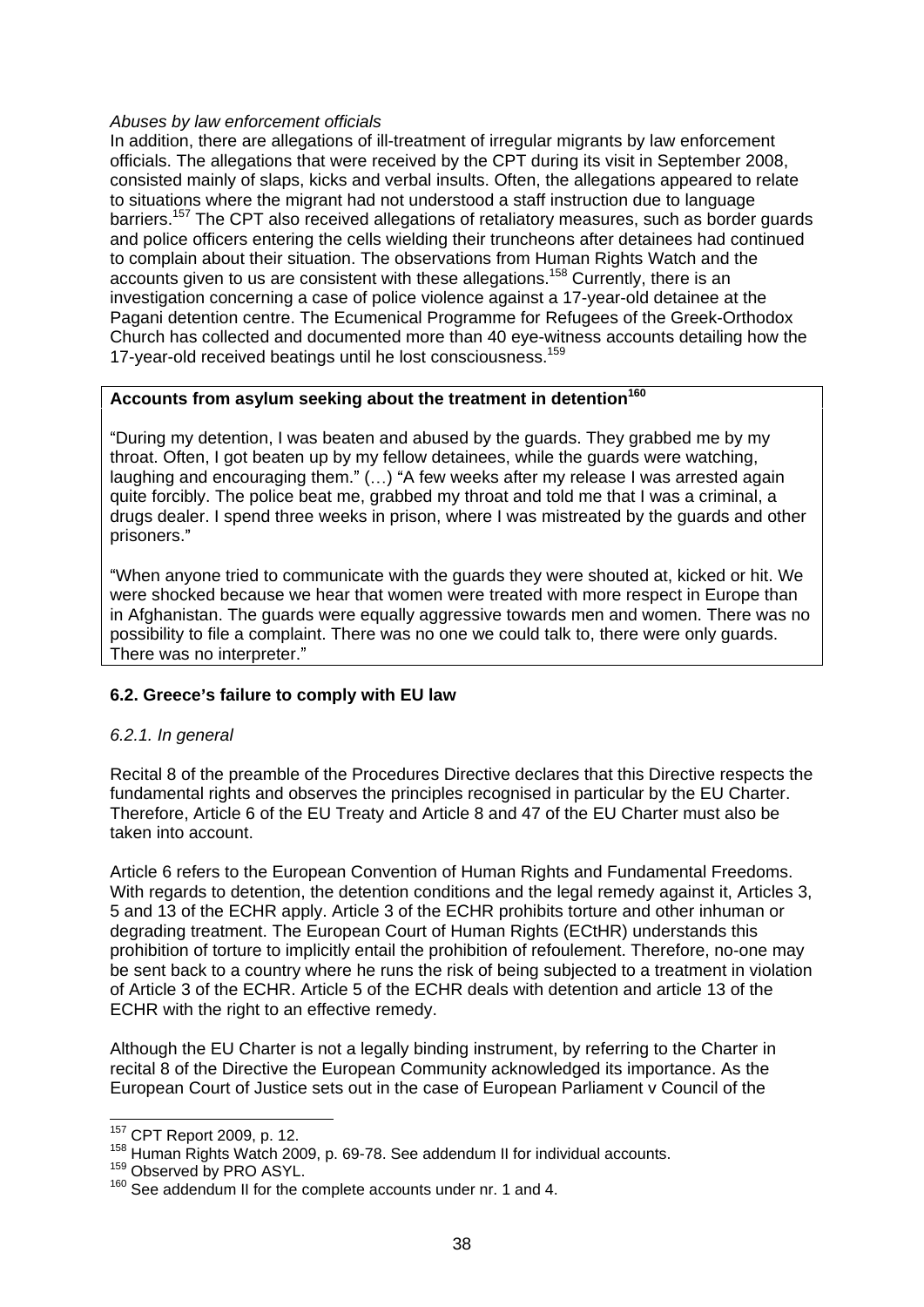European Union,<sup>161</sup> the principal aim of the Charter, as is apparent from its preamble, is to reaffirm "rights as they result, in particular, from the constitutional traditions and international obligations common to the Member States, the Treaty on European Union, the Community Treaties, the ECHR, the Social Charters adopted by the Community and by the Council of Europe and the case-law of the Court ... and of the European Court of Human Rights."

It follows from the previous paragraph that Member States (i.e. Greece) are not only bound by the provisions as laid down in the EU Directives but also by the principles  $-$  insofar as they are relevant to detention – recognized in the EU Treaty, the EU Charter and the European Convention of Human Rights.

## 6.2.2. Violation of the specific provisions

In the above paragraphs, we have set out evidence that the Greek authorities arrest and detain irregular migrants, some of whom are asylum seekers. The automatic detention of asylum seekers is in violation of Article 7, paragraph 1, of the Reception Directive as asylum seekers are allowed to move freely within the territory. The sole purpose of this detention is to prevent them from entering the country. Additionally, it appears that whilst in detention asylum seekers are being dissuaded from applying for asylum. This practice is in violation of Article 18 of the Procedures Directive and Article 18 of the EU Charter.

Furthermore, in the objection procedure, the court does not assess the lawfulness and the duration of the detention and legal remedies may turn out to be lengthy. As a result, the right to an effective legal remedy is violated. As a result of this, Greece is in violation of Article 18 of the Procedures Directive, Article 47 of the EU Charter, as well as Article 5, paragraph 4, of the ECHR and Article 13 of the ECHR.

The unhygienic conditions, the over crowdedness and the regimes in the detention facilities as described above can amount to a situation of inhuman or degrading treatment. The abuses by the law enforcement officials can even amount to ill-treatment. This is a violation of Article 3 of the ECHR.

## S.D. v Greece states and the state of the state of the state of the state of the state of the state of the state of the state of the state of the state of the state of the state of the state of the state of the state of th

Violations held by the European Court of Human Rights

In its judgement given on 11 June 2009 in the case of S.D. v Greece (appl. No. 53541/07) the European Court of Human Rights held that the conditions of the applicant's detention were unacceptable. S.D. complained that, while he already was in bad health, he was detained for two months, without being allowed to leave his cell, without being allowed to make phone calls and without having access to blankets, clean sheets, or sufficient hygiene products. The Court considered that the applicant's allegations were corroborated by several reports of international institutions, including Human Rights Watch and UNHCR. The Court found the conditions in the detention centre where S.D. was held, as described by the Committee for the Prevention of Torture, to be unacceptable. The Court concluded that the detention conditions combined with the length of time during which S.D. had been detained, while being an asylum seeker, amounted to a degrading treatment in violation of article 3 of the ECHR.

<sup>&</sup>lt;sup>161</sup> European Court of Justice 27 June 2006 (Case C-540/03), par. 38.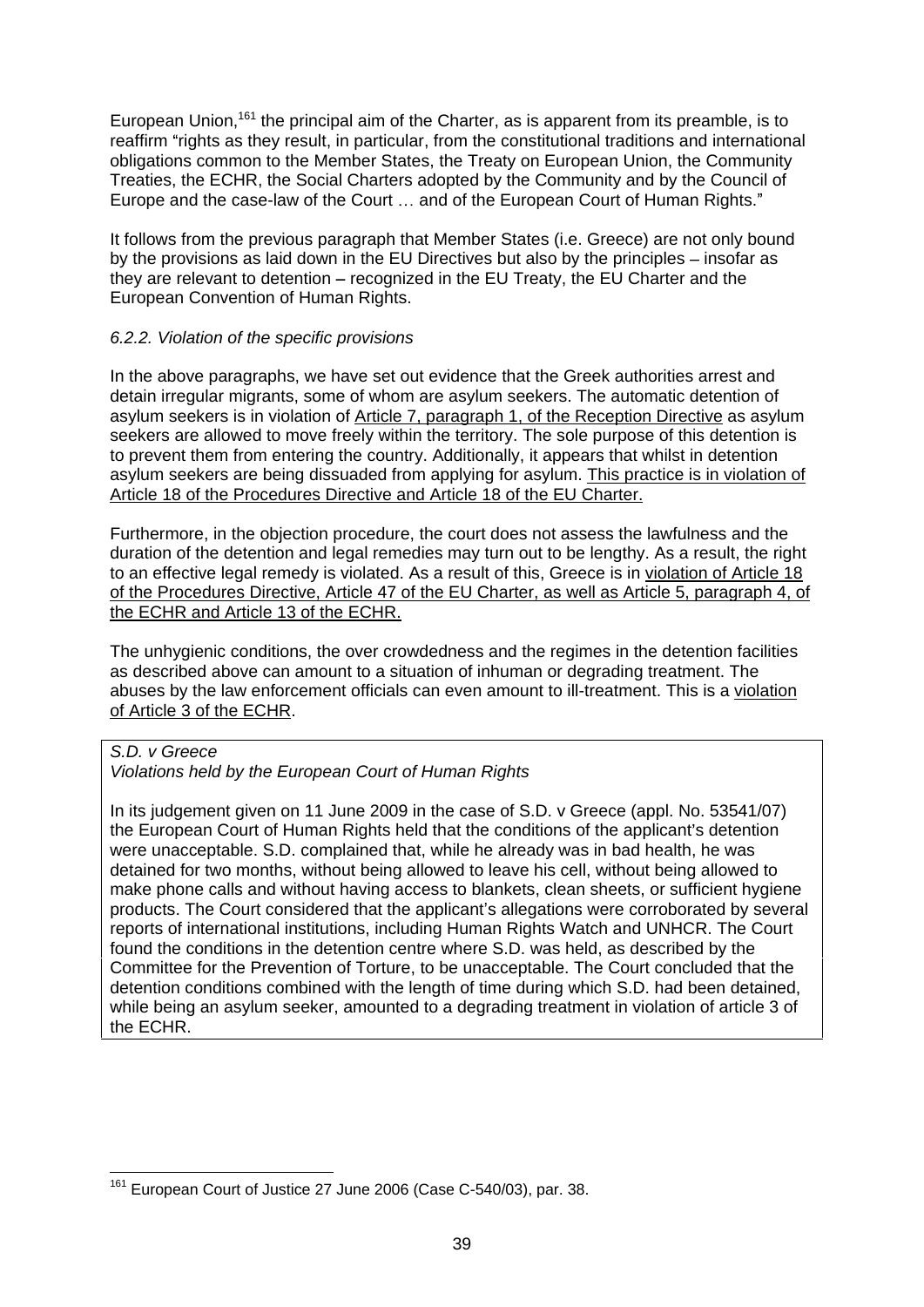## **7. Dublin Returnees**

## **7.1. Introduction**

Dublin returnees are immediately detained upon arrival at the Athens International Airport. Human Rights Watch reported that returnees consistently comment on the rough, intimidating and insulting reception by Greek police from the moment they step off the plane.<sup>162</sup> At the airport the returnees are registered and are handed a note stating they have applied for asylum and are then sent to the Attica Asylum Police Department, where an appointment will be made for an interview for a date in three months time.<sup>163</sup> As reported in the October 2009 Human Rights Watch report the arbitrary arrest of migrants is a common occurrence, and Dublin returnees run the same risk as first arrivals.<sup>164</sup> The note handed to Dublin returnees should offer the same protection against deportation as the 'red card'. As has been described in chapter 3, red card holders, however, also face deportation.

As has been illustrated in the chapters above, Greece lacks a fair and effective asylum procedure and adequate reception facilities. As a result, the right to asylum is ineffective and asylum seekers run the risk of ill-treatment and indirect refoulement in Greece. Such risks equally apply to Dublin returnees.<sup>165</sup> Dublin returnees are currently kept in limbo about their asylum application for a long period of time. In the meantime, most of them do not receive any reception facilities and end up having to live on the streets under inhuman and degrading circumstances. **Example 2018 Contract Contract Contract Contract Contract Contract Contract Contract Contract Contract Contract Contract Contract Contract Contract Contract Contract Contract Contract Contract Contract Co** 

## **7.2. Court Decisions**

The European Court of Human Rights as well as various national courts of the Member States have addressed the above-mentioned difficulties.

## 7.2.1. The ECtHR

The European Court of Human Rights has indicated numerous interim measures against, among other States, the Netherlands, Finland, The United Kingdom, France and Belgium prohibiting returns to Greece.

In a number of these interim measures questions have been posed by the ECtHR about the treatment of asylum seekers upon their return to Greece. The Greek government was requested to inform the Court if, and if so, when, where and in what manner, the applicant would be enabled to lodge an asylum application on Greek territory. The Greek government was consequently asked in what manner a claim that the applicant's direct or indirect removal to his country of origin would be in breach of Article 3 of the ECHR, would be examined by the Greek authorities. The Court's questions indicate concerns about a risk of indirect refoulement by Greece, and the lack of real access to an asylum procedure. In addition, questions have been formulated on detention conditions, in particular whether the Greek authorities can guarantee that a possible detention will be in conformity with article 3 of the ECHR, which indicates a risk of direct refoulement to Greece. <sup>166</sup>

<sup>&</sup>lt;sup>162</sup> Human Rights Watch 2008, p 114.<br><sup>163</sup> Spyros Rizakos from NGO "AITIMA".<br><sup>164</sup> NOAS, NHC & AITIMA, p. 8.<br><sup>165</sup> NOAS, NHC & AITIMA, p. 8; Austrian Red Cross 2009, p. 10,-13-14.<br><sup>166</sup> ECHR, X v the Netherlands and Gree Greece, 25 June 2009 , 32729/09. See ECHR, X v the Netherlands, 7 October 2009, 53451/09 for a recent interim measure.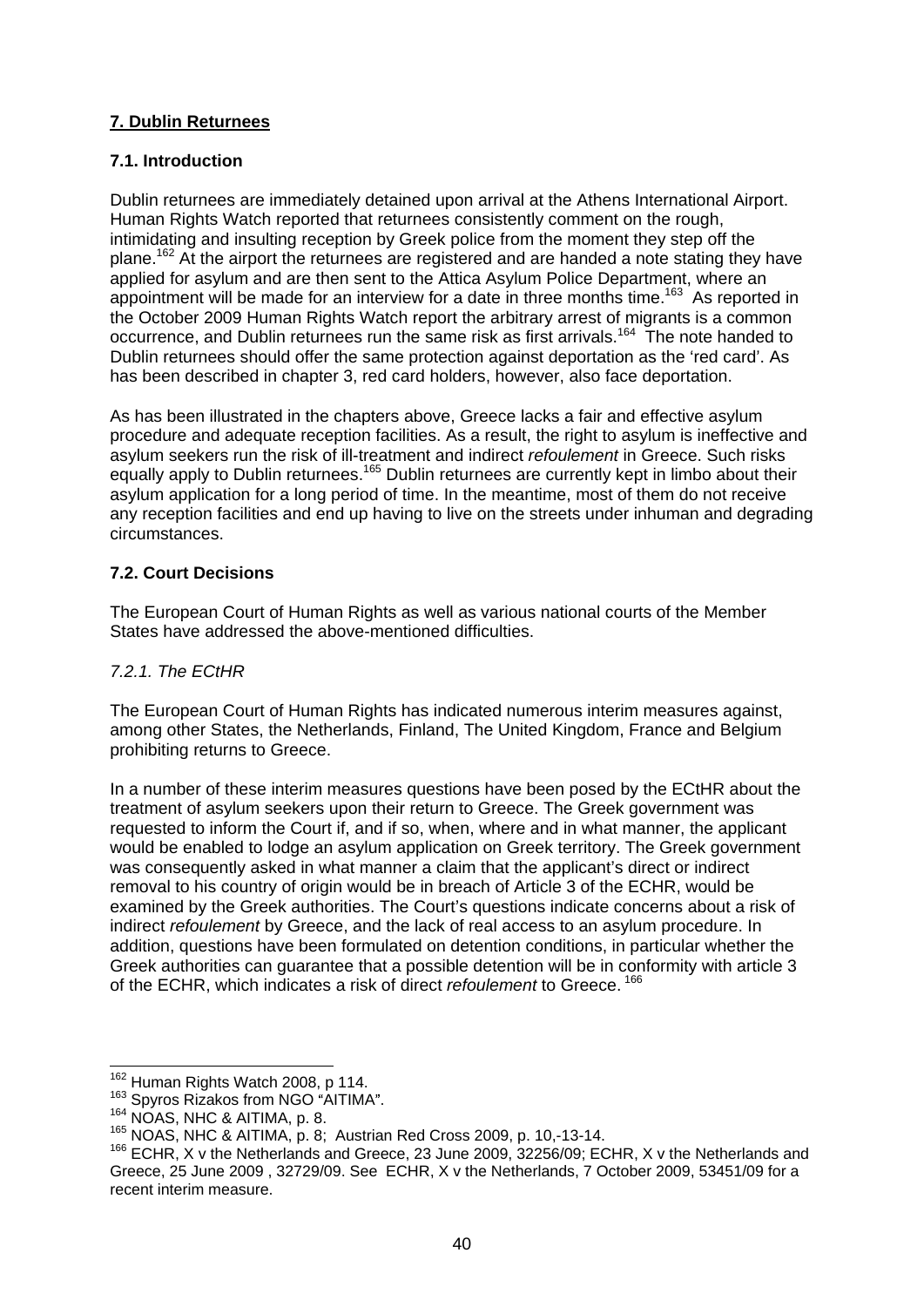## 7.2.2. National Courts

As indicated above various national courtshave concluded that the Member State concerned had to refrain from transferring asylum seekers to Greece. Below we will give a few examples of the reasoning behind such decisions.

## **Germany**

In Germany more than 70 Court decisions were made regarding Dublin transfers to Greece. In more than half of the cases, courts stopped the transfers as a provisional measure. In several cases however courts made final decisions with the conclusion that the transfer to Greece is unlawful and that Germany is obliged to make use of the sovereignty clause under Article 3, paragraph 2, of the Dublin II Regulation.

The decision of the Verwaltungsgericht Frankfurt am Main can be cited as an example. On 8 July 2009, the Verwaltungsgericht Frankfurt am Main held that according to the preamble of the Dublin II Regulation the goal of Article 3, paragraph 2, of this Regulation is to ensure the right to asylum guaranteed by Article 18 of the EU Charter. The Court consequently held that when deciding upon the application of Article 3, paragraph 2, of the Dublin II Regulation, EU Directives on asylum should be considered. The Verwaltungsgericht, taking into account the reports from UNHCR and PRO ASYL, considered that claims regarding the lack of reception facilities, access to employment, the lengthy procedures, lack of judicial information and a lack of legal aid in Greece were credible. It concluded that Greece was violating core articles of the Reception Directive as well as the Procedures Directive and ordered the national authorities to prevent the concerned asylum seeker from the removal to Greece.<sup>167</sup> In a different decision of another chamber of the Verwaltungsgericht Frankfurt am Main the German authorities were ordered to suspend the removal of the asylum seeker concerned, because it had serious concerns as to whether Greece would abide by its international  $\rm obligations.^{168}$  . The contraction of the contraction of the contraction of the contraction of the contraction of the contraction of the contraction of the contraction of the contraction of the contraction of the contraction

The Federal Constitutional Court of Germany (Bundesverfassungsgericht) will clarify whether it is lawful to transfer asylum seekers to Greece. There are several cases pending at the Federal Constitutional Court. The Court suspended the removal of an asylum seeker to Greece as a interim measure for the first time on 8 September 2009. In this interim decision it took into consideration the fact that the asylum seeker claimed, on the basis of sources that the court took seriously, that in practice he would not be able to register as an asylum seeker in Greece and that he would possibly be forced to live on the streets. The Bundesverfassungsgericht held that in view of this theycould not be certain that the complainant could be contacted if returned to Greece when the Court was in a position deal with the merits of his application. The Bundesverfassungsgericht concluded that this outweighed the disadvantages of ordering interim relief partly because the EU obligations of the authorities were at stake. In this regard the Bundesverfassungsgericht attached importance to the fact that EU law, in Article 19, paragraph 2 and Article 20, paragraph 1 under e, of the Dublin II Regulation, offers the possibility for the Court to provide protection against a transfer through the use of interim relief.<sup>169</sup>

## **France France**

On 5 October 2009 the President of the Administrative Court Paris, in a case involving an Afghan asylum seeker, took into consideration the implicit acceptance by Greece of the Dublin claim, the Hammarberg report, the CPT report and the case of S.D. v The United

<sup>167</sup> Verwaltungsgericht Frankfurt am Main, 8July, 2009, 7 K 4376/07.F.A

<sup>168</sup> Verwaltungsgericht Frankfurt am Main, 8July, 2009, 12 L 1684/09.F.A

<sup>169</sup> Bundesverfassungsgericht, 8 September, 2009, 2 BvQ 56/09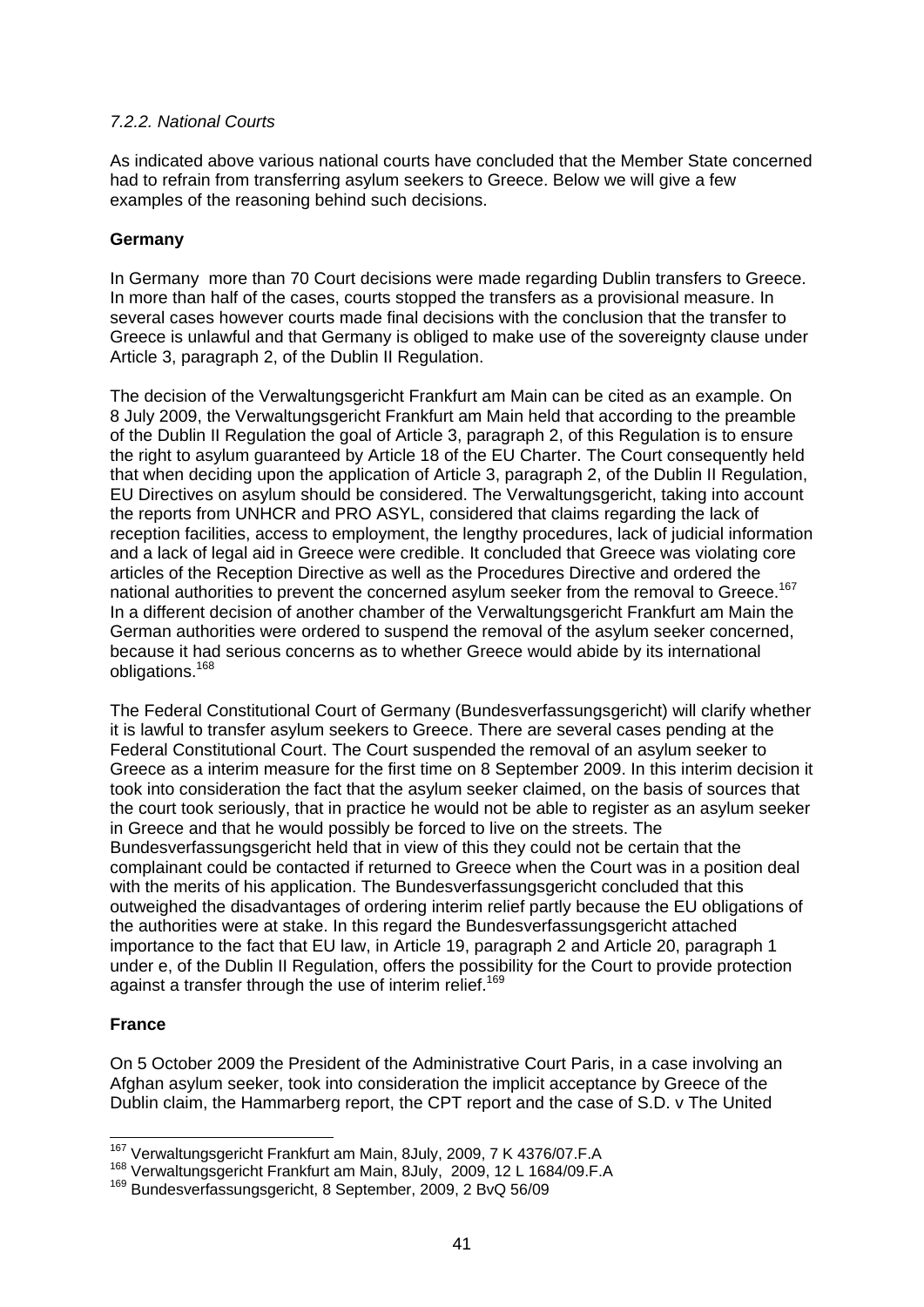Kingdom. The court held that in view of this evidence the refusal by the *Préfet de Police* to make use of the sovereignty clause in Article 3, paragraph 2, Dublin II Regulation and to send Mr. X back to Greece was a clear breach of the fundamental right to asylum. The Court found that the fact that Greece was one of the oldest Member States of the European Union, had ratified most of the European and international conventions on human rights and the fact that the claimant may not able to prove that he had been personally mistreated in Greece, did not affect their findings. The Court concluded that as a consequence, the implementation of the decision in which the Préfet de Police had refused to admit Mr. X in France and had decided to send him back to Greece should be suspended and that the Préfet de Police should take charge of his asylum request.170 On November 6, the highest administrative court in France (Conseil d'Etat) cancelled the decision of the Administrative Court of Paris to suspend the transfer of asylum seekers to Greece.

## **The Netherlands**

The District Court in Zwolle, in the case of a Somali asylum seeker, took into consideration the questions that had been posed by the ECtHR to Greece. These questions concerned, inter alia, the Greek asylum procedure, the detention conditions and the opportunity (or lack thereof) to communicate with the ECtHR. The District Court assumed that the President of the ECtHR therewith referred to the principles set out in K.R.S v United Kingdom. In assuming the Court had considered the questions asked by the ECtHR to Greece in the interim measure dates January 22, 2009 (no. 44989/08). The Court concluded that the Secretary of State had to reconsider her decision to reject the asylum application on the grounds that Greece was responsible for the examination of the application.<sup>171</sup>

#### **Account from an Iraqi family returned to Greece 172**

In the case of an Iraqi family the Dutch regional court approved the transfer only after the Greek authorities had guaranteed the continuation of medical care of the father. However, he received no medical care whatsoever in Greece. Instead the family was detained upon arrival. The father was subsequently removed to a psychiatric hospital where he was chained to a bed.

## **United Kingdom**

In the United Kingdom challenges to Dublin removals to Greece are being stayed pending the resolution of the lead case. The lead case (Saeedi CO/8660/2009) will consider conditions in Greece and their compatibility with Article 3 of the ECHR and EU law, risk of refoulement (including constructive refoulement),and whether claimants will have effective access to remedies in Greece, both domestic and in Strasbourg. The substantive hearing in the Saeedi case will take place in January 2010.

## **7.3. Positions on removals to Greece**

Concerns about Dublin transfers to Greece have also been expressed by, amongst others, UNHCR, Human Rights Watch and ECRE.

## 7.3.1. UNHCR

In view of EU Member States' obligation to ensure access to fair and effective asylum procedures, including in cases subject to the Dublin II Regulation, UNHCR advises

<sup>&</sup>lt;sup>170</sup> President of the Paris Administrative Court 5 October 2009, no. 915828/9/1.<br><sup>171</sup> District Court Zwolle 30 September 2009, AWB 09/9200.<br><sup>172</sup> See addendum II for the complete account under nr. 13.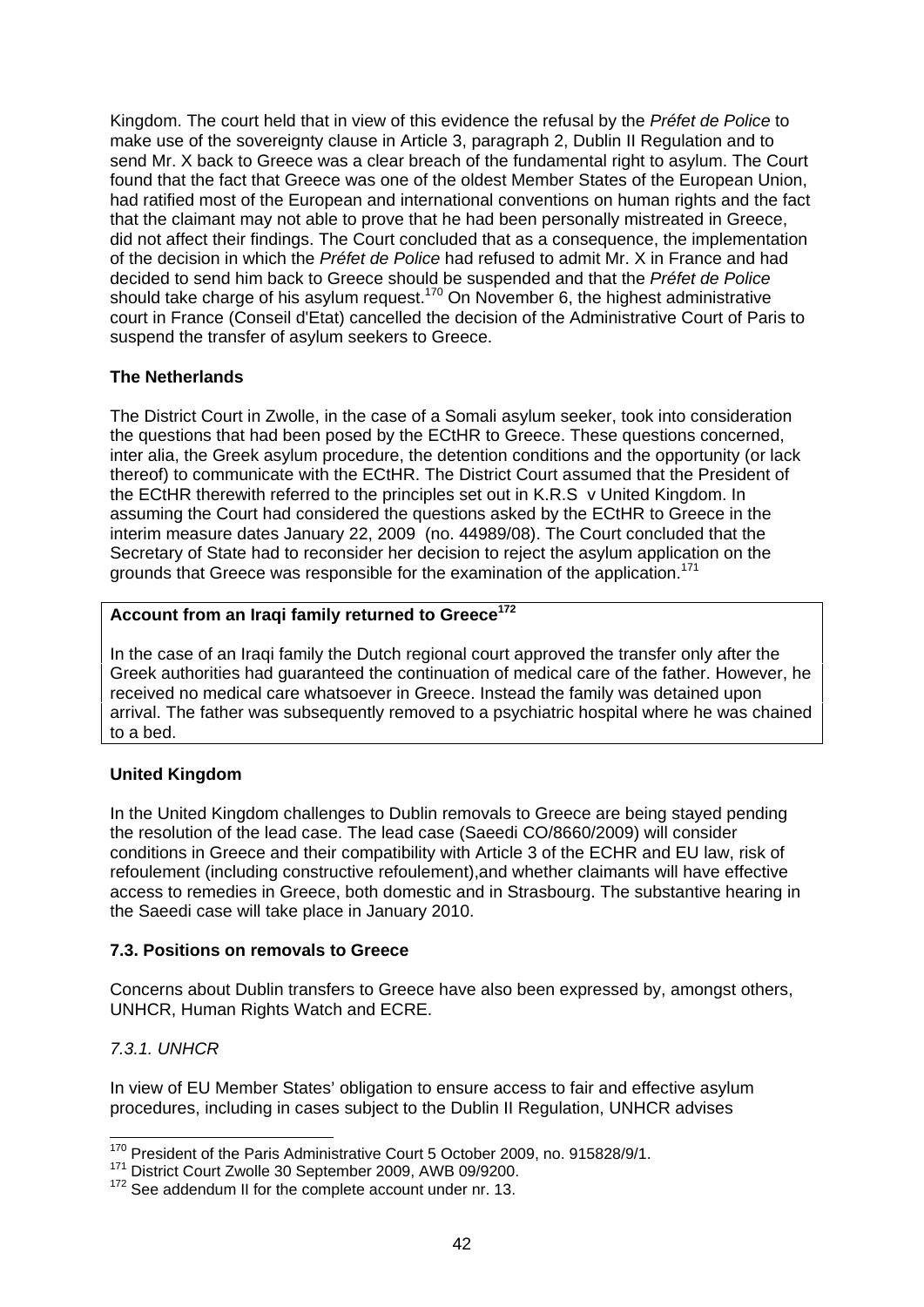governments to refrain from returning asylum seekers to Greece under the Dublin II Regulation. UNHCR recommends governments to make use of Article 3, paragraph 2, of the Regulation.<sup>173</sup> Regulation.<sup>173</sup> and the set of the set of the set of the set of the set of the set of the set of the set of the set of the set of the set of the set of the set of the set of the set of the set of the set of the set of the

## 7.3.2. Human Rights Watch

Human Rights Watch has recommended that EU Member States, with regards to their own non-refoulement obligations, suspend transfers of asylum seekers back to Greece, and instead opt to examine their asylum applications themselves. The organisation further recommended the Member States only resume such transfers only when Greece shows that it has met EU standards in relation to the conditions of detention, police conduct, access to asylum and other forms of protection, the fair exercise of asylum procedures, and when Greece has stopped its practice of forcibly returning non-nationals who would thereby face persecution, torture, or inhuman and degrading treatment in Turkey or in their countries of origin.174

## 7.3.3. ECRE

In April 2008, ECRE called on all Member States to utilise the sovereignty clause under Article 3, paragraph 2, of the Dublin II Regulation to prevent the transfer of any asylum seeker to Greece until it is certain that Greece is complying with its obligations under EU and international law. ECRE did so following reports by, among others, the European Parliament's Civil Liberties Committee, the CPT, Pro Asyl and Amnesty international.<sup>175</sup>

## **7.4 Conclusion**

Asylum seekers transferred to Greece risk treatment contrary to Article 3 of the ECHR . In addition, Greece is systematically violating the basic rights of asylum seekers guaranteed by EU law. Dublin returnees fall victim to the absence of a fair and effective asylum procedure and to the lack of reception facilities in a manner similar to first arrivals.

Our complaint is therefore not solely directed against the treatment of initial asylum applicants by the Greek authorities but also, because of the seriousness of the non compliance, against the treatment of asylum seekers returned under the Dublin Convention.

<sup>&</sup>lt;sup>173</sup> UNHCR 2008, p. 8.<br><sup>174</sup> HRW 2008, p. 6-7.<br><sup>175</sup> ECRE, Call for suspension of Dublin transfers to Greece, 3 April 2008.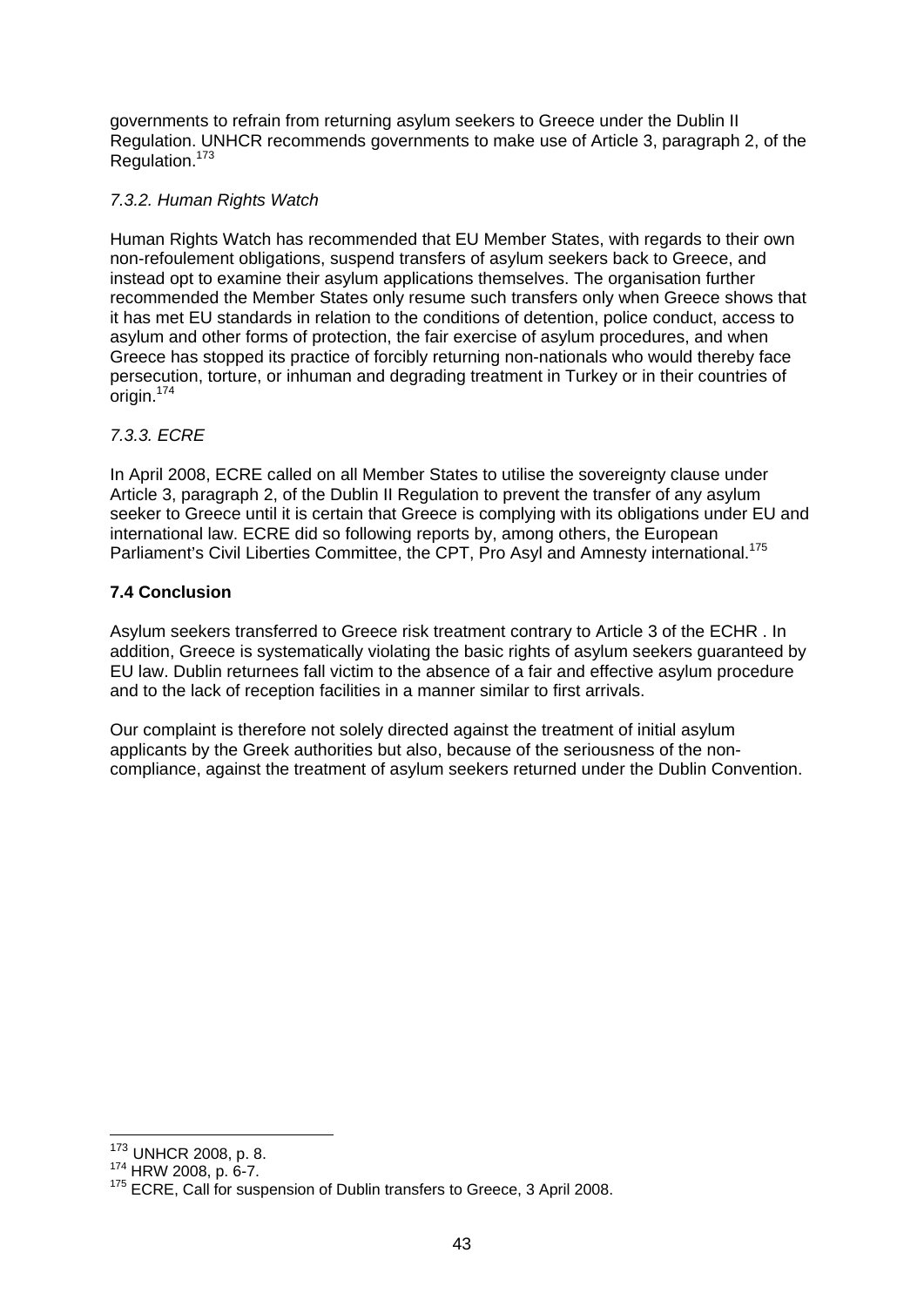## **CONCLUSION**

The Greek authorities systematically fail to protect those who are in need of international protection. Asylum seekers are routinely detained and often ill-treated. Access to the asylum procedure is made tremendously difficult. Even when asylum seekers manage to have their claims processed, the procedures themselves are not in compliance with EU Law. In addition, asylum seekers are rarely provided with shelter, food, financial or other material support from the Greek government. The special needs of asylum seekers are not taken into account, let alone those of vulnerable groups such as unaccompanied minors. This is abundantly clear from the various NGO reports, case law and the personal accounts included in this complaint. Although access to the asylum procedure is easier for Dublin returnees, the treatment they face is similar to that faced by initial asylum applicants.

Greece is therefore in clear violation of the EU asylum acquis (the Reception Directive, the Procedures Directive, the Qualification Directive, the Dublin II Regulation) including some of the most fundamental principles upon which the EU is founded such as the principle of nonrefoulement, the right to asylum, and the right to human dignity.

Despite the fact that the European Commission addressed the deficiencies in Greece's asylum system on several occasions, no improvements have been made. It is imperative that immediate action be taken to fundamentally reform the Greek asylum system and bring it in accordance with the EU asylum acquis. We therefore urge the European Commission to commence the infringement procedure pursuant to Article 226 EC Treaty against Greece for non-compliance with its obligations as set out in the concerning Articles of the Reception Directive, the Qualification Directive, the Procedures Directive and the Dublin II Regulation.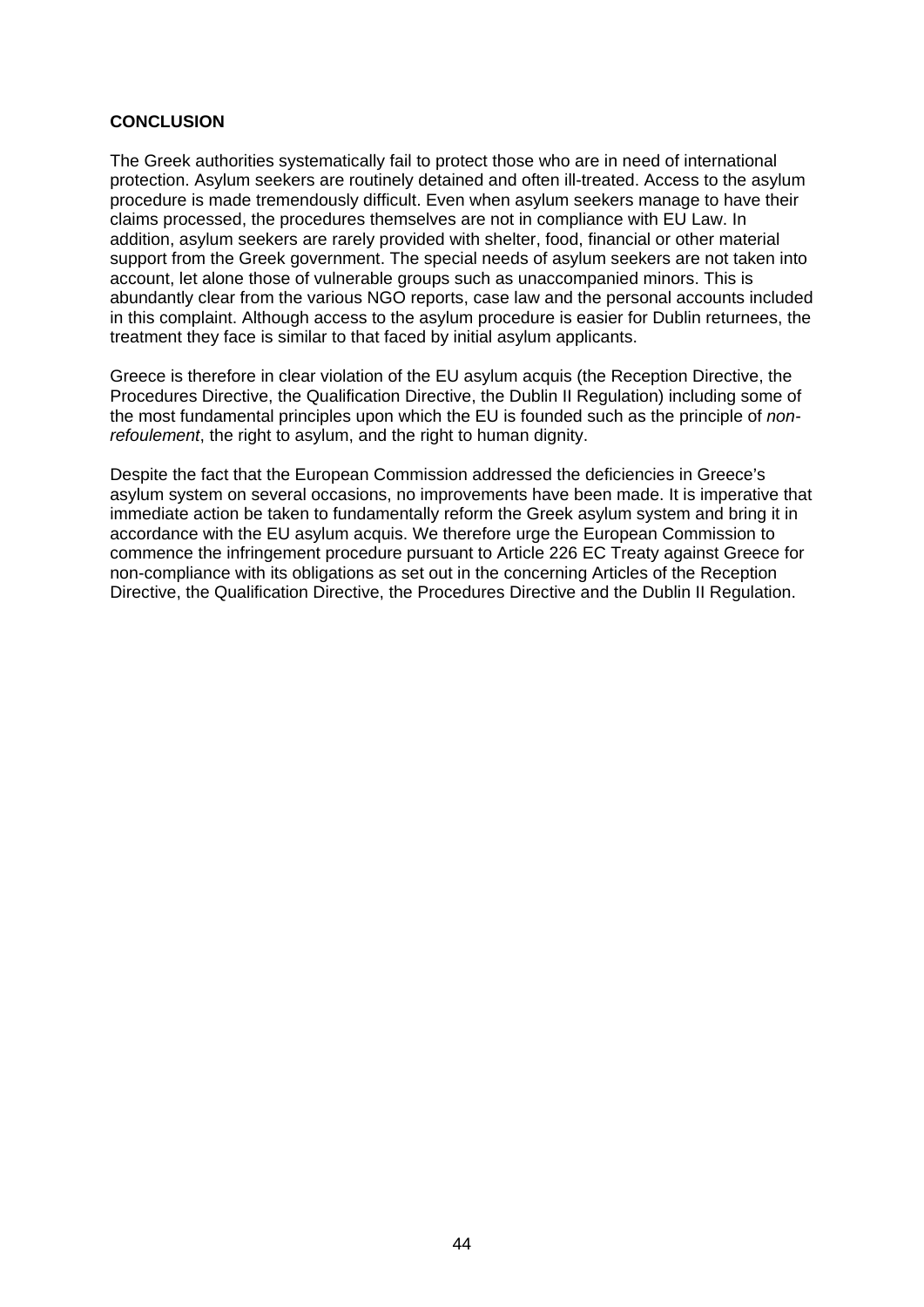## **SOURCES**

#### Amnesty International Public Statement 2009

Amnesty International Public Statement, "Greece: Proposed changes to asylum procedures flagrantly violate international law," 15 May 2009.

#### Amnesty International 2009

Amnesty International, "Greece: Amnesty International condemns forced evictions in Patras , 16 July 2009.

#### Austrian Red Cross & Caritas Austria 2009

Austrian Red Cross and Caritas Austria, "The situation of persons returned by Austria to Greece under de Dublin Regulation, report of a fact-finding mission to Greece", May 23 $^{\text{rd}}$  – 28 $^{\text{th}}$  2009.  $^{\text{cl}}$  $r$ d  $\Omega$ oth  $\Omega$ no  $\Omega$  $28<sup>th</sup>$  2009.  $th$  2000 2009.

#### Council of Europe 2009

Council of Europe, Commissioner for Human Rights, "Report on Human Rights of asylum seekers and refugees in Turkey", 1 October 2009.

#### CPT Report 2009

Report to the Government of Greece in the visit to Greece carried out by the European Committee for the Prevention of Torture and Inhuman or Degrading Treatment or Punishment (CPT), from 23 to 29 September 2009, Strasbourg, 30 June 2009.

#### Doctors without Borders 2009

Doctors without Borders, "Greece: They could not understand why they and their children were being detained", 9 September 2009.

ECRE, Call for suspension of Dublin transfers to Greece, 3 April 2008.

#### Eurostat 39/2009

Eurostat, 39/2009, Asylum applicants and decisions on asylum applications in Q2 2009, Table 7: First instance decisions by outcome, 2nd quarter 2009 (rounded figures): [http://epp.eurostat.ec.europa.eu/cache/ITY\\_OFFPUB/KS-QA-09-039/EN/KS-](http://epp.eurostat.ec.europa.eu/cache/ITY_OFFPUB/KS-QA-09-039/EN/KS-) <QA-09-039-EN.PDF>.

#### Apostolis Fotiadis 2009

Apostolis Fotiadis, "Greece: new laws being rushed against migrants", Inter Press Service News Agency, 23 June 2009.

#### Hammarberg 2009

Report by Thomas Hammarberg, Commissioner for Human Rights of the Council of Europe, following his visit to Greece on 8-10 December 2008, Strasbourg, 19 February 2009.

#### Helsinki Citizens' Assembly (Turkey)/HCA 2009

Helsinki Citizens' Assembly (Turkey)/HCA, Refugee Advocacy and Support Program, "Viewpoints on Migration Control and Asylum in Turkey", February 2009.

#### Human Rights Watch 2008

Human Rights Watch, "Stuck in a revolving door: Iraqi and other asylum seekers and migrant at the Greece/ Turkey entrance to the European Union", November 2008.

Human Rights Watch 2009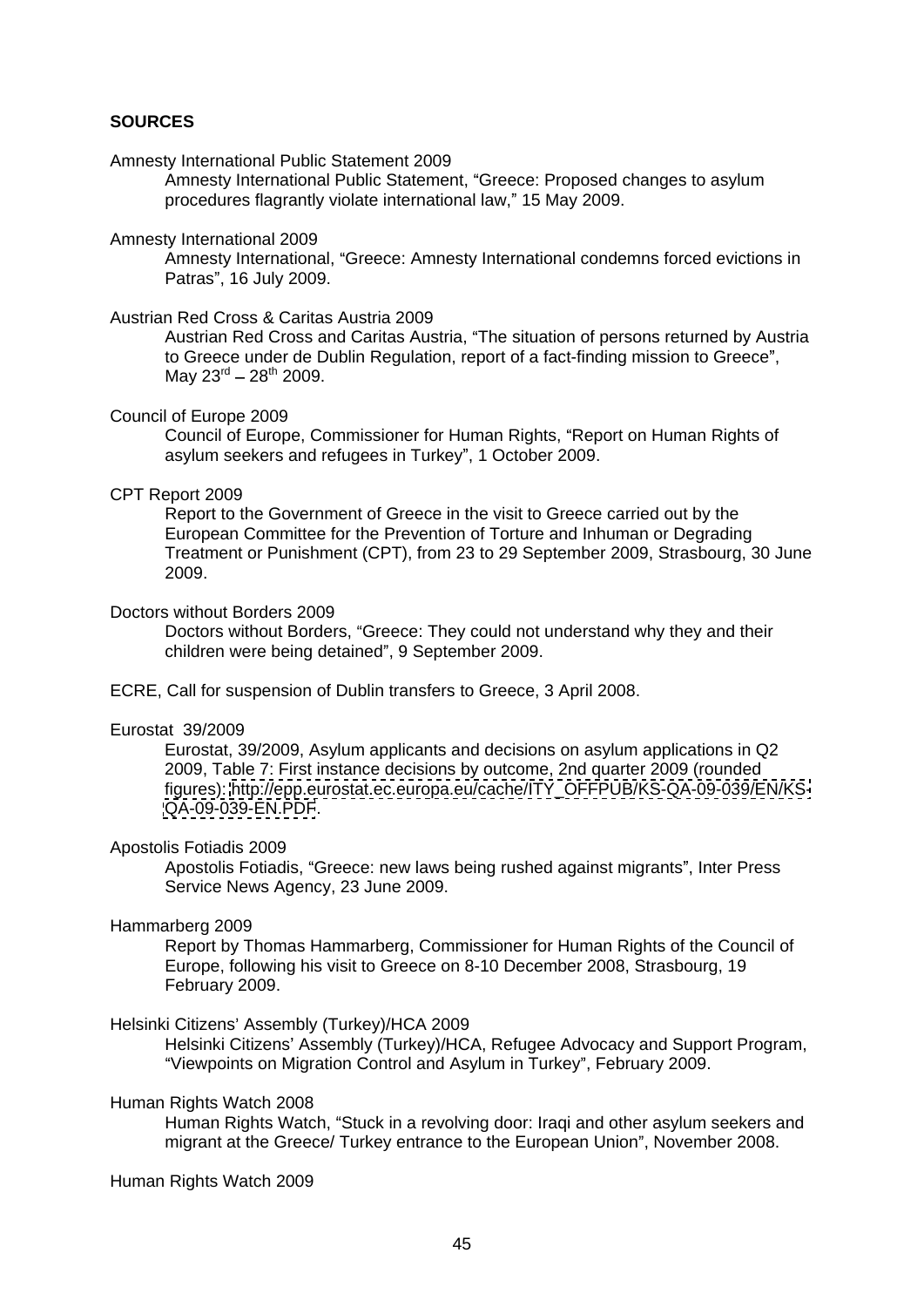Human Rights Watch, "Greece: unsafe and unwelcoming shores", 12 October 2009.

#### Human Rights Watch November 2009

Human Rights Watch: "No refuge, migrants in Greece", 1 November 2009.

#### LIBE Committee Delegation Report 2007

Report from the European Parliament LIBE Committee Delegation on the visit to Greece (Samos and Athens) on 14-15 June 2007, Brussels 17 July 2007.

#### NOAS, NHC & GHM 2008

Norwegian Organisation for Asylum Seekers (NOAS), the Norwegian Helsinki Committee (NHC), and Greek Helsinki Monitor (GHM), "A gamble with the right to asylum in Europe: Greek asylum policy and the Dublin II Regulation", April 2008.

## NOAS, NHC & AITIMA 2009

Norwegian Organisation for Asylum Seekers (NOAS), the Norwegian Helsinki Committee (NHC) & AITIMA, "Out the back door: The Dublin II Regulation and illegal deportations from Greece", October 2009.

#### Pro Asyl 2007

Pro Asyl, Group of Lawyers for the rights of refugees and migrants, "The truth may be bitter, but it must be told: the situation of refugees in the Aegean sea and the practices of the Greek coast guard", October 2007.

#### Pro Asyl 2008

Pro Asyl (Bundesweite Arbeitsgemeinschaft für Flüchtlinge e.V.), "The situation in Greece is out of control: research into the situation of asylum seekers in Greece carried out by Karl Kopp", from October  $20<sup>th</sup>$  to  $28<sup>th</sup>$  2008.  $^{th}$  to 29<sup>th</sup> 2009 to  $28^{\text{m}}$  2008.  $th$  200 $\Omega$ 2008.

#### Public intervention NGOs 2009

"Public intervention of NGOs and other groups for refugees and migrants", Athens, 16 July 2009.

### Trouw 2008

Trouw, "Griekenland kan immigratie niet alleen aan: Immigratie chaos troef bij opvang illegalen", 10 september 2009.

### UNHCR 2007

UNHCR, "Asylum in the European Union: A study of the Implementation of the Qualification Directive", November 2007.

#### UNHCR 2008

UNHCR, UNHCR position on the return of asylum seekers to Greece under the Dublin regulation", April 2008.

#### UNHCR Press Release 2008

UNHCR, "UNHCR Deplores Refugee Expulsion by Turkey which Resulted in Four Deaths," UNHCR Press Release, April 25, 2008.

#### UNHCR Press Release 2009

UNHCR Press Release, The UN Refugee Agency expresses concern over proposed Presidential Decree on Asylum," 14 May 2009.

#### UNHCR Briefing 28 August 2009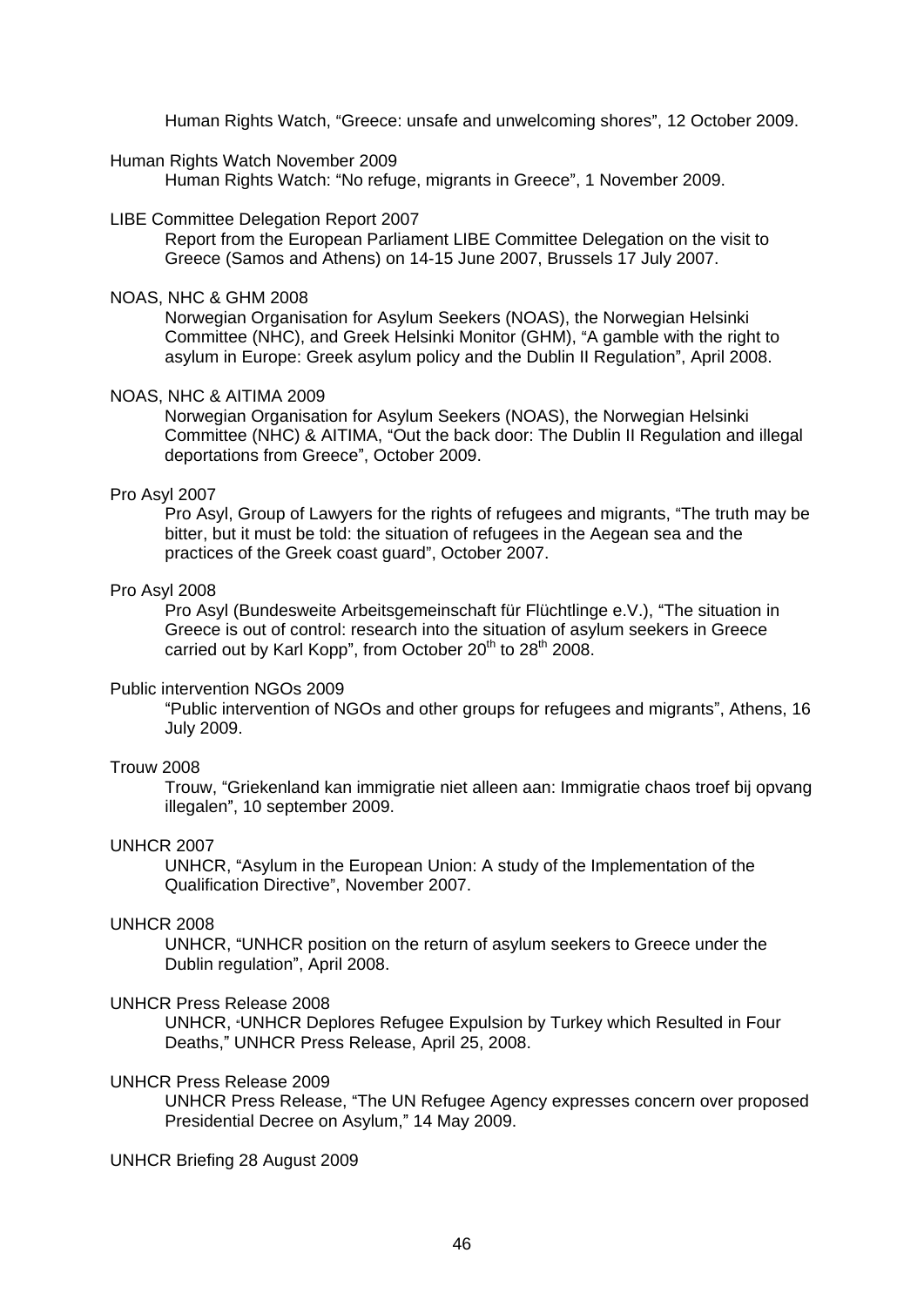UNHCR Press Release II 2009

UNHCR, "UNHCR will not participate in the new asylum procedure in Greece unless structural changes are made", UNHCR Press Release, 17 July 2009.

UNHCR News Story 2009

UNHCR News Story, UNHCR delegation visits detention centre on Greek island, urges closure", 23 October 2009.

### **Case Law**

European Court of Justice (grand chamber) 15 October 1987 (Heylens), C-222/86 European Court of Justice 27 June 2006 (European Parliament v. Council of the European Union), C-540/03

European Court of Justice (grand chamber) 19 September 2006 (Graham Wilson), C-506/04 European Court of Justice 31 March 2008, Case-130/08, PbE (2008) C128/25 (referral) European Court of Justice 17 February 2009 (Elgafaji v. Staatsecretaris van Justitie) C- 465/07

ECtHR 7 March 2000 (T.I v United Kingdom), no. 43844/98 ECtHR 11 June 2009 (S.D. v United Kingdom), no. 5354107 ECtHR 23 June 2009 (X v the Netherlands and Greece), no. 32256/09 ECtHR 25 June 2009 (X v the Netherlands and Greece), no. 32729/09 ECtHR 22 September 2009, (Abdolkhani and Karimnia v. Turkey), no. 30471/08 ECtHR 7 October 2009 (X v the Netherlands), no. 53451/09

Bundesverfassungsgericht 8 September 2009, 2 BvQ 56/09 President of the Paris Administrative Court 5 October 2009 no. 915828/9/1

Verwaltungsgericht Frankfurt am Main 8 July 2009, 7 K 4376/07.F.A Verwaltungsgericht Frankfurt am Main 8 July 2009, 12 L 1684/09.F.A

District Court Zwolle 30 September 2009, AWB 09/9200

## **Internet**

Study about the treatment of unaccompanied minors applying for asylum in Greece, p. 5-58; [http://hosting01.vivodinet.gr/unhcr/UAM\\_english.pdf](http://hosting01.vivodinet.gr/unhcr/UAM_english.pdf)

<http://www.ipsnews.net/news.asp?idnews=47329>

ECRE interview: Helsinki Citizens' Assembly, October 2009. [http://www.ecre.org/files/ECRE\\_INTERVIEW\\_Helsinki\\_citizens\\_Assembly\\_9\\_October2009.p](http://www.ecre.org/files/ECRE_INTERVIEW_Helsinki_citizens_Assembly_9_October2009.p) df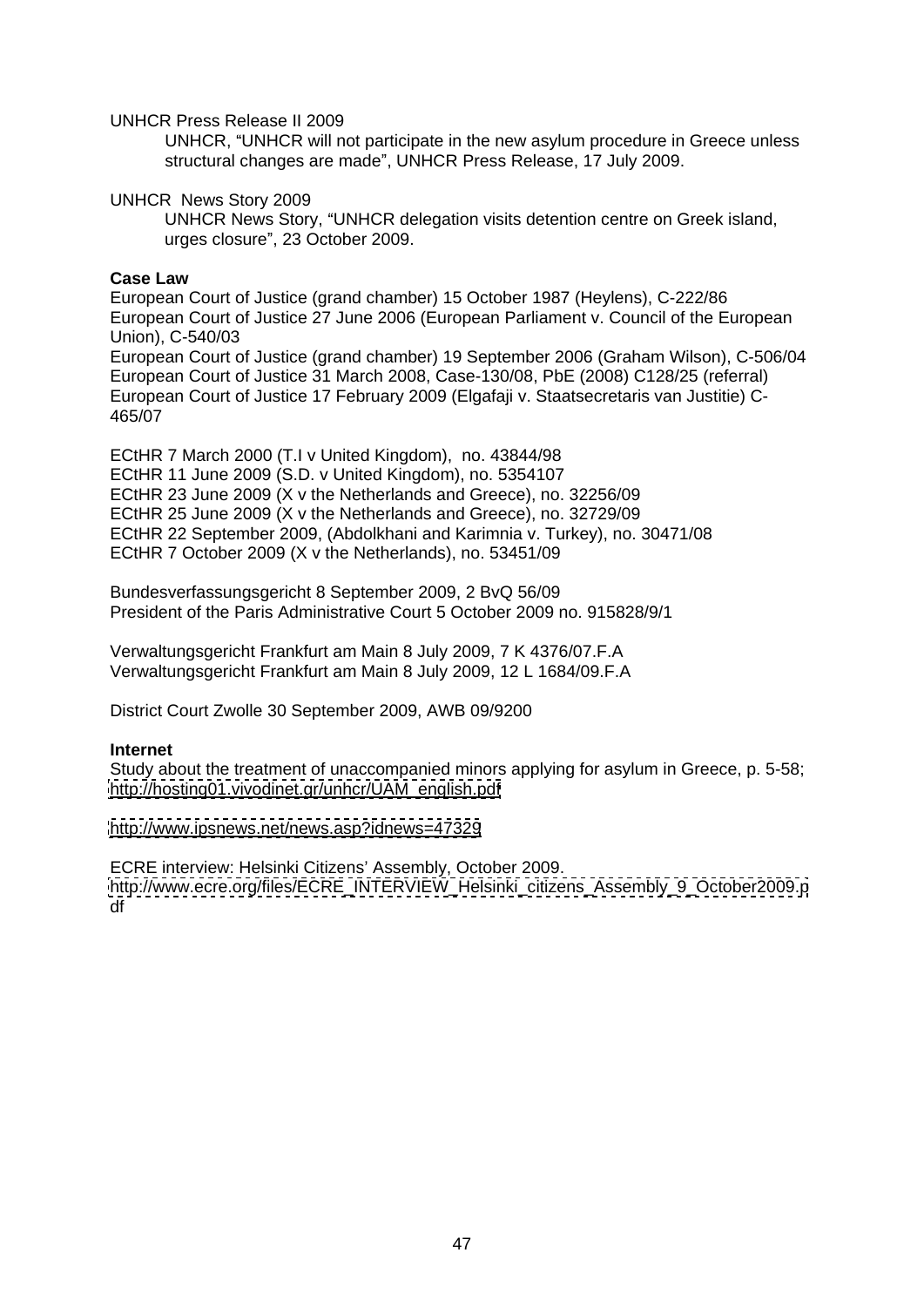## **ADDENDUM I EU PROVISIONS VIOLATED**

## **CHAPTER 1: ACCESS TO THE ASYLUM PROCEDURE**

#### Article 18 EU Charter

The right to asylum shall be guaranteed with due respect for the rules of the Geneva Convention of 28<br>July 1951 and the Protocol of July 1951 and the Protocol of

31 January 1967 relating to the status of refugees and in accordance with the Treaty establishing the European Community.

#### Article 6, paragraph 2, EU Treaty

The Union shall respect fundamental rights, as guaranteed by the European Convention for the Protection of Human Rights and Fundamental Freedoms signed in Rome on 4 November 1950 and as they result from the constitutional traditions common to the Member States, as general principles of Community law.

#### Article 6, paragraph 2 Procedures Directive

Member States shall ensure that each adult having legal capacity has the right to make an application for asylum on his/her own behalf.

#### Article 6, paragraph 5, Procedures Directive

Member States shall ensure that authorities likely to be addressed by someone who wishes to make an application for asylum are able to advise that person how and where he/she may make such an application and/or may require these authorities to forward the application to the competent authority.

#### Article 13 Qualification Directive

Member States shall grant refugee status to a third country national or a stateless person, who qualifies as a refugee in accordance with Chapters II and III.

#### Article 18 Qualification Directive

Member States shall grant subsidiary protection status to a third country national or a stateless person eligible for subsidiary protection in accordance with Chapters II and V.

#### Article 3, paragraph 1, Dublin II Regulation

Member States shall examine the application of any third country nationalwho applies at the border or in their territory to any one of them for asylum. The application shall be examined by a single Member State, which shall be the one which the criteria set out in Chapter II indicate is responsible.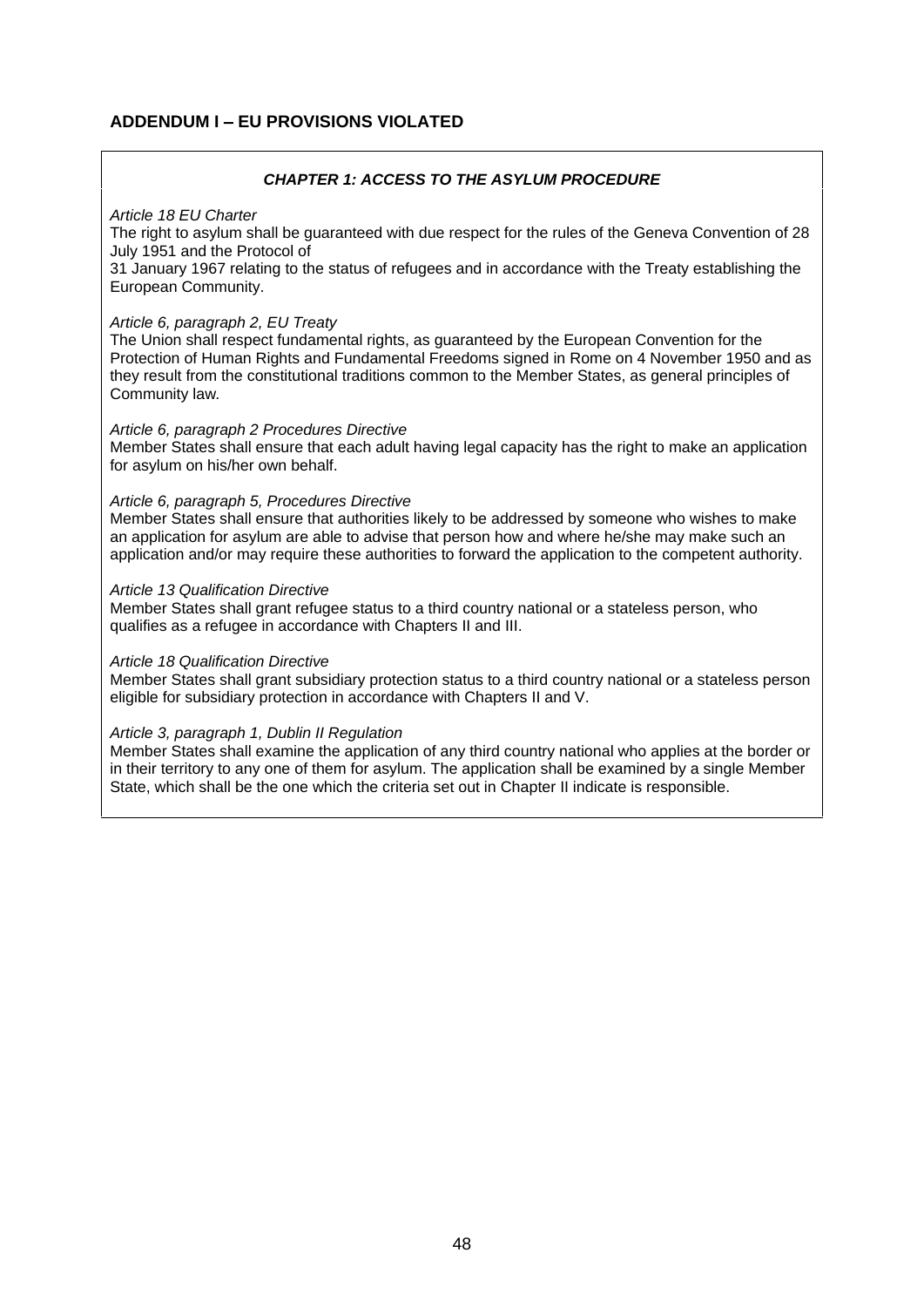## **CHAPTER 2 : PROCEDURAL SAFEGUARDS**

Article 8 Procedures Directive

 $(...)$ 

2. Member States shall ensure that decisions by the determining authority on applications for asylum are taken after an appropriate examination. To that end, Member States shall ensure that: (a)applications are examined and decisions are taken individually, objectively and impartially; (b) precise and up-to-date information is obtained from various sources, such as the United Nations

High Commissioner for Refugees (UNHCR), as to the general situation prevailing in the countries of origin of applicants for asylum and, where necessary, in countries through which they have transited, and that such information is made available to the personnel responsible for examining applications and taking decisions;

(c) the personnel examining applications and taking decisions have the knowledge with respect to relevant standards applicable in the field of asylum and refugee law  $\hspace{.1cm}$  (...)

### Article 9, paragraph 2, Procedures Directive

1.Member States shall ensure that a written report is made of every personal interview, containing at least the essential information regarding the application, as presented by the applicant, in terms of Article 4(2) of Directive 2004/83/EC.

2. Member States shall also ensure that, where an application is rejected, the reasons in fact and in law are stated in the decision and information on how to challenge a negative decision is given in writing.

#### Article 10 Procedures Directive

1. With respect to the procedures provided for in Chapter III, Member States shall ensure that all applicants for asylum enjoy the following guarantees:

(a)They shall be informed in a language which they may reasonably be supposed to understand of the procedure to be followed and of their rights and obligations during the procedure and the possible consequences of not complying with their obligations and not cooperating with the authorities. They shall be informed of the time-frame, as well as the means at their disposal for fulfilling the obligation to submit the elements as referred to in Article 4 of Directive 2004/83/EC. This information shall be given in time to enable them to exercise the rights guaranteed in this Directive and to comply with the obligations described in Article 11;

(b)They shall receive the services of an interpreter for submitting their case to the competent authorities whenever necessary. Member States shall consider it necessary to give these services at least when the determining authority calls upon the applicant to be interviewed as referred to in Articles 12 and 13 and appropriate communication cannot be ensured without such services. In this case and in other cases where the competent authorities call upon the applicant, these services shall be paid for out of public funds;

 $\hspace{.1cm}$  (...)

(e)They shall be informed of the result of the decision by the determining authority in a language that they may reasonably be supposed to understand when they are not assisted or represented by a legal adviser or other counsellor and when free legal assistance is not available. The information provided shall include information on how to challenge a negative decision in accordance with the provisions of Article Article 9(2).

### Article 12 Procedures Directive

1. Before a decision is taken by the determining authority, the applicant for asylum shall be given the opportunity of a personal interview on his/her application for asylum with a person competent under national law to conduct such an interview.

Member States may also give the opportunity of a personal

interview to each dependant adult referred to in Article  $6(3)$ .  $(...)$ 

Article 13 Procedures Directive

 $\hspace{.1cm}$  (...)

2. A personal interview shall take place under conditions which ensure appropriate confidentiality. 3. Member States shall take appropriate steps to ensure that personal interviews are conducted under conditions which allow applicants to present the grounds for their applications in a comprehensive manner. To that end, Member States shall: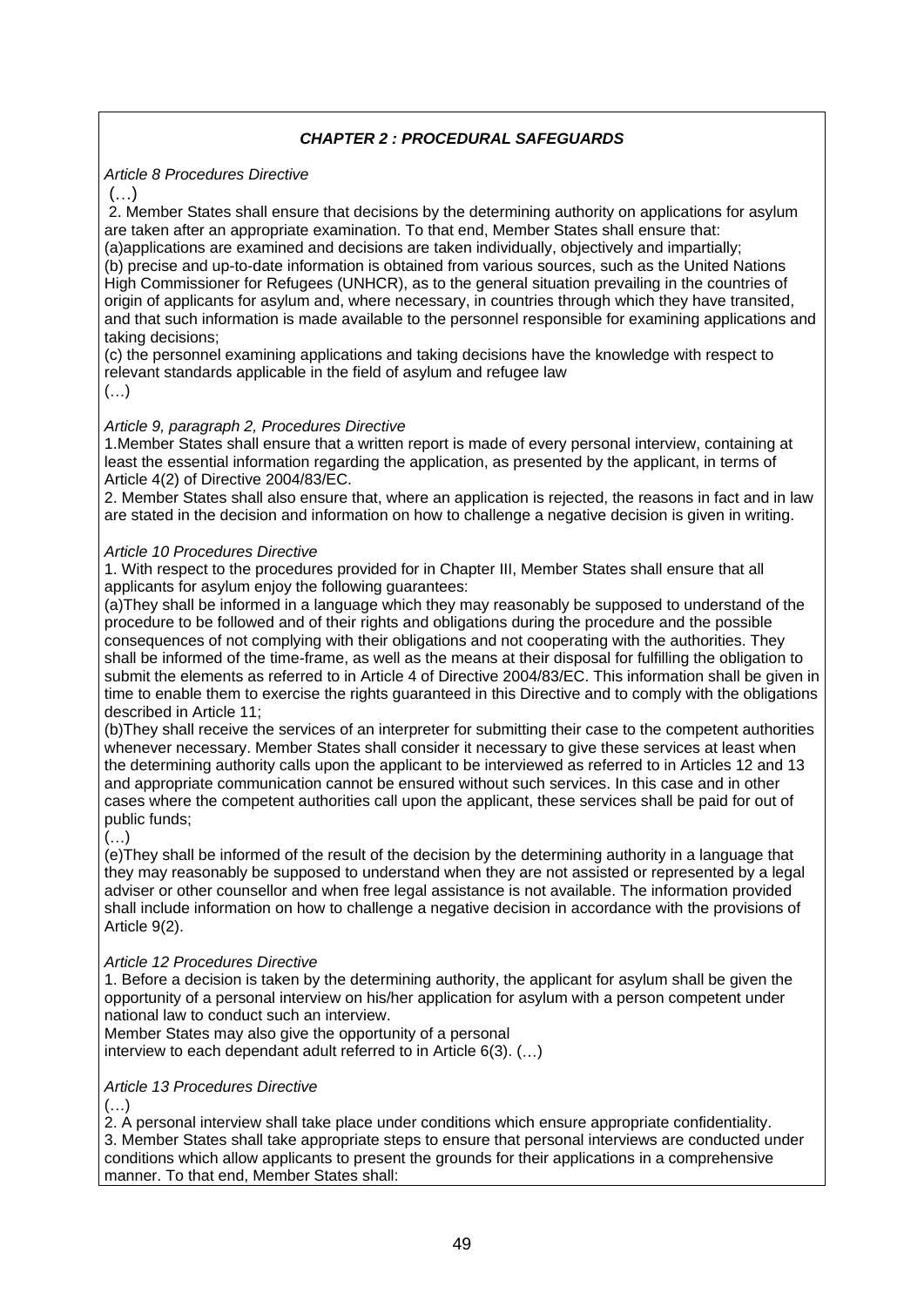(a) ensure that the person who conducts the interview is sufficiently competent to take account of the personal or general circumstances surrounding the application, including the applicant's cultural origin or vulnerability, insofar as it is possible to do so; and (b) select an interpreter who is able to ensure appropriate communication between the applicant and the person who conducts the interview. The communication need not necessarily take place in the language preferred by the applicant for asylum if there is another language which he/she may reasonably be supposed to understand and in which he/she is able to communicate.  $\hspace{.1cm}$  (...)

### Article 14 Procedures Directive

1.Member States shall ensure that a written report is made of every personal interview, containing at least the essential information regarding the application, as presented by the applicant, in terms of Article 4(2) of Directive 2004/83/EC

2. Member States shall ensure that applicants have timely access to the report of the personal interview. Where access is only granted after the decision of the determining authority, Member States shall ensure that access is possible as soon as necessary for allowing an appeal to be prepared and lodged in due time.

 $\hspace{.1cm}$  (...)

## Article 15 Procedures Directive

1. Member States shall allow applicants for asylum the opportunity, at their own cost, to consult in an effective manner a legal adviser or other counsellor, admitted or permitted as such under national law, on matters relating to their asylum applications.

2. In the event of a negative decision by a determining authority, Member Statesshall ensure that free legal assistance and/or representation be granted on request, subject to the provisions of paragraph 3.

### Article 39 Procedures Directive

1.Member States shall ensure that applicants for asylum have the right to an effective remedy before a court or tribunal, against the following:

(a) a decision taken on their application for asylum, including a decision. (...).

### Article 4, paragraph 3, Qualification Directive

The assessment of an application for international protection is to be carried out on an individual basis and includes taking into account

(a)all relevant facts as they relate to the country of origin at the time of taking a decision on the application; including laws and regulations of the country of origin and the manner in which they are applied;

(b)the relevant statements and documentation presented by the applicant including information on whether the applicant has been or may be subject to persecution or serious harm;

(c)the individual position and personal circumstances of the applicant, including factors such as background, gender and age, so as to assess whether, on the basis of the applicant's personal circumstances, the acts to which the applicant has been or could be exposed would amount to persecution or serious harm;

 $\hspace{.1cm}$  (...)

## **CHAPTER 3 : INTERNATIONAL PROTECTION/REFOULEMENT**

Article 13 Qualification Directive

Member States shall grant refugee status to a third country national or a stateless person, who qualifies as a refugee in accordance with Chapters II and III.

Article 18 Qualification Directive

Member States shall grant subsidiary protection status to a third country national or a stateless person eligible for subsidiary protection in accordance with Chapters II and V.

Article 15 Qualification Directive Serious harm consists of: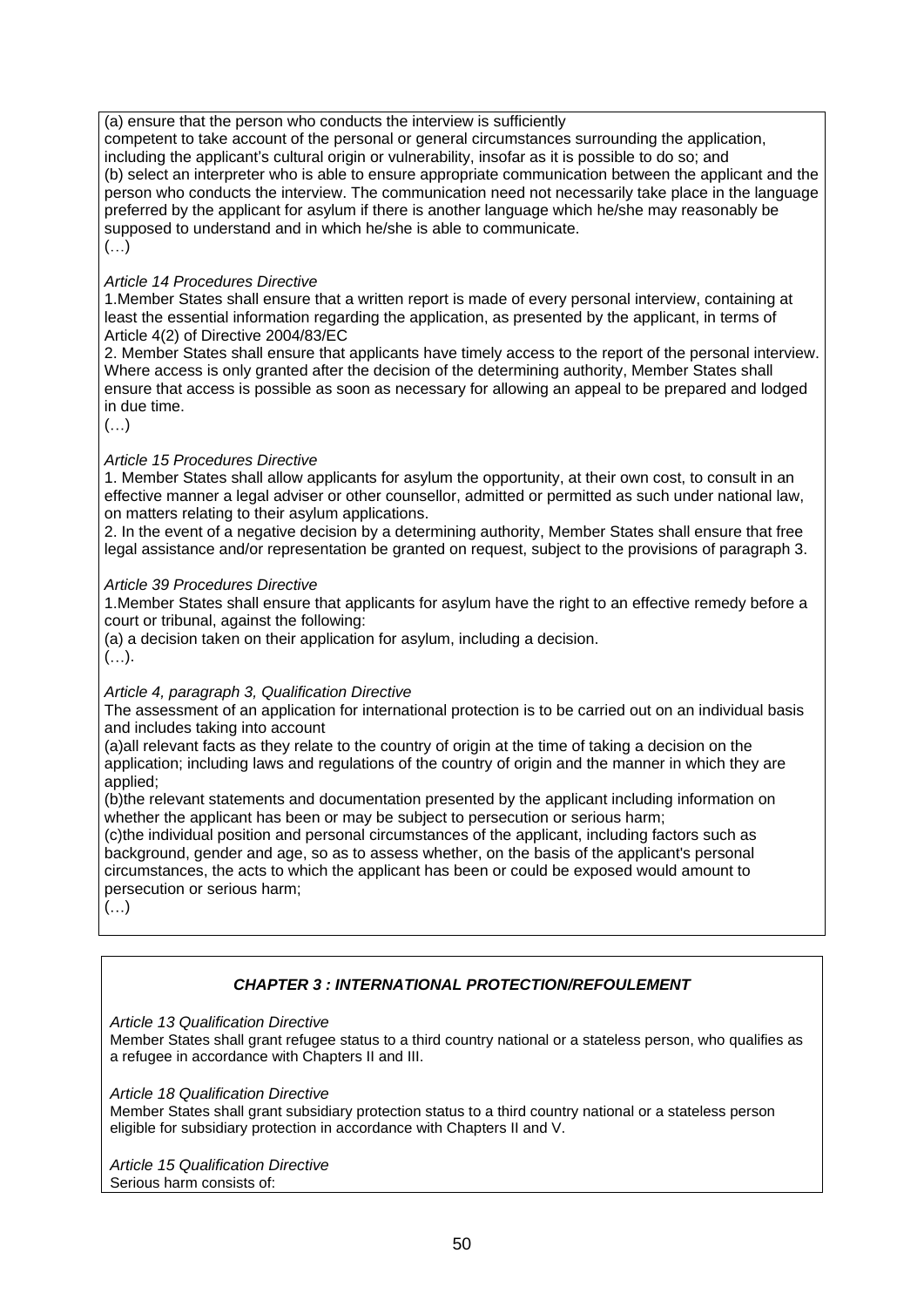#### (a) death penalty or execution; or

(b) torture or inhuman or degrading treatment or punishment of an applicant in the country of origin; or (c) serious and individual threat to a civilian's life or person by reason of indiscriminate violence in situations of international or internal armed conflict.

#### Article 7 para 1 Procedures Directive

Applicants shall be allowed to remain in the Member State, for the sole purpose of the procedure, until the determining authority has made a decision in accordance with the procedures at first instance set out in Chapter III. This right to remain shall not constitute an entitlement to a residence permit.

## **CHAPTER 4 : RECEPTION CONDITIONS**

#### Article 5 Reception Directive

1. Member States shall inform asylum seekers within a reasonable time not exceeding fifteen days after they have lodged their application for asylum with the competent authority, of at least any established benefits and of the obligations with which they must comply relating to reception conditions. Member States shall ensure that applicants are provided with information on organisations or groups of persons that provide specific legal assistance and organizations that might be able to help or inform them concerning the available reception conditions, including health care.

2. Member State shall ensure that the information referred to in paragraph 1 is in writing and, as far as possible, in a language that the applicants may reasonably be supposed to understand. Where appropriate, this information may also be supplied orally.

#### Article 6 Reception Directive

1. Member States shall ensure that, within three days after an application is lodged with the competent authority, the applicant is provided with a document issued in his or her own name certifying his or her status as an asylum seeker or testifying that he or she is allowed to stay in the territory while his or her application is pending or being examined.

 $\hspace{.1cm}$  (...)

4. Member States shall adopt the necessary measures to provide asylum seekers with the document referred to in paragraph 1, which must be valid for as long as they are authorized to remain in the territory of the Member State concerned or at the border thereof.

#### Article 13 Reception Directive

1. Member States shall ensure that material reception conditions are available to applicants when they make their application for asylum.

2. Member States shall make provisions on material reception conditions to ensure a standard of living adequate for the health of applicants and capable of ensuring their subsistence. Member States shall ensure that that standard of living is met in the specific situation of persons who have special needs, in accordance with Article 17, as well as in relation to the situation of persons who are in detention.

#### Article 20 Reception Directive

Member States shall ensure that, if necessary, persons who have been subjected to torture, rape or other serious acts of violence receive the necessary treatment of damages caused by the aforementioned acts.

#### Article 21 Reception Directive

1. Member States shall ensure that negative decisions relating to the granting of benefits under this Directive or decisions taken under Article 7 which individually affect asylum seekers may be the subject of an appeal within the procedures laid down in the national law. At least in the last instance the possibility of an appeal or a review before a judicial body shall be granted.

2. Procedures for access to legal assistance in such cases shall be laid down in national law. Article 1 EU Charter

Human dignity is inviolable. It must be respected and protected.

#### Article 18 EU Charter

The right to asylum shall be guaranteed with due respect for the rules of the Geneva Convention of 28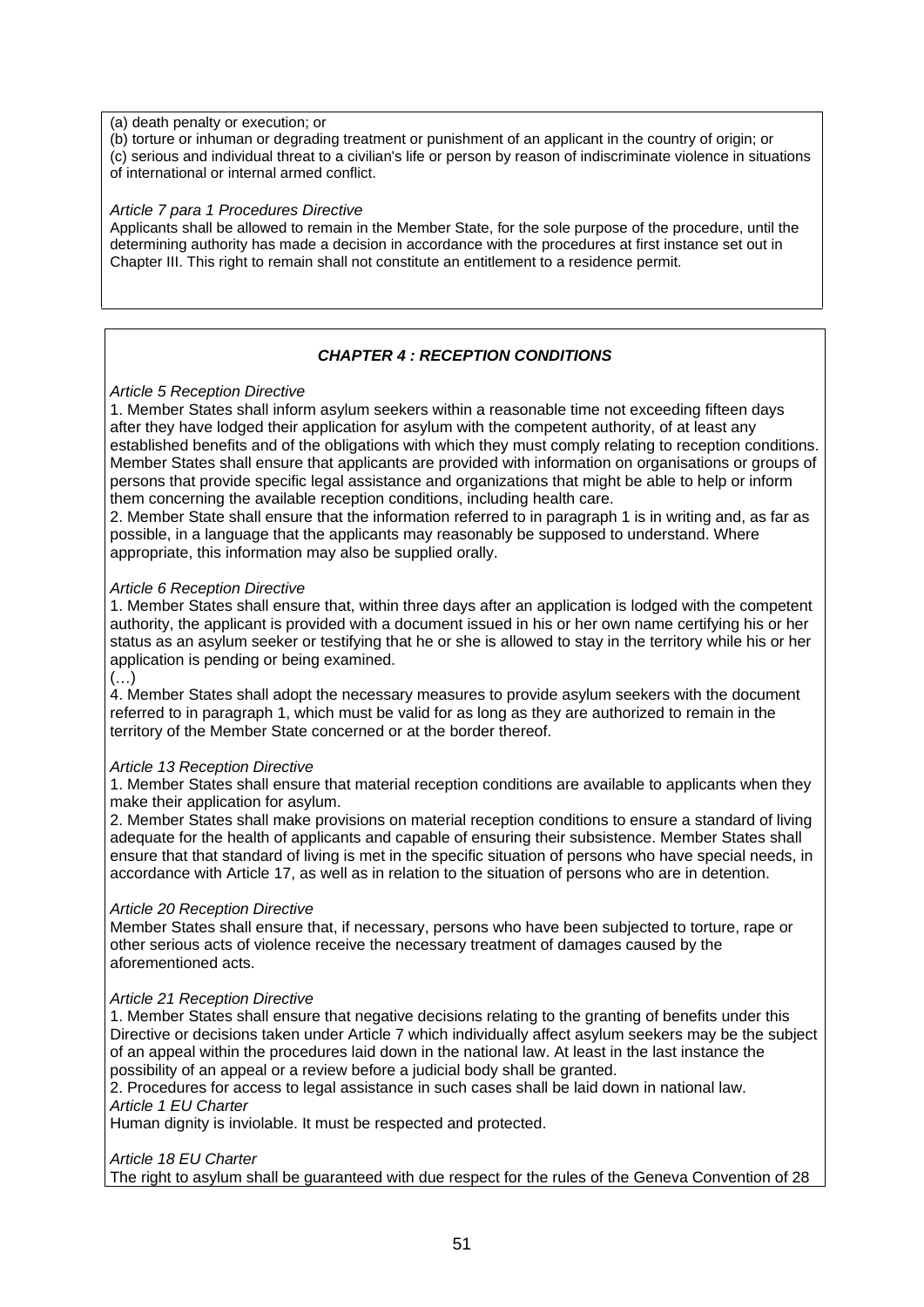July 1951 and the Protocol of 31 January 1967 relating to the status of refugees and in accordance with the Treaty establishing the European Community.

## **CHAPTER 5 : UNACCOMPANIED MINORS**

## Article 10 Reception Directive

1. Member States shall grant to minor children of asylum seekers and to asylum seekers who are minors access to the education system under similar conditions as nationals of the host Member State for so long as an expulsion measure against them or their parents is not actually enforced. Such education may be provided in accommodation centres.

 $\hspace{0.1cm}$  (...)

2. Access to the education system shall not be postponed for more than three months from the date the application for asylum was lodged by the minor or the minor's parents. This period may be extended to one year where specific education is provided in order to facilitate access to the education system. The contract of the contract of the contract of the contract of the contract of the contract of the contract of the contract of the contract of the contract of the contract of the contract of the contract of the co

## Article 13 Reception Directive

1. Member States shall ensure that material reception conditions are available to applicants when they make their application for asylum.

2. Member States shall make provisions on material reception conditions to ensure a standard of living adequate for the health of applicants and capable of ensuring their subsistence.

Member States shall ensure that that standard of living is met in the specific situation of persons who have special needs, in accordance with Article 17, as well as in relation to the situation of persons who are in detention.

(...).

### Article 17 Reception Directive

1. Member States shall take into account the specific situation of vulnerable persons such as minors, unaccompanied minors, disabled people, elderly people, pregnant women, single parents with minor children and persons who have been subjected to torture, rape or other serious forms of psychological, physical or sexual violence, in the national legislation implementing the provisions of Chapter II relating to material reception conditions and health care. (...).

Article 18 Reception Directive

1. The best interests of the child shall be a primary consideration for Member States when implementing the provisions of this Directive that involve minors.

2. Member States shall ensure access to rehabilitation services for minors who have been victims of any form of abuse, neglect, exploitation, torture or cruel, inhuman and degrading treatment, or who have suffered from armed conflicts, and ensure that appropriate mental health care is developed and qualified counseling is provided when needed.

### Article 19 Reception Directive

1. Member States shall as soon as possible take measures to ensure the necessary representation of unaccompanied minors by legal guardianship or, where necessary, representation by an organisation which is responsible for the care and well-being of

minors, or by any other appropriate representation. Regular assessments shall be made by the appropriate authorities.

2. Unaccompanied minors who make an application for asylum shall, from the moment they are admitted to the territory to the moment they are obliged to leave the host Member State in which the application for asylum was made or is being examined, be placed:

(a) with adult relatives;

(b) with a foster-family;

(c) in accommodation centres with special provisions for minors;

(d) in other accommodation suitable for minors.

Member States may place unaccompanied minors aged 16 or over in accommodation centres foradult asylum seekers. As far as possible, siblings shall be kept together, taking into account the best interests of the minor concerned and, in particular, his or her age and degree of maturity. Changes of residence of unaccompanied minors shall be limited to a minimum.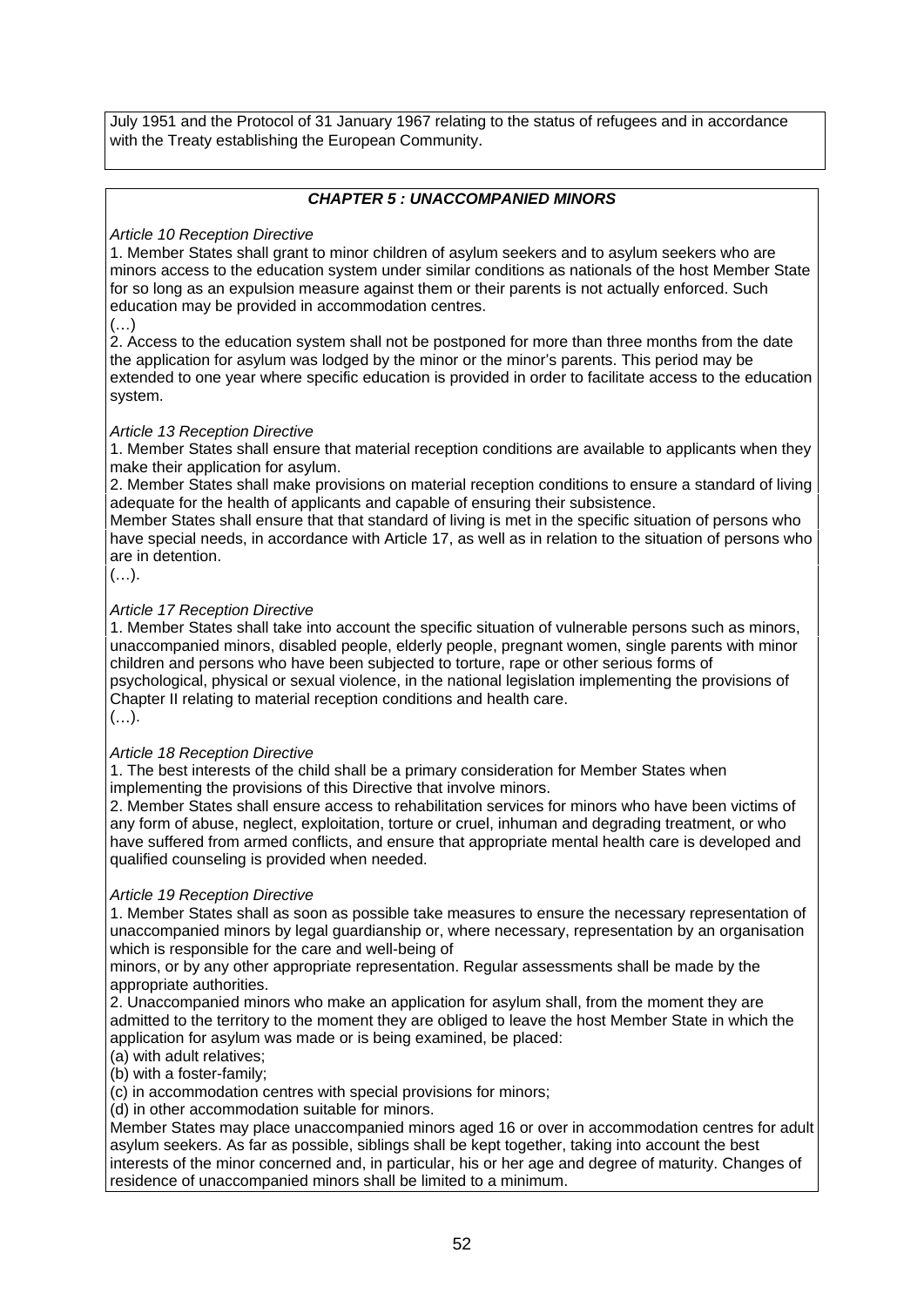3. Member States, protecting the unaccompanied minor's best interests, shall endeavour to trace the members of his or her family as soon as possible. In cases where there may be a

threat to the life or integrity of the minor or his or her close relatives, particularly if they have remained in the country of origin, care must be taken to ensure that the collection, processing

and circulation of information concerning those persons is undertaken on a confidential basis, so as to avoid jeopardizing their safety.

4. Those working with unaccompanied minors shall have had or receive appropriate training concerning their needs, and shall be bound by the confidentiality principle as defined in the national law, in relation to any information they obtain in the course of their work.

### Article 17 Procedures Directive

1. With respect to all procedures provided for in this Directive and without prejudice to the provisions of Articles 12 and 14, Member States shall:

(a) as soon as possible take measures to ensure that a representative represents and/or assists the unaccompanied minor with respect to the examination of the application. This representative can also be the representative referred to in Article 19 of Directive 2003/9/EC of 27 January 2003 laying down minimum standards for the reception of asylum seekers;

(b) ensure that the representative is given the opportunity to inform the unaccompanied minor about the meaning and possible consequences of the personal interview and, where appropriate, how to prepare himself/herself for the personal interview. Member States shall allow the representative to be present at that interview and to ask questions or make comments, within the framework set by the person who conducts the interview.

#### $\hspace{0.1cm}$  (...)

6. The best interests of the child shall be a primary consideration for Member States when implementing this Article.

#### Article 6, paragraph 2, EU Treaty

The Union shall respect fundamental rights, as guaranteed by the European Convention for the Protection of Human Rights and Fundamental Freedoms signed in Rome on 4 November 1950 and as they result from the constitutional traditions common to the Member States, as general principles of Community law.

### Article 24 EU Charter

1. Children shall have the right to such protection and care as is necessary for their well-being. They may express their views freely. Such views shall be taken into consideration on matters which concern them in accordance with their age and maturity.

2. In all actions relating to children, whether taken by public authorities or private institutions, the child's best interests must be a primary consideration.

3. Every child shall have the right to maintain on a regular basis a personal relationship and direct contact with both his or her parents, unless that is contrary to his or her interests.

## **CHAPTER 6 : DETENTION**

#### Article 18 Procedures Directive

1. Member States shall not hold a person in detention for the sole reason that he/she is an applicant for asylum.

2. Where an applicant for asylum is held in detention, Member States shall ensure that there is a possibility of speedy judicial review.

#### Article 7, paragraph 1, Reception Directive

Asylum seekers may move freely within the territory of the host Member State or within an area assigned to them by that Member State. The assigned area shall not affect the unalienable sphere of private life and shall allow sufficient scope for guaranteeing access to all benefits under this Directive.

#### Article 6, paragraph 2, EU Treaty

The Union shall respect fundamental rights, as guaranteed by the European Convention for the Protection of Human Rights and Fundamental Freedoms signed in Rome on 4 November 1950 and as they result from the constitutional traditions common to the Member States, as general principles of Community law.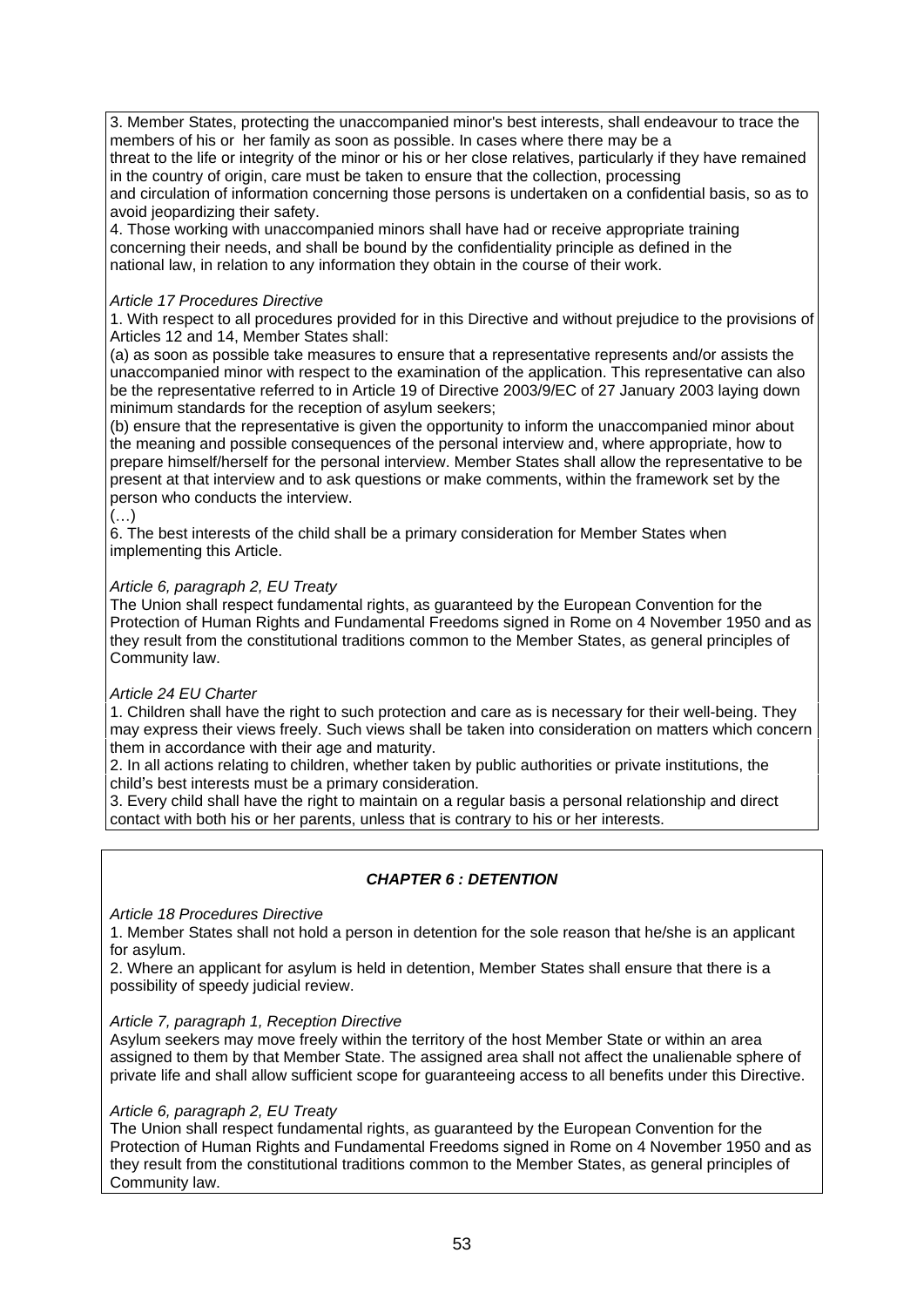#### Article 18 EU Charter

The right to asylum shall be guaranteed with due respect for the rules of the Geneva Convention of 28 July 1951 and the Protocol of 31 January 1967 relating to the status of refugees and in accordance with the Treaty establishing the European Community.

#### Article 47 EU Charter

Everyone whose rights and freedoms guaranteed by the law of the Union are violated has the right to an effective remedy before a tribunal in compliance with the conditions laid down in this Article. Everyone is entitled to a fair and public hearing within a reasonable time by an independent and impartial tribunal previously established by law. Everyone shall have the possibility of being advised, defended and represented.

Legal aid shall be made available to those who lack sufficient resources in so far as such aid is necessary to ensure effective access to justice.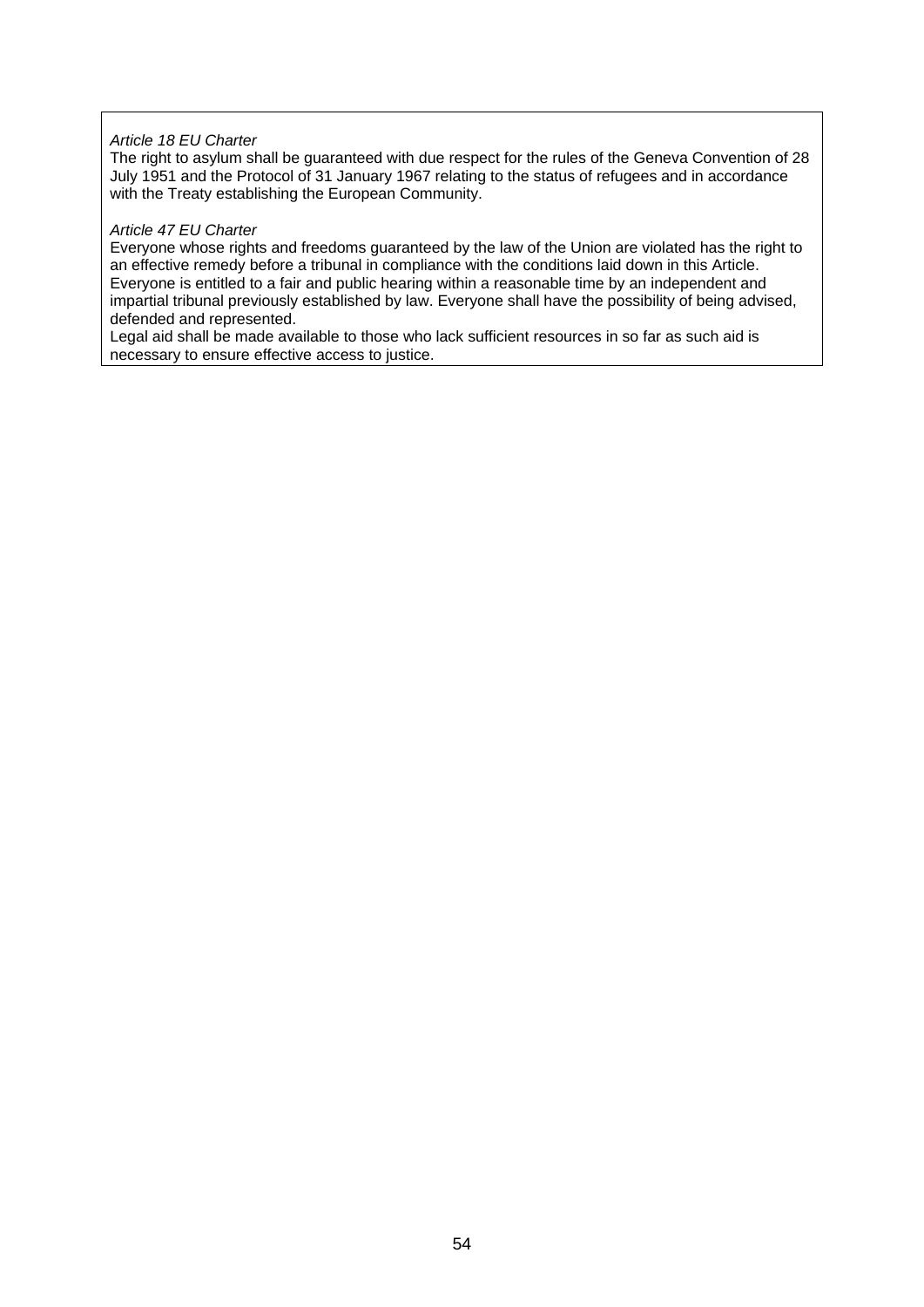## **ADDENDUM II INDIVIDUAL ACCOUNTS**

Over the last months the Dutch Council for Refugees has interviewed clients that have entered Europe through Greece, have stayed in Greece in 2009 and recently travelled through to the Netherlands. Most of them are now awaiting their return to Greece based on the Dublin II Regulation. In this addendum accounts of these clients about their experiences in Greece are reported. These accounts corroborate this complaint on the various aspects as set out in the different chapters. These accounts are anonymised for the purpose of this complaint, but the credentials are known to the Dutch Council for Refugees.

## **1. Young man from Somalia**

Nationality: Somali Age: 24

### **Arrival in Greece**

The first time I arrived in Greece was in November 2005. I fled from Somalia over land to Turkey. Together with a group of around 25 persons, we left Turkey in a small rubber boat. After a couple of hours the motor stopped working. We were floating around when we were picked up by the Greek coastal border patrol. They handcuffed us and brought us to a detention centre on Chios where our fingerprints were taken.

## **The Asylum Procedure**

We told the Greek police officials that we were asylum seekers seeking protection and that we wanted to apply for asylum. It was almost impossible to communicate, and there were no interpreters. But finally we understood that the only response was that it was not possible to apply for asylum there, and that we would be detained for illegally entering the country.

## **Detention**

I spent three months in that detention centre. Together with 15 boys/young men, I was locked up in a small room. Most of them were around the age of sixteen, but some of them were as young as thirteen or fourteen. It was very dirty, with some old mattresses lying on the floor. We got food only once a day. Twice a day, the guards let us outside to use the toilet: every morning and every evening they took us in groups of five, once a week we were allowed to use the shower. If we told them during the day that we had to use the toilet, the guards laughed at us and told us to use a bottle. We were never allowed to go outside, other than for sanitary purposes. There was no medical attention at all. When someone got really sick, the guard gave him one pill, never more than one. And we didn't even know what kind of medicine it was, we just had to assume that it was some kind of painkiller. During my detention, I was beaten and abused by the guards. They grabbed me by my throat. Often, I got beaten up by my fellow detainees, while the guards were watching, laughing and encouraging them.

After three months, I was released from the detention centre and received a letter stating that I had to leave the country within 30 days. Together with some other people I took the boat to Athens, where I lived on the streets. After one month I got arrested in Athens. Again the Greek authorities took my fingerprints and I was sent to a detention centre. Here, it was even worse than on Chios. There were 30 men sharing a very dirty cell. There were not enough mattresses, only one toilet and one shower which was always cold. I was beaten and abused by the other prisoners. The guards did nothing about the situation, they did nothing except for laughing. Depending on the severity of my injuries due to the beatings, I got a sticking plaster or a band-aid. I never saw a doctor.

A few weeks after my release I was arrested again quite forcibly. The police beat me, grabbed my throat and told me that I was a criminal, a drug dealer. I spend three weeks in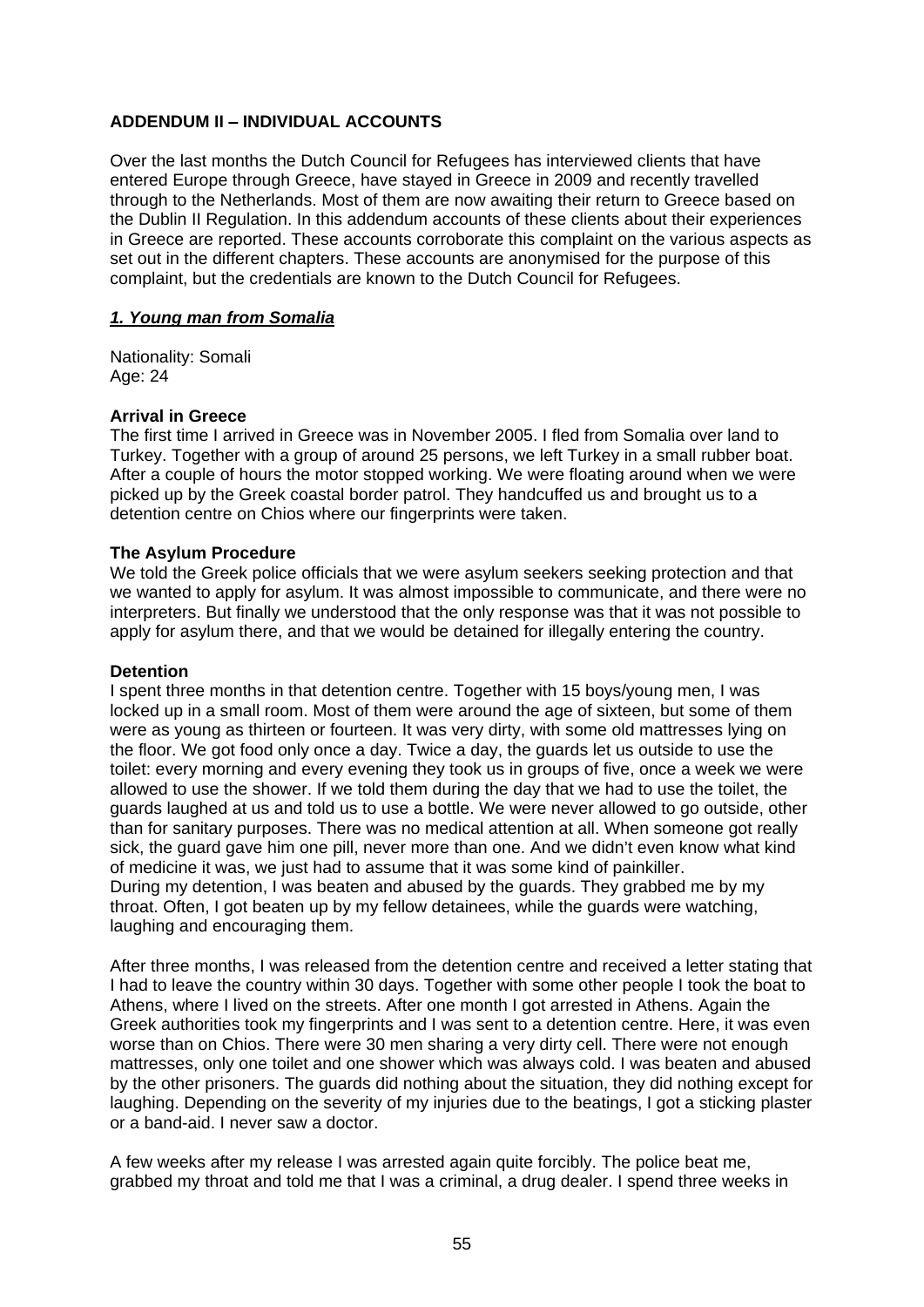prison, where I was mistreated by the guards and other prisoners. After this time I have been subsequently arrested for two or three weeks. Each time, I spend around three weeks in prison. I never saw a lawyer or an interpreter and I was never brought before a court.

## **Departure from Greece**

Finally at the beginning of 2009 a travel agent brought me to Vienna. Upon my arrival there, I first heard about the Dublin Regulation and the fact that Greece was responsible for my asylum claim. In March 2008 I was sent back to Greece, where I was immediately detained again for more than two weeks, followed by two other detention periods of three weeks and four weeks. All this time, I have not been able to file an asylum application anywhere. Therefore in 2009, I took a flight to France (through a travel agent) and subsequently a train to the Netherlands.

## **2. Woman from Afghanistan**

Nationality: Afghan Age: 40

My youngest son had previously been in Greece when he was 13 or 14 years old. He was severely beaten by the police. He then fled to Germany where he was sent back to Greece, from where he fled back to Afghanistan.

## **Arrival in Greece**

I fled from Afghanistan through Iran and went by boat from Turkey to Greece after Ramadan in 2008. There were 18 other people in the boat and at night we lost our way and were found by a police boat. They arrested us with force and brought us to Mytilini-island. If anybody tried to say something the police hit us.

## **Detention**

When we arrived at the island, the women and men were separated. I was brought to a big room, where there were 400 women and lots of young children. Children up to the age of 13 or 14 years old stayed with their mothers, but boys over that age went to a room with the other men. There weren't enough mattresses for everyone. The children slept on the mattresses with their mothers. There was only one toilet and one shower, which was enclosed but built into the room. The floor in the room was wet because of water from the shower. The contract of the contract of the contract of the contract of the contract of the contract of the contract of the contract of the contract of the contract of the contract of the contract of the contract of the co

We were given food once a day. One time everybody was sick because of the food. The queue for the toilet was too long and many of the detainees wet themselves. The guards blamed the food for making us sick and we did not get any food for 3 days. We hardly had any contact with people outside the room and at no point were we able to communicate with anyone from the prison. When the guards brought us food they wore protective gloves and mouth covers. The contract of the contract of the contract of the contract of the contract of the contract of the contract of the contract of the contract of the contract of the contract of the contract of the contract of

One day there were strange people asking questions through an opening from outside the room. We thought they might be from an international organization, but we did not know. They asked if any of us were sick.

## **The asylum procedure**

After ten days we were taken to an office, where they took our photos and fingerprints. The guards who handled us were wearing gloves and mouth covers. Then we received a piece of paper and were brought to a harbour. From there we had to buy a ticket to get to Athens by boat. The ticket cost us 50 euros, which we gave to the police who bought the ticket for us.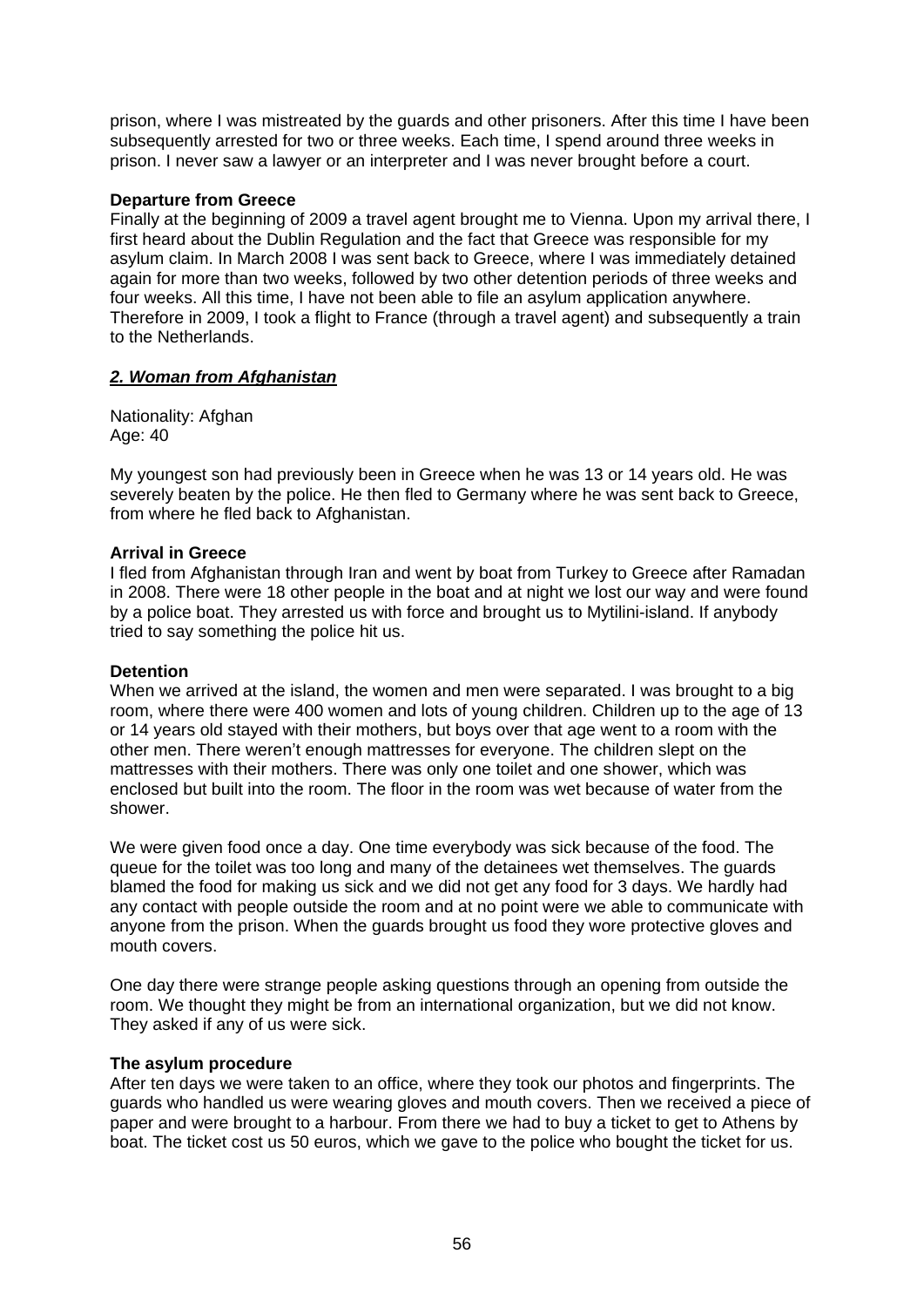We were never informed about claiming asylum, nor were we given any other kind of information. I never spoke to a lawyer, nor was there at any time an interpreter present.

## **Reception facilities**

At arrival in Athens we walked until we found the city centre. We came across other Afghans, but they couldn't tell us where we could find shelter. There were many asylum seekers without a place to stay. I stayed in Athens for 10 months with my sons, who were then 17 and 19 years old. We lived in a small apartment.

## **Arrest and ill-treatment by the police**

My sons left the apartment and were arrested 3 or 4 times. Each time they were arrested they did not come home for at least a week and I didn't know where they were. My youngest son was arrested with force and beaten by the police. When he came home he had the policeman's hand imprinted on the side of his face and he had headaches for a week.

## **Departure from Greece**

From Athens my sons and I took a 4-hour flight to a country in Europe from where it took us 5 hours by train to get to the application centre.

I would rather return to Afghanistan than be sent back to Greece.

### **3. Young woman from Somali**

Nationality: Somali Age: 24

### **Arrival in Greece**

I arrived in Greece at the end of March 2009. I fled from Somalia over land to Turkey. Our agent put us in small boat with around 20 people. After a couple of hours we arrived at the shore of an island. I don't know which island this was. We walked for about four hours when we were caught by the Greek police and got arrested. The policemen searched us. The men in our group were beaten hard with the police bats. When we arrived at the police station (by foot as it was not far away), the policemen ordered us to sit down on the floor in a line. We had to sit and wait there for twelve hours, from ten in the morning to ten in the evening.

### **The Asylum Procedure**

In the meantime, the policemen didn't ask us any questions. But in any event, we would not have been able to understand the police as there were no interpreters present. Finally our fingerprints were taken and our names were written down. None of the Greek officials had at any time made clear that we could apply for asylum, so I thought that this was not possible in Greece. **Greece** and the contract of the contract of the contract of the contract of the contract of the contract of the contract of the contract of the contract of the contract of the contract of the contract of the contr

### **Detention**

At night we were brought to a detention centre. Upon arrival one of the younger men from the group who spoke some English said that we were being detained because we had committed a crime as we entered the country illegally. In the detention centre, men and women were separated. The women were all locked up in the same room. We were not allowed to go outside, except once a day for the room to be cleaned. There was no medical assistance available. Food was handed out only once a day: rice, meat and bread. The guards told us that it was up to us to divide our meals during the days. But this was impossible: after a while the food which we kept for later, was getting cold and inedible.

### **Reception facilities**

After three days I was released from the detention centre together with the rest of my group. We were brought to the harbour by car and received a letter stating that we had to leave to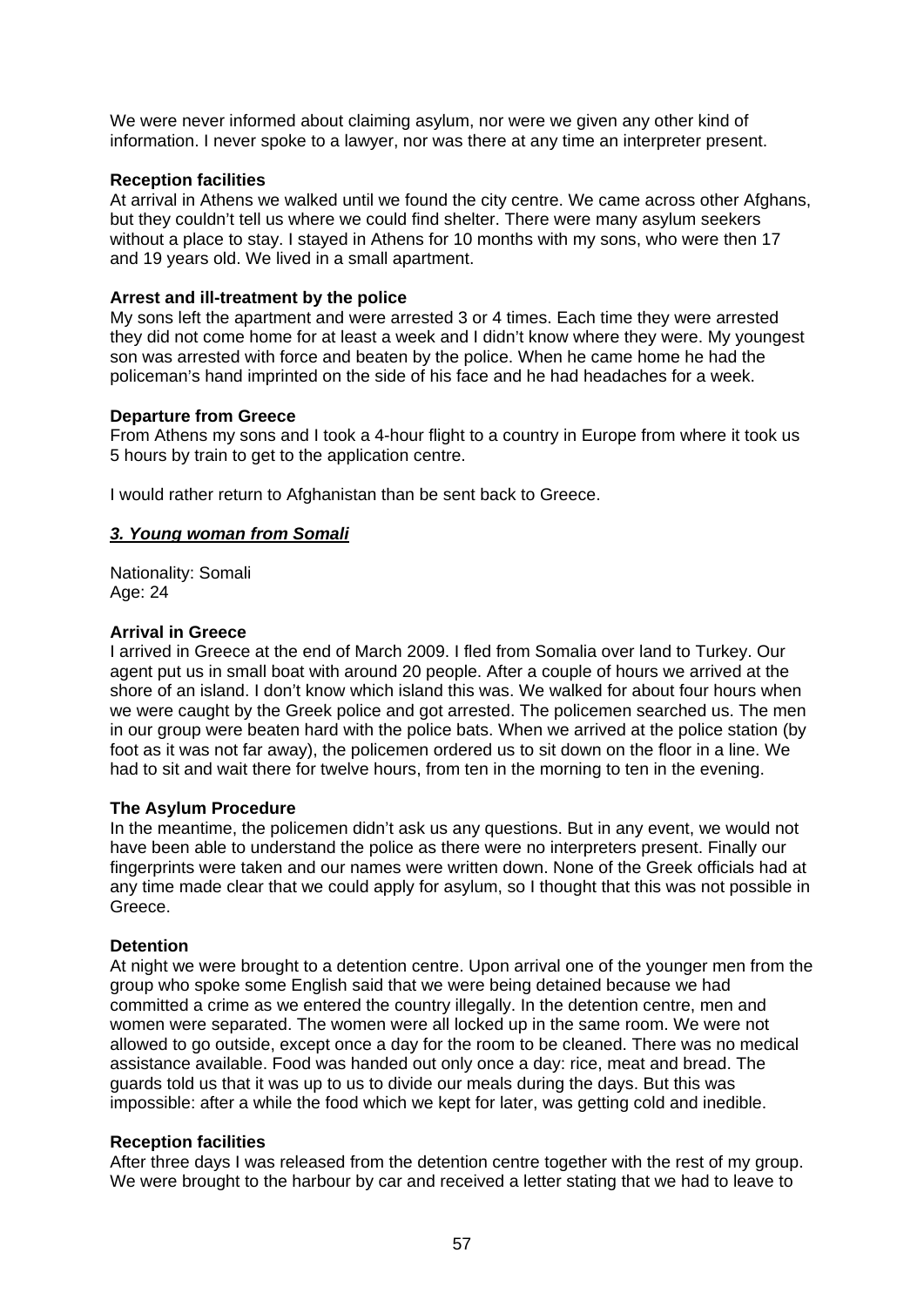country within 30 days. Then they left us there. Shortly, a man came to us saying that if we would give him money, he would arrange boat tickets to Athens. We gave him to money, not knowing what else to do. We never saw him again. That night we slept outside on the street. The next day, we bought tickets to another island, and from there we took a boat to Athens. As we had no place to go, we were forced to sleep outside on the streets of Athens. Often we were being harassed by drunks and other people passing by. The churches provided us with some food. The same state of the state of the state of the state of the state of the state of the state of the state of the state of the state of the state of the state of the state of the state of the state of the st

## **Departure from Greece**

At the end of May 2009, an agent arranged a flight to Amsterdam Schiphol airport.

#### **4. Young couple from Afghanistan**

Nationality: Afghan Age: 25 and 21

#### **Arrival in Greece**

We entered Greece twice. The first time we arrived in Greece was about 5 or 6 months ago. It was by boat from Turkey. We left at night with about 30 people in a rubber boat and were in the water for six hours when we were found by Greek police and taken ashore. We were taken to prison and our names and fingerprints were taken.

#### **The Asylum Procedure**

We were never given the opportunity or were informed about the opportunity to apply for asylum. They took our fingerprints when we arrived in prison. Nobody made clear what was going to happen to us. We were not given any information whatsoever. Nobody asked why we were in Greece. We never spoke to a lawyer, nor was there at any time an interpreter present. The contract of the contract of the contract of the contract of the contract of the contract of the contract of the contract of the contract of the contract of the contract of the contract of the contract of the c

#### **Detention**

There were about 100 people in the room we had to stay in. There was a terrible smell, no fresh air. The detainees had lice. There weren t enough mattresses for everyone and the mattresses were mouldy. There was no privacy. We slept very close to each other, practically in the same bed as strangers. A lot of people were ill or became ill. There was no medical help while we were there. There was 1 toilet and 1 shower in the room. We got food once a day. We only had tap water to drink and if we wanted tea we just drank hot water from the shower with teabags that were given to us.

When anyone tried to communicate with the guards they were shouted at, kicked or hit. We were shocked because we heard that women were treated with more respect in Europe than in Afghanistan. The guards were equally aggressive towards men and women. There was no possibility to file a complaint. There was no one whom we could talk with, there were only guards. There was no interpreter. We were kept in prison for about 6 days.

### **Refoulement**

On release we were given a piece of paper, but we didn't know what it said. We are illiterate. When we left the prison we went to the harbour. Police stopped us but we didn't understand what they were saying. They started using force and hitting us. We showed them our piece of paper. They indicated we should buy a ticket and get a boat. We bought a ticket and got on a boat. However, the journey across the water was only around 150 metres. We found out from someone else we had been sent back to Turkey.

#### **Departure from Greece**

After 3 or 4 days we found an agent. We stayed in a house for 2 or 3 months before we left for Greece again. From Greece we travelled to the Netherlands.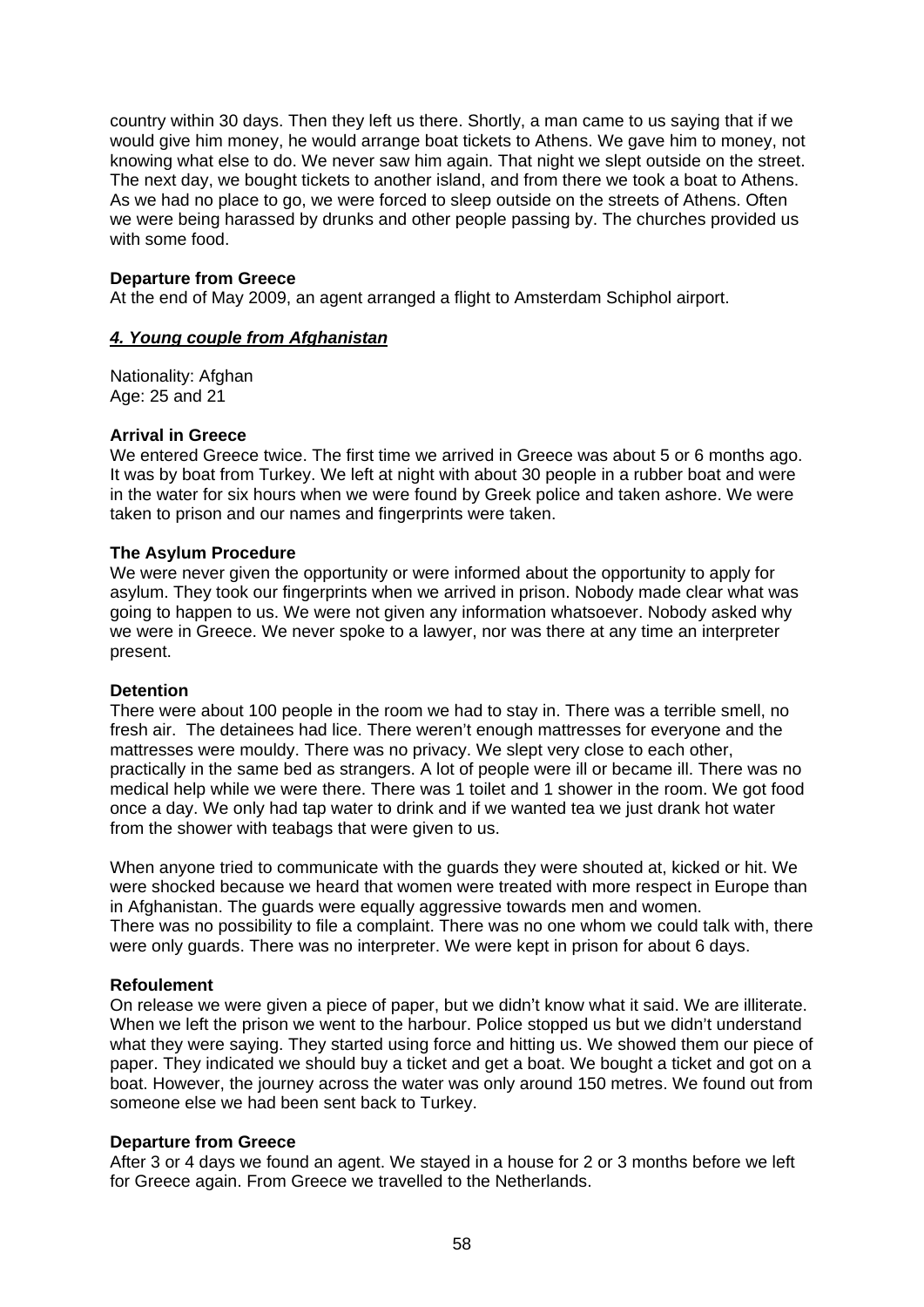## **5. Young men from Afghanistan**

Nationality: Afghan Age: 23

## **Arrival in Greece**

I arrived in Greece in the end of June 2009. I fled from Afghanistan to Karachi in Pakistan. It was my intention to fly from Karachi or otherwise from Turkey to a safe European country. This was agreed with my agent. Instead, the agent dropped me with a group of around sixty people in 3 rubber boats in the sea at night. The water kept running over the sides into the boats. With a lot of effort we managed to stop the boats from sinking and arrived at the shore of Mytilini-island. My bags with all my documents and possessions, were lost in the water. When we arrived the group went into different directions. I walked with 17 or 18 people until we found a road. Here we stopped and were found by policemen. They gestured to us to wait. After two hours they came back with a bus and we were transported to a police station.

## **The asylum procedure**

At the station they took our fingerprints. I could not understand what the policemen where saying but I gave my name. We could not understand each other and there were no interpreters. The policemen locked us in a camp.

## **Detention**

The camp where I was detained was made up of different barracks. I was locked in a room with about 60 other men. We only had one toilet and one shower. Every other day we were let outside in a closed yard to get some air. But this only happened if the guards felt like it. There was no fresh air in the room itself. A lot of the people had been locked up for 3 months and had become mentally disturbed. In particular there were unaccompanied minors in the room who had already been locked up for three months or more. On some days they released families and adults but not the minors. The minors became angry and broke the glass of the windows. There were bars in front of the glass. Mostly we got food twice a day. It was never sufficient. Sometimes a bus with livestock came by. Those with money could buy some food or cigarettes by reaching through the bars. We made tea with the teabags we were given and warm water from the shower. There was no medical assistance. One boy was sick in bed for a week and no one even checked up on him. There were not enough mattresses. The mattresses were extremely dirty. The guards never really entered the room.

The police cell I was locked up in after my arrest at the airport was very small with 15 men in it. It was impossible for people to lie or sit down at the same time. We had to take turns. We were only allowed to go to the toilet twice a day. At 1 p.m. we were given lunch. At 3 p.m. we were allowed to use the toilet. At 9 p.m. we were given food again and at 11 p.m. we were allowed to use the toilet. There was no water in the cell. We could drink water when we were in the toilet and could fill a plastic bottle of water to take back into the cell. There were only men in my cell. The men were all asylum seekers. The women where held somewhere downstairs. After nine days I was released. I think the 8 days detention might be part of my sentence but I am not sure. There was no one we could communicate with during the detention. There was no medical assistance.

## **Arrest and ill treatment by police**

After about two weeks I was released and received a paper that stated I had to leave the country within 30 days. By bus I was brought with a group to the harbour. There we had to purchase our own ticket to take a boat to Athens. The journey took about 13,14 hours. During the passage I called the agent with my mobile phone. The agent picked me up in Athens and brought me to a hotel. He arranged a flight for me. At the airport I got stopped by the police. They saw my ID-card was fake. The police asked me questions but I could not understand what they were saying. They took all my possessions. They gave them back after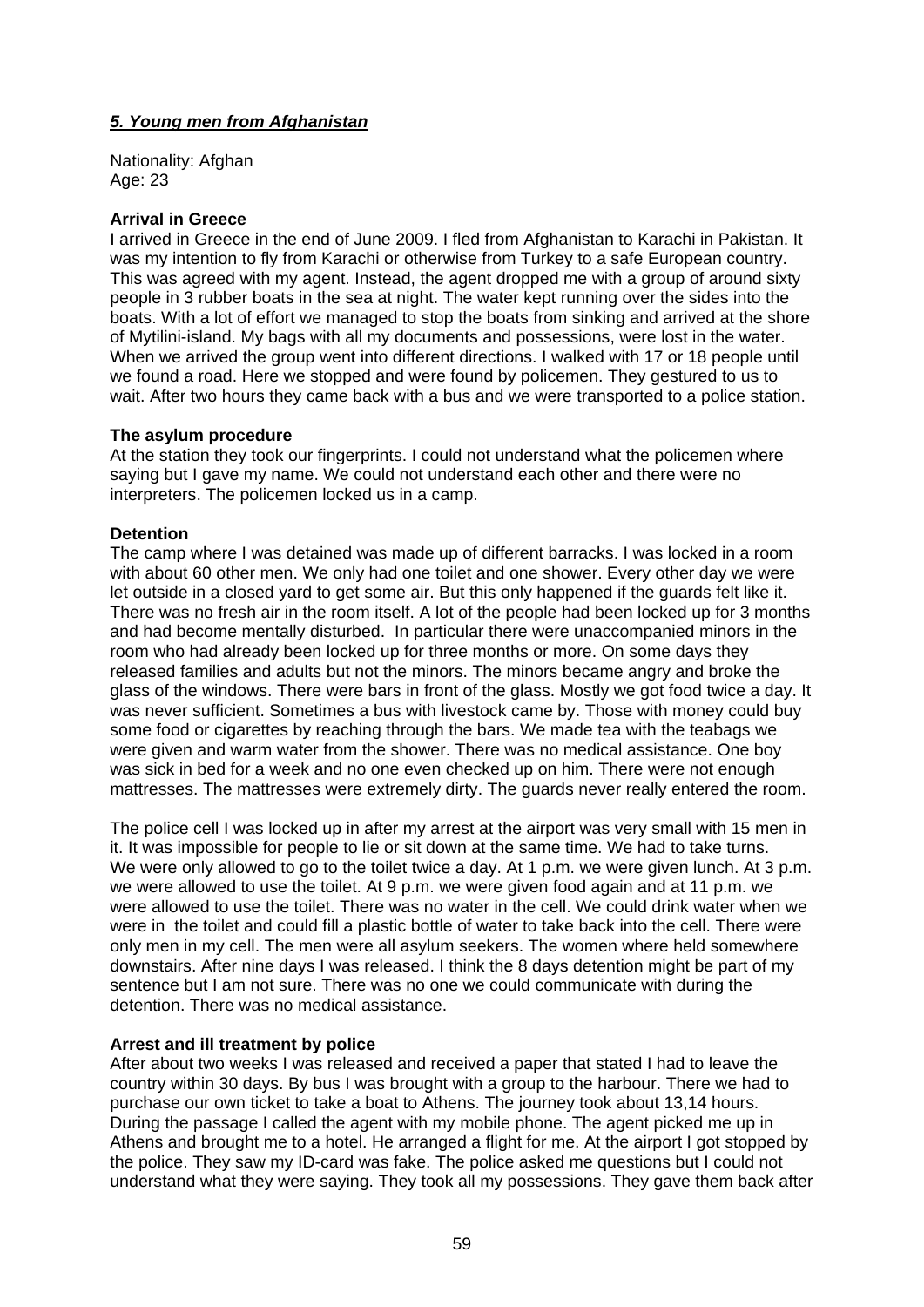a while and brought me to the police station. At the station they took my possessions again. I had put my mobile phone in my underwear.

The policemen searched me and I had to take off all my clothes. When they found the phone they smashed it to the ground and started cursing at me in Greek. The four of them started to beat me. Afterwards I was brought to the small police cell that I described above.

## **Public Hearing**

The next day I was brought to court. I waited in court from 8 a.m. until 6 p.m. but the hearing did not take place because there was no interpreter. The next day there was an interpreter. I was brought in front of the court with a lot of other people. We were a mixture of asylum seekers and criminals. The asylum seekers were of different nationalities. There were about 10 rows with 10 offenders on each row. Each offender was handcuffed to another and there was a guard for every two offenders. The interpreters were translating for different people at the same time. The judge took 2 to 3 minutes for every case. The judge gave me a fine of 87 euros and warned me that the punishment would be more severe if I was caught again in Greece after the expiry of my 30-day limit. I agreed because I wanted to be released. However, even though I agreed, I was taken back to the police cell.

## **Departure from Greece**

After my release I got in contact with my agent again. The second time I managed to fly to I think what was Germany. By car I was brought to Eindhoven where I arrived 17 August 2009. My stay in Greece was between 45 and 50 days.

## **6. Young men from Afghanistan**

Nationality: Afghan Age: 25

### **Arrival in Greece**

I fled Afghanistan because I feared for my life. In July 2008 I entered Greece by boat and stayed there for 11 months. I left Turkey by rubber boat with about 26 people. The agent send us onto the sea in the dark and said to row in the direction of the light. After 3 or 4 hours rowing we arrived in Samos. We were exhausted and sat down on a bench. A man saw us and I believe he called the police because in a short while the police arrived and took us to the police station. We were imprisoned for 2 or 3 days at the police station without food. One person could understand a bit of English and found out we were in Greece.

### **The Asylum Procedure**

The policemen did not explain anything and were very rude and angry. They did not ask for documents. By their gestures I guessed that they wanted to know how we got there and who helped us. The policemen took our photo and fingerprints. I was never questioned or interviewed during my stay in Greece. There was never an interpreter. Every time I got arrested my fingerprints were taken and I received a new paper that stated I had to leave the country within 30 days. The fourth time the police took my fingerprints the officers told me I had to stay longer because it was the fourth time. I was not released for 3 months.

## **Reception facilities**

When I was released I was given a piece of paper. I could not understand it at first. I thought perhaps that it was helpful or what we need to be given asylum. It was only until later during my stay that I found out that this was a notification to leave Greece within 30 days. On the street we ran into a few policemen and showed them the paper. They gestured us to buy a ticket and take the boat. We bought a ticket and were forced into the boat. I was sitting on the roof with others because there was no place anywhere else. The boat journey took about 17 or 18 hours and was very tough. It was hard to balance on the roof. We got cold and wet.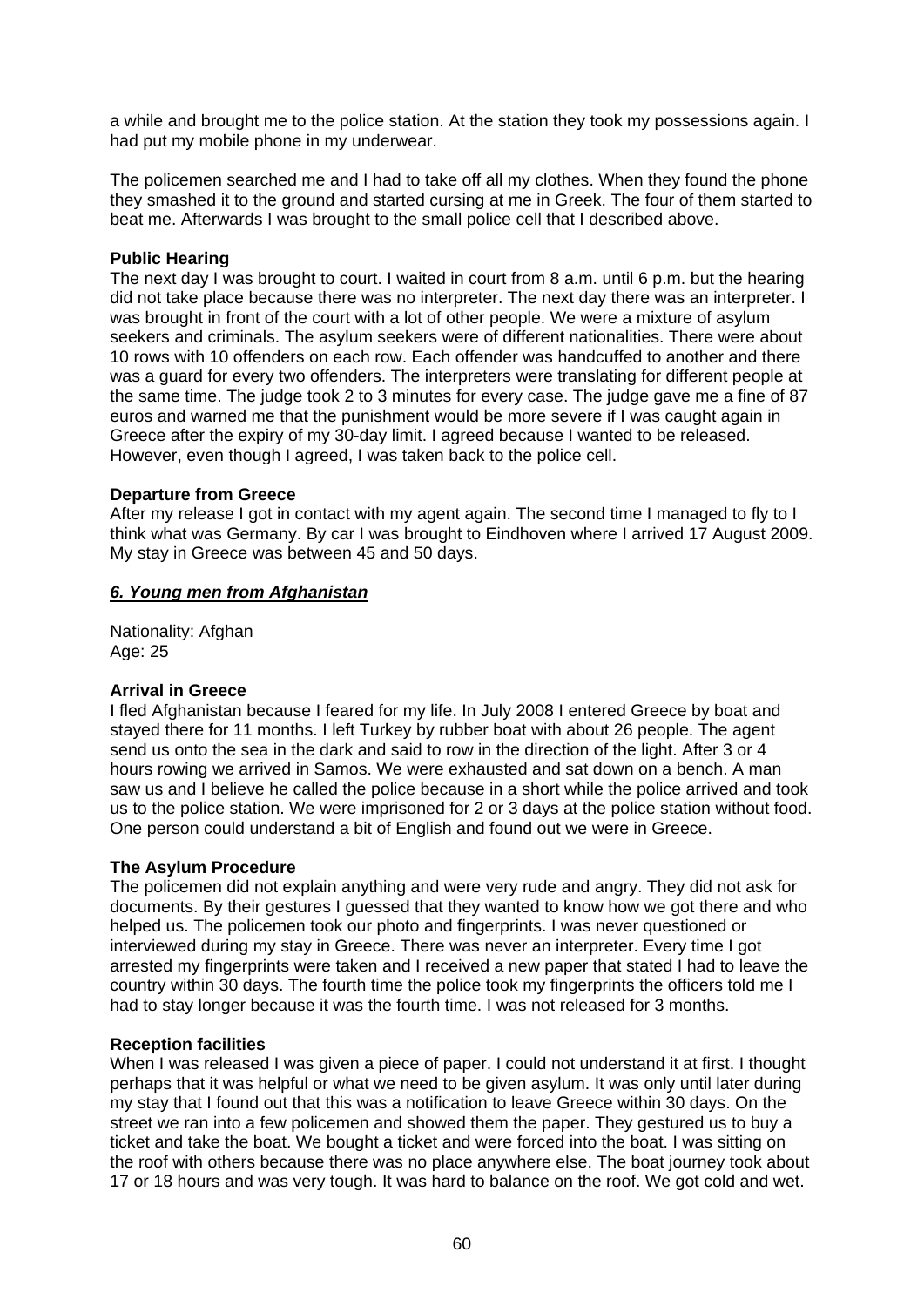The boat took us to Athens. From there we walked about 3 or 4 hours to get to the city centre.

In Athens I had no money to travel further and leave the country. Once I was able to travel to the border. At the border I showed the paper I had been given to the authorities. They made it clear that they needed other forms and would not let me cross.

Like many other asylum seekers I lived on the street. There were no other options. Sometimes I got food from Afghans or other people. There was a church that handed out food occasionally but you first had to convert to Christianity. When you are hungry it does not matter anymore if you are Muslim of Christian, so I converted.

## **Detention**

During my 11 months stay in Greece I have been imprisoned 4 times for in total about 5 months. The police mostly took us by surprise while we were asleep. They knew in which surroundings we were sleeping. We slept in parks or under bridges. The policemen used force to wake us up. They shouted, cursed, kicked and hit us. When your paper was not valid anymore because the 30 day limit had passed you were taken to the police station. We were hit and kicked the entire journey to the station. I do not see a difference between Greece and Afghanistan. The authorities cannot be trusted.

The cell was about 25 square metres for 30,40 men. In the cell not only asylum seekers were being held but also other prisoners. We were held between criminals, drug addicts and thieves. Every time people were released from prison they were ill because of the bad conditions of detention. There was no medical care for us during or after detention. If someone asked for painkillers or aspirin the policemen became violent. There was one shower and one toilet in the cell for all of us. Everywhere was vermin. People got lice. Once a day we received some food, a sandwich with something but the food was never sufficient. We were hungry.

I was taken to different stations depending on the part of the city in which I had been arrested. I have been imprisoned at different police stations but in every station the circumstances were equally bad. The policemen were offensive, aggressive and violent.

### **Departure from Greece**

After 11 months I managed to leave Greece. For a long time I observed the trucks who left Athens by boat. A man from Pakistan and I climbed under a truck and held on between the axles of the wheels. This is how we could enter the boat and travel along to leave Greece. After 3 or 4 hours we arrived in another country. I believe that this was France or Italy. The man from Pakistan called an uncle from the Netherlands who picked us up and took me to Ter Apel where I applied for asylum. I would rather go back to Afghanistan then be sent back to Greece.

## **7. Somali man**

Nationality: Somali Age: 26

### **Arrival in Greece**

I arrived in Greece on 28 February 2009. I took the plane from Somalia to Djibouti. From there I flew to an unknown Arabic country. I walked for two days after which I took a boat to Greece. There were 30 people on board of the boat. Upon arrival my fingerprints and photo were taken. I was detained upon arrival. There were no Greek officials. We were not able to ask any questions.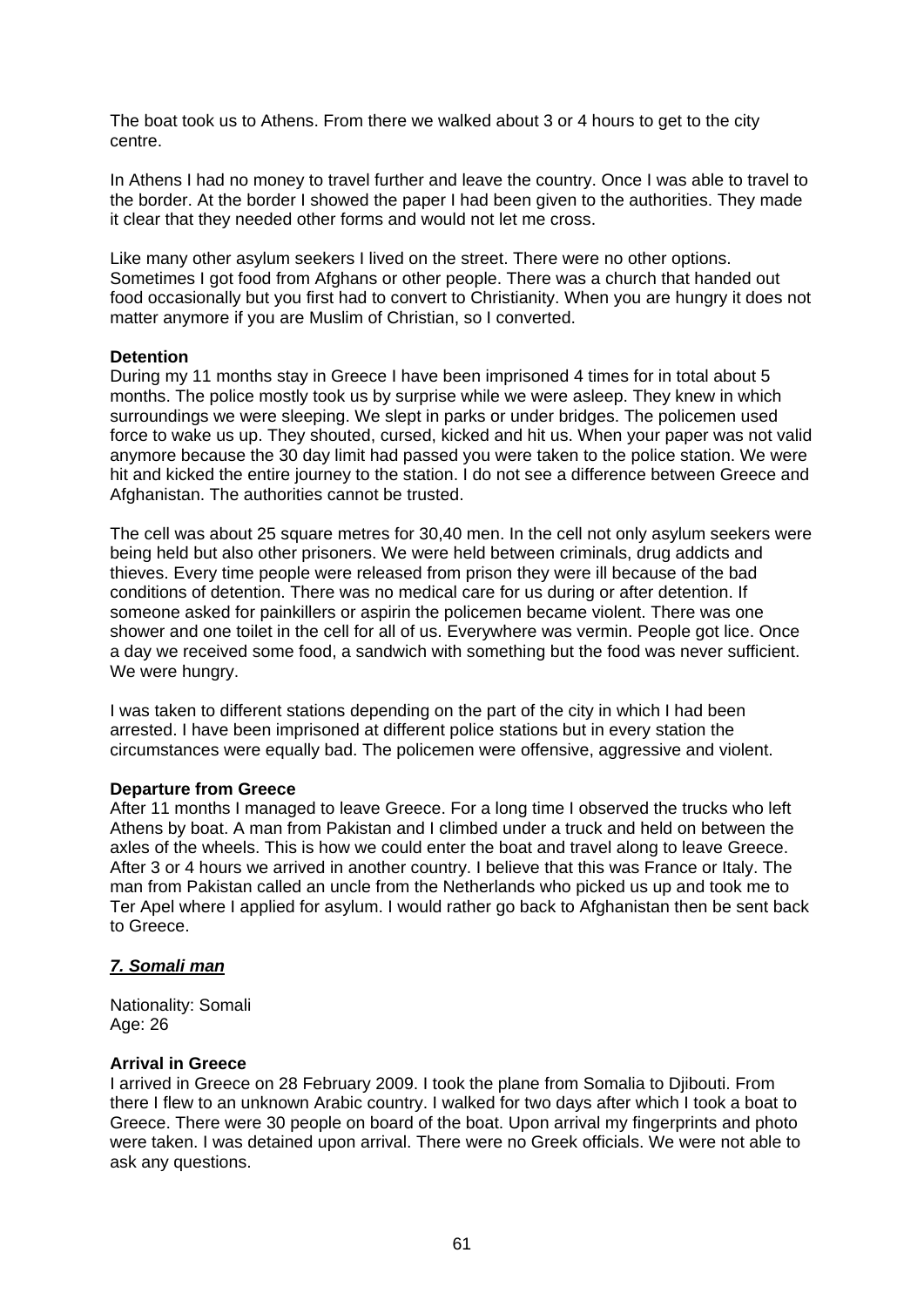## **Asylum procedure**

I did not get the chance to apply for asylum. At no point was I asked any questions.

## **Reception conditions**

After we were released from detention I walked to a city with some other people. We arrived at some kind of church. There were a lot of refugees. We did not receive any help and were instead sent away. We slept in a park but were constantly chased. Some police officers approached us and threw water at us. After a few days in the park a group of man approached us. They yelled: "black, black". The other men of my group walked away but I did not. They came to me and attacked me. As a result of that attack, my arm was broken.

I walked to a hospital and wanted to ask a doctor for help. I was however immediately turned away. They did not want to help me and told me that I smelled. This was true because I had not been able to wash for 20 days and my clothes were dirty. I was not given any medical care until I arrived in the Netherlands.

## **Detention**

We were given no food or drinks for two whole days. After two days I fell sick, but there was no doctor. We where completely left to our fate. There were no beds. We got a piece of cardboard on which we had to sleep, and there was no shower. There was something that resembled a toilet, but there was no water. There were a lot of people. Under such conditions it was very dirty. There was no police. After 20 days a policeman arrived who told us we would be released under the condition that we leave the country immediately. He told us that if we did not leave we would be detained indefinitely.

During detention I was kicked and slapped by policemen. Other detainees were also frequently mistreated. When I tried to ask something the policemen became angry. This happened to the other detainees as well. Everybody was beaten. There was no help and there was no opportunity to lodge a complaint. On the day that the policeman came to tell us we could leave, there was one person that could understand what was being said and he translated it for the rest of the group.

## **Departure from Greece**

I managed to find another Somali man whom I knew. In the past the man had promised to help me get to Europe. He promised to help me then and arranged a travel document and a plane ticket. We travelled to the Netherlands by plane. On 28 April 2009 I arrived at Schiphol airport.

## **8. Man from Somalia**

Nationality: Somali Age:35

### **Arrival in Greece**

I arrived in Greece on 31 October 2008. My family and I paid 6000 dollars for the travel from Turkey to Greece. We travelled on a small rubber boat with 20 other people. The crossing was very dangerous. When the Greek coast guard arrived, the human trafficker left us alone in the boat. That is when the trouble started. It was in the middle of the night and it was extremely cold. We were kept in the port from 5 a.m. until 5 p.m. We were without blankets, food or water. We were not allowed to go to the toilet.

Our fingerprints were taken but the Greek authorities did not inform us on what was happening. I was separated from my wife and children and we were all detained.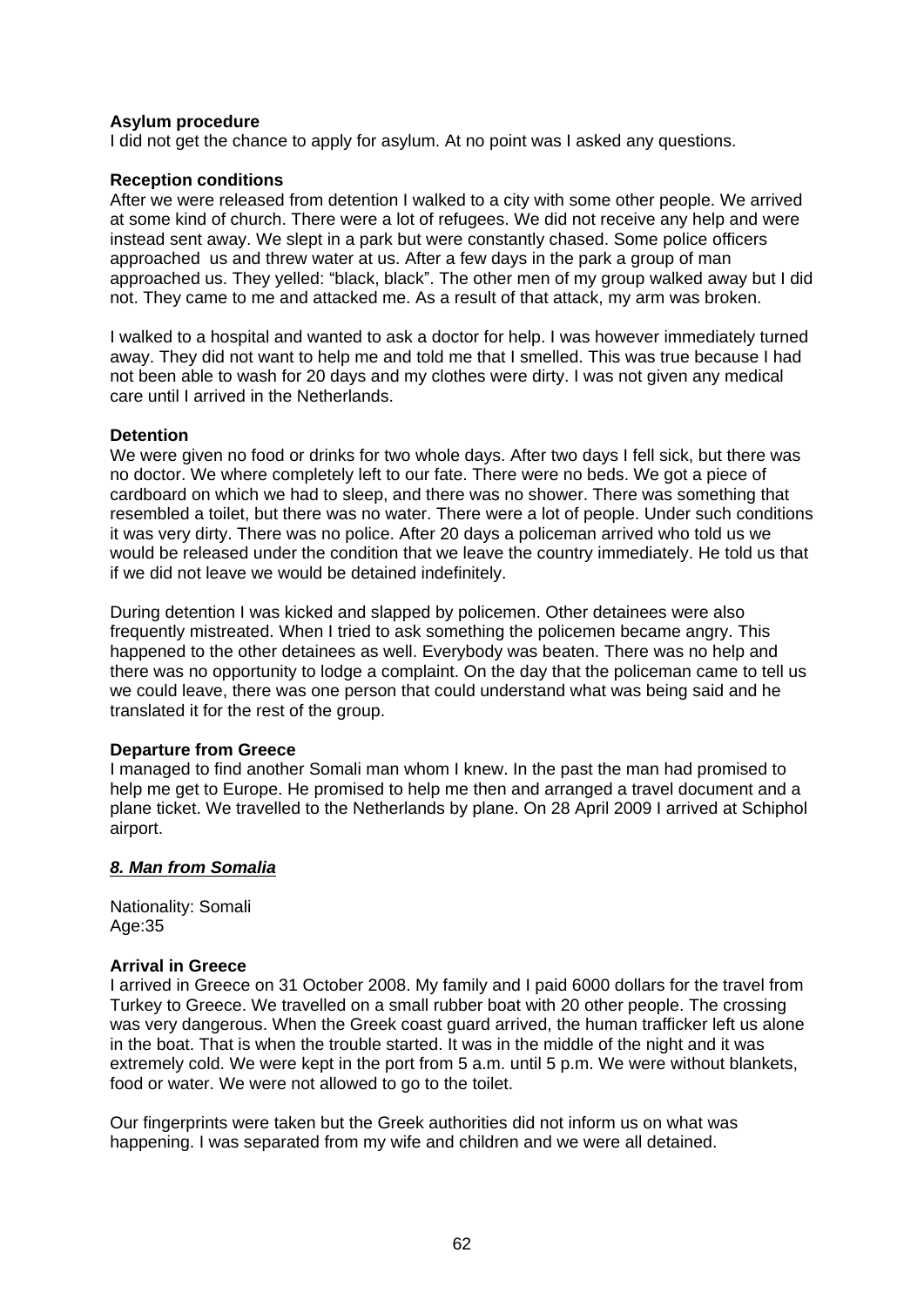## **Detention**

The detention facility was no bigger then two offices in which 150 people were detained. There was only one toilet. It was dirty. The Greek authorities stayed away. As a result we did not know what was going to happen to us. We received some food. In the morning and in the afternoon a van delivered some food. But this was far too little. Fights broke out regularly over the food. We also got very little to drink. There was a possibility to buy drinks, but this was very expensive.

My daughter was very ill but there was no medical care. My wife does not speak English and therefore she could not ask for help for our daughter. Eventually our daughter was brought to a hospital. She was admitted in the hospital for nine days. But I was not allowed to visit her.

Only people with money were able to buy themselves out. I was able to afford the crossing to Athens and was therefore released from jail. The fee was 18 euros for a child and 36 euros for an adult. I gave two Greek women money to buy boat tickets for us.

### **Access to asylum procedure**

In Athens I tried to apply for asylum at the Attica Police Department for three days in a row. But I was sent away with force by the Greek police each time. The police mistreated those who did not leave immediately.

#### **Reception facilities**

In Athens we lived in one space with 30 other people. We paid 1500 euro for two months. Our room was in the cellar and was extremely dirty. The total lack of air and hygiene was unbearable, especially because my wife and children stayed inside the whole time. I had to go outside to buy food and medicines. On one occasion the police arrested me. I was forced to undress on the street. I was handcuffed and was taken to the police station. What happened to me there was too humiliating to talk about. I am unable to recount what happened to me there. The state of the state of the state of the state of the state of the state of the state of the state of the state of the state of the state of the state of the state of the state of the state of the s

### **Departure from Greece**

I could no longer bear the inhuman living conditions in Athens and therefore I paid a human trafficker to arrange travel to the Netherlands. I had worked in Saudi Arabia for five years and had money saved up. I paid the smuggler 8.800 euros.

My stay in Greece has traumatised me. The idea of having to return to that country scares me. In Greece I was treated inhumanly by the authorities. Asylum seekers have no rights whatsoever in Greece. **Example 20**  $\blacksquare$  and  $\blacksquare$  and  $\blacksquare$  and  $\blacksquare$  and  $\blacksquare$  and  $\blacksquare$  and  $\blacksquare$  and  $\blacksquare$  and  $\blacksquare$  and  $\blacksquare$  and  $\blacksquare$  and  $\blacksquare$  and  $\blacksquare$  and  $\blacksquare$  and  $\blacksquare$  and  $\blacksquare$  and  $\blacksquare$  and

### **9. Afghan unaccompanied minor**

Nationality: Afghan Age: 16

### **Arrival in Greece**

In October 2008 I arrived in Greece from Turkey, by rubber boat. At the island where we arrived, we were brought to a prison-like building with big rooms. We got a paper which told us to leave the country within one month. The authorities led us to Athens, where we were put on the streets. The streets of the streets of the streets of the streets of the streets of the streets.

### **Access to asylum procedure**

We were never given the opportunity to apply for asylum. But, after the way in which we were treated we did not want to do so anymore. Fellow countrymen told us that it was almost impossible to apply for asylum in Athens. Nobody told us what was going to happen to us. We were often pushed around.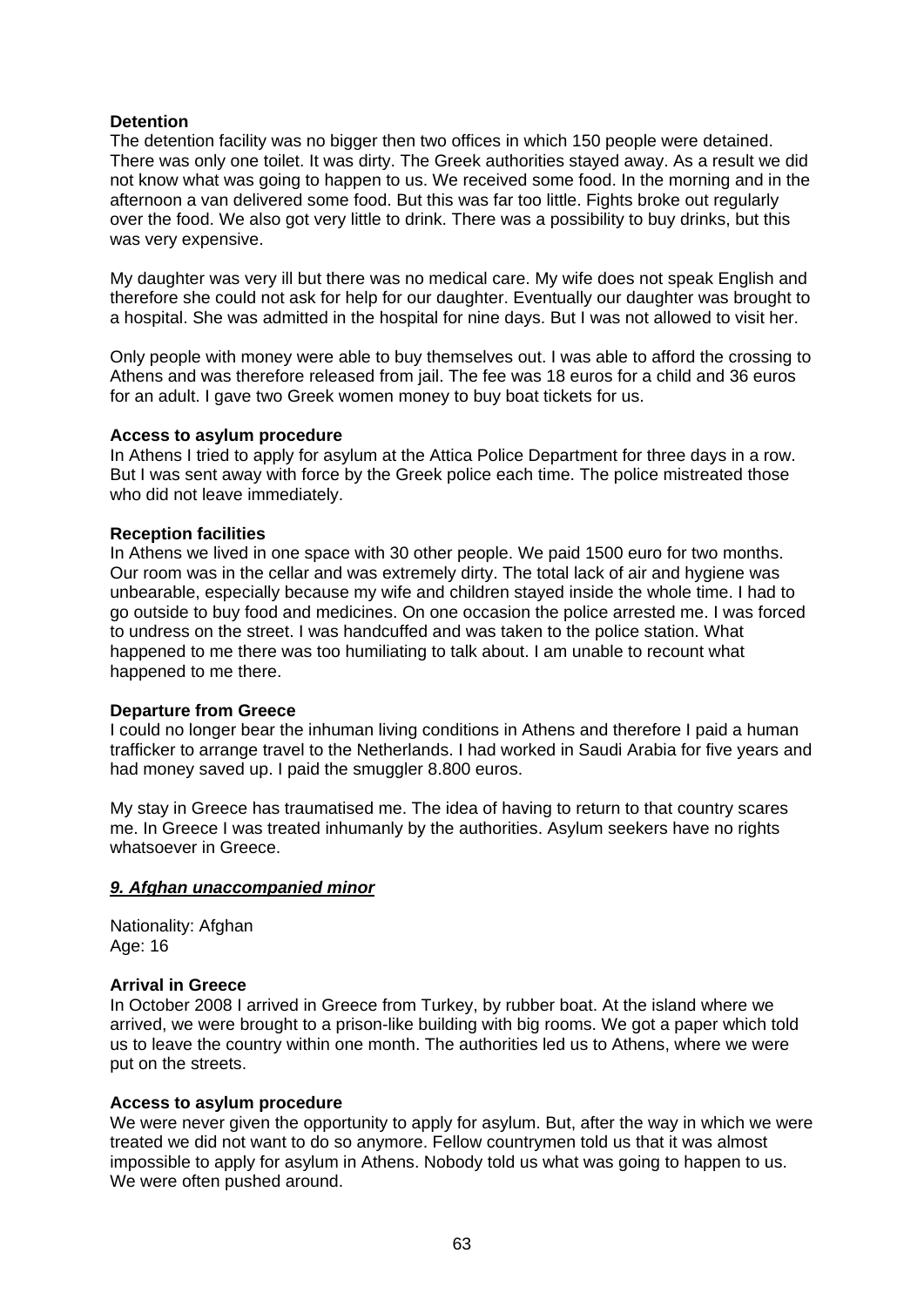## **Reception facilities**

After we arrived in Athens, we were left on the street. We searched for shelter in a church, but we had no money to pay for the stay. Finally we stayed in some kind of barn and had to search for food in garbage bins. We were arrested by police a couple of times. At those times we received another piece of paper telling us to leave Greece within a month.

## **Detention**

There were about 150 people in 1 room with only 50 beds. Our family (mother, father and 4 children), were put in different rooms: my mother with other women, my father with other men and the children with other children. We did not see each other for ten days. Food was shoved under the doors; there were no further services. Every day people were taken to be sent away. There were no translators and the authorities where not friendly. After ten days, it was our turn. We were taken to Athens and left on the streets. It was a nightmare. My mother has heart problems and she needed medical help but we never received any aid.

## **Departure from Greece**

4 July 2009

## **10. Man from Somalia**

Nationality: Somali, Reer Hamar tribe Age: Unknown

## **Arrival in Greece**

I arrived in Greece on 25 November 2007. I arrived by boat with 22 other refugees. We were picked up by the Greek Coast Guard and detained for ten days on a small Greek island. I don't know the island's name. I got released after ten days with a letter that said that I had to be out of the country within a month.

### **Asylum Procedure**

I was never informed about my right to apply for asylum and was not given any other kind of information about my rights. They did take my fingerprints but I don't know what happened with my fingerprints and I didn't get a chance to apply for asylum.

### **Reception facilities**

Because I was not able to claim asylum, I was not given any assistance to which I am told I was entitled and instead, had to live on the streets.

I stayed in Greece for about 1 and a half years. I was not provided with any shelter. I lived on the streets and slept in a garden. I don't know the name of this garden. I stayed mainly in the areas of Balatiy Kumodoyo and Ministivaki. I got my food out of a rubbish bin near a restaurant. The contract of the contract of the contract of the contract of the contract of the contract of the contract of the contract of the contract of the contract of the contract of the contract of the contract of th

I suffered from police violence. On one occasion the police woke me up in the middle of the night. They hit me a couple of times and forced me to move from where I was sleeping.

Another time the police asked me to open a bag I carried with me. I refused because I was afraid they would take the food that was in the bag. The police then forced me to hand over the bag, ripped the bag apart and sent me away.

Because of my bad experienceswith the Greek authorities, I was too afraid to report this crime to the authorities. I couldn't trust the Greek authorities to protect me and not to force me to leave the country.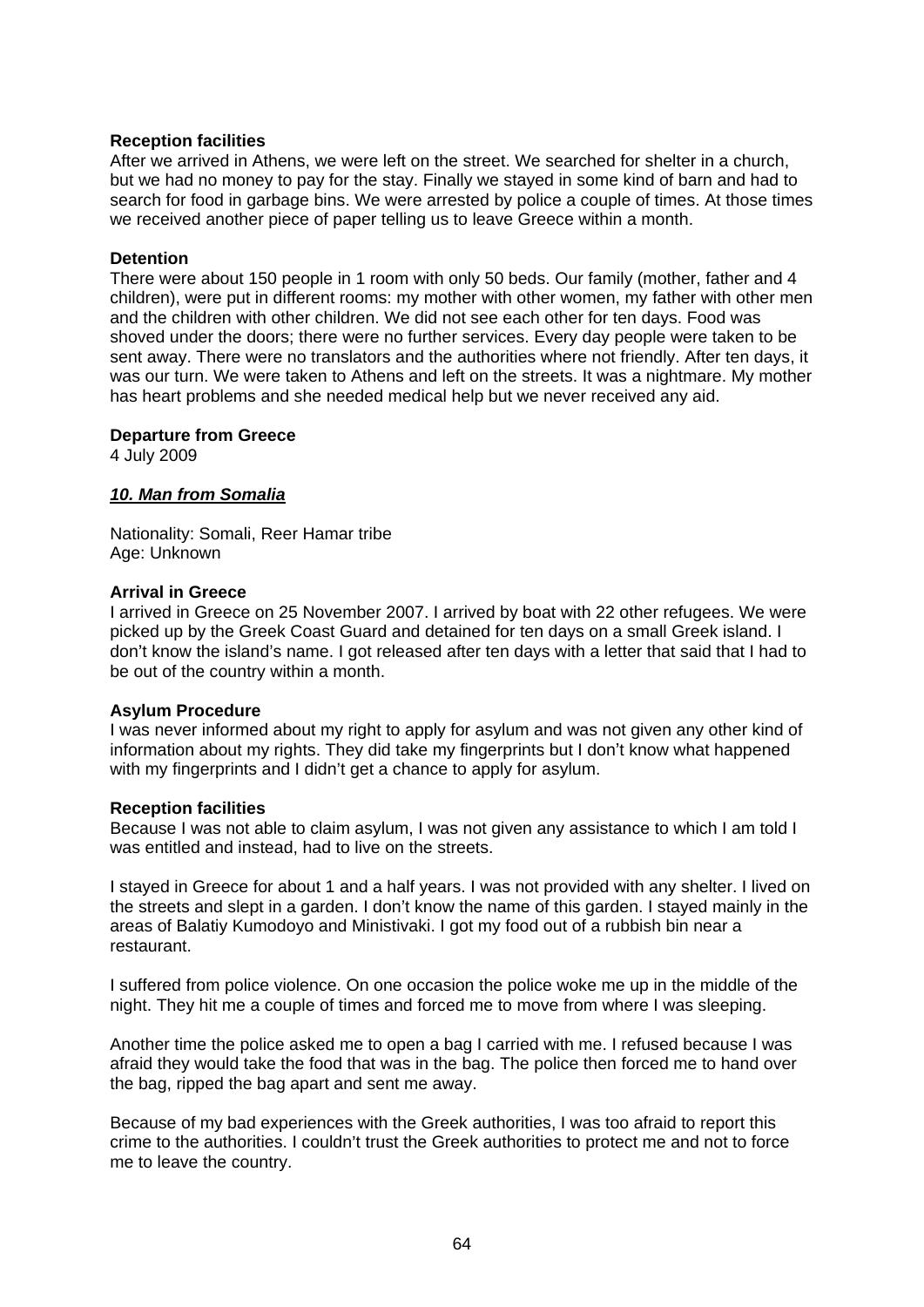With financial help of other Somalis I got documents and flew to the Netherlands where I arrived on the  $5<sup>th</sup>$  of July, 2009.  $th$  of  $luh$ , 2000 of July, 2009.

## **Departure from Greece**

I left Greece on 5 July 2009.

## **11. Man from Somalia**

Nationality: Somali<br>Age: Unknown Age: Unknown

## **Arrival in Greece**

I arrived in Greece on 21 April 2009 by boat from Turkey. The boat sank and the Greek Coast Guard picked us up.

## **Asylum Procedure**

There was no place or opportunity to apply for asylum. The police knew that we were refugees and that we wanted to apply for asylum but there is no place in Greece, like the application centre in the Netherlands, where we could go to and apply for asylum.

## **Reception facilities**

I wasn't offered any shelter nor did I receive any reception facilities and was never given any possibility to apply for asylum.

When I was picked up by the Coast Guard they took me to a police station where they took my fingerprints. After that they released me with a letter in English that said that I had to be out of the country within a month. They then took me to a boat to Athens where I stayed in a house with many other Somali people. We stayed inside as much as possible because it wasn't safe to be out on the streets. Some people who lived in the house had been sent back from Sweden to Greece and were illegal again in Greece.

## **Detention**

After a month I went outside to make a telephone call to someone, when the police arrested me. They kicked and beat me on the street, handcuffed me and took me to a prison together with 30 other persons. They detained me for 7 days. It was impossible to apply for asylum. Eventually I got a new paper, after that I left Greece by myself.

## **Departure from Greece**

I left Greece on 30 June 2009.

### **12. Asylum seeker from Guinea**

Nationality: Guinean Age: unknown

### **Arrival in Greece**

I travelled with a rubber boat from Turkey to an island. A Somali man told me it was called Samos. He was the only one who spoke Pular. I am illiterate. A Nigerian man had arranged the trip although he did not accompany us on the boat.

When I arrived, on the 15<sup>th</sup> of August 2008, the Greek police came. I know they were the police, because of their uniforms and because they told the Somali man in English they were police. Everybody on the boat got a paper that told us to leave the country within one month. The police led us to a boat to Athens.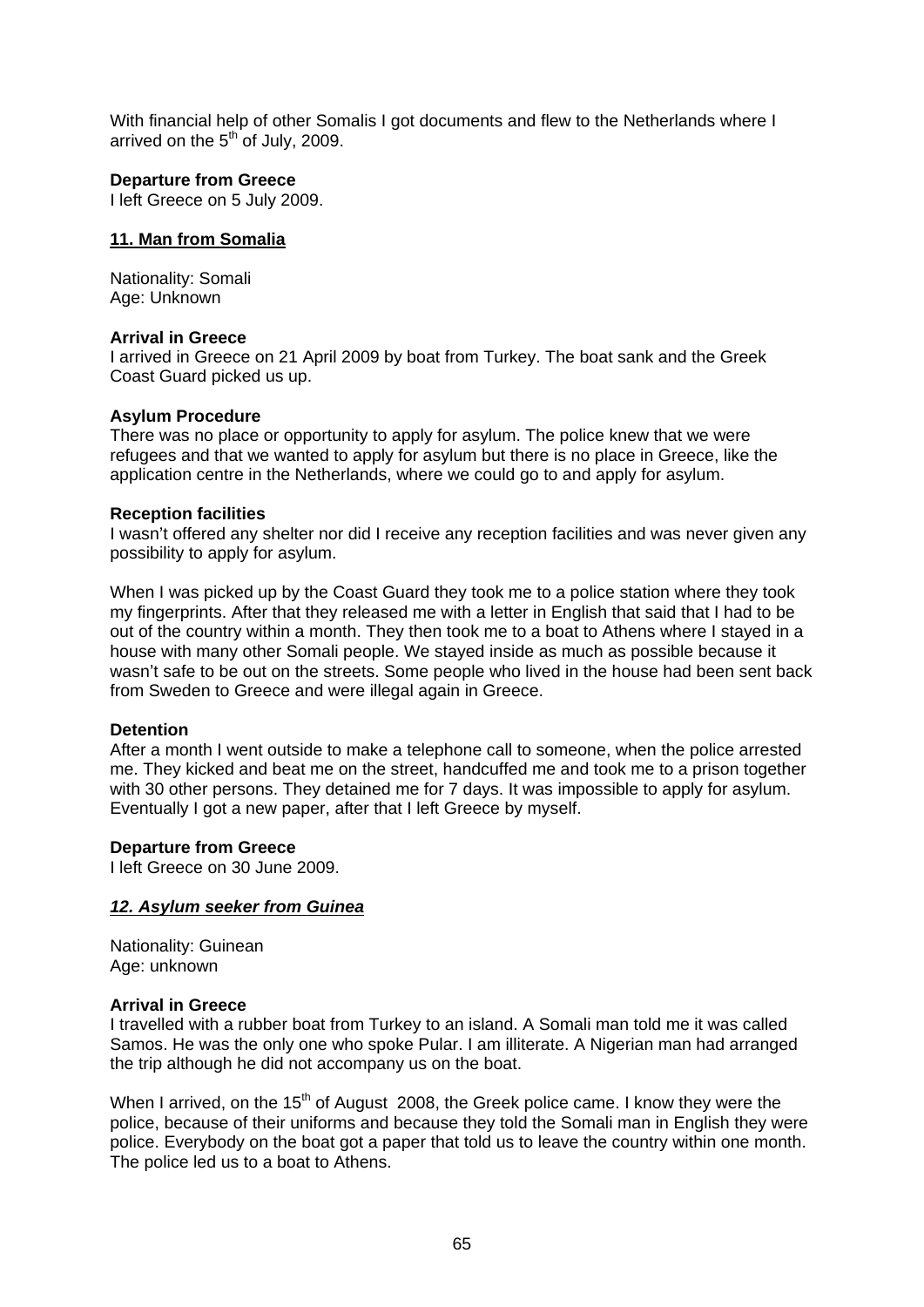## **The Asylum Procedure**

The police never helped us or offered asylum. My fingerprints were taken twice. The first time was when I arrived in Samos the second time when I was arrested and detained for three months. At no point was I given access to an interpreter in Greece.

## **Reception facilities**

When we arrived in Athens, I travelled to Plaza Amerikis with some Somali and Arabs. All foreigners go there. There are lots of drug addicts there. Everybody was picked up by someone, except me and my Somali friend. We searched for other Somali and Guinease and we found another Somali man. This man wanted to help my Somali friend but not me. I slept on the bench at Plaza Amerikis. My Somali friend brought me food. I lived on Plaza Amerikis for 5 months. Nobody offered any help, except for the church at Plaza Omonia. I could get food at the church. I stayed at Plaza Amerikis, because that was the safest place for asylum seekers. Police did not show up there. My Somali friend found work. When I was in line for food at Omonia, I broke my arm. It was always pushing and arguing in line to be able to get the hold on some food. Myarm was put in a plaster cast.

## **Detention**

During, the 5 months I was living on the streets in Athens I was arrested by police 3 times because my 30-day paper expired. I was held in the police cell for two weeks in total. I received food twice a day at 9.00 a.m. and at 11 p.m. although there was never enough. After 5 months, I was caught by the police again. This time, they brought me to a bigger jail because I had still not left the country. I was detained for 3 months. In jail, I had to clean the toilets every 3 days. At these times I was beaten up, because in the toilets there were no cameras. They put a cigarette out on my arm, beat me, kicked me and finally they broke my arm again (this interviewee's kidneys are being examined and the doctor has found several stitches on his body). They said they beat me because I had not cleaned the toilets properly. This means I was beaten every three days. They brought me from jail to the hospital. I stayed there for two weeks. I was given a bed and my arm got better. Nobody ever offered any further help or asked me anything. I noticed that I was the only one who had to drink water from the tap, while everybody else got water from bottles.

## **Departure from Greece**

After I was dismissed from the hospital I lived on the streets for about one month. I lived on the streets until I met a Dutch man who offered me work and shelter. I spent one week in a hotel with this man. I was sexually abused by this man. I had no place to escape to. The man threatened to hand me over to the Greek police. In the beginning of June this man took me to the Netherlands by plane and held me hostage in a house. He and a friend of him abused me sexually. After two days I managed to escape and applied for asylum at the application centre for asylum seekers.

#### **13. Family from Iraq; Transfer from the Netherlands to Greece 176**

## **Transfer to Greece**

The family was transferred to Greece on 1 October 2009. The Dutch regional court approved the transfer only the Greek authorities had guaranteed the continuation of medical care.

## **Detention**

After arrival in Greece the family was immediately detained. The mother and children were detained for six days. The father was beaten by a police officer when he insisted on smoking a cigarette. During their detention they heard several people screaming after a police officer/ guard beat them with a bat. **Example 2008 Security**  $\alpha$  is a set of the security of the security of the security of the security of the security of the security of the security of the security of the security of the sec

 $176$  The family's lawyer in the Netherlands.